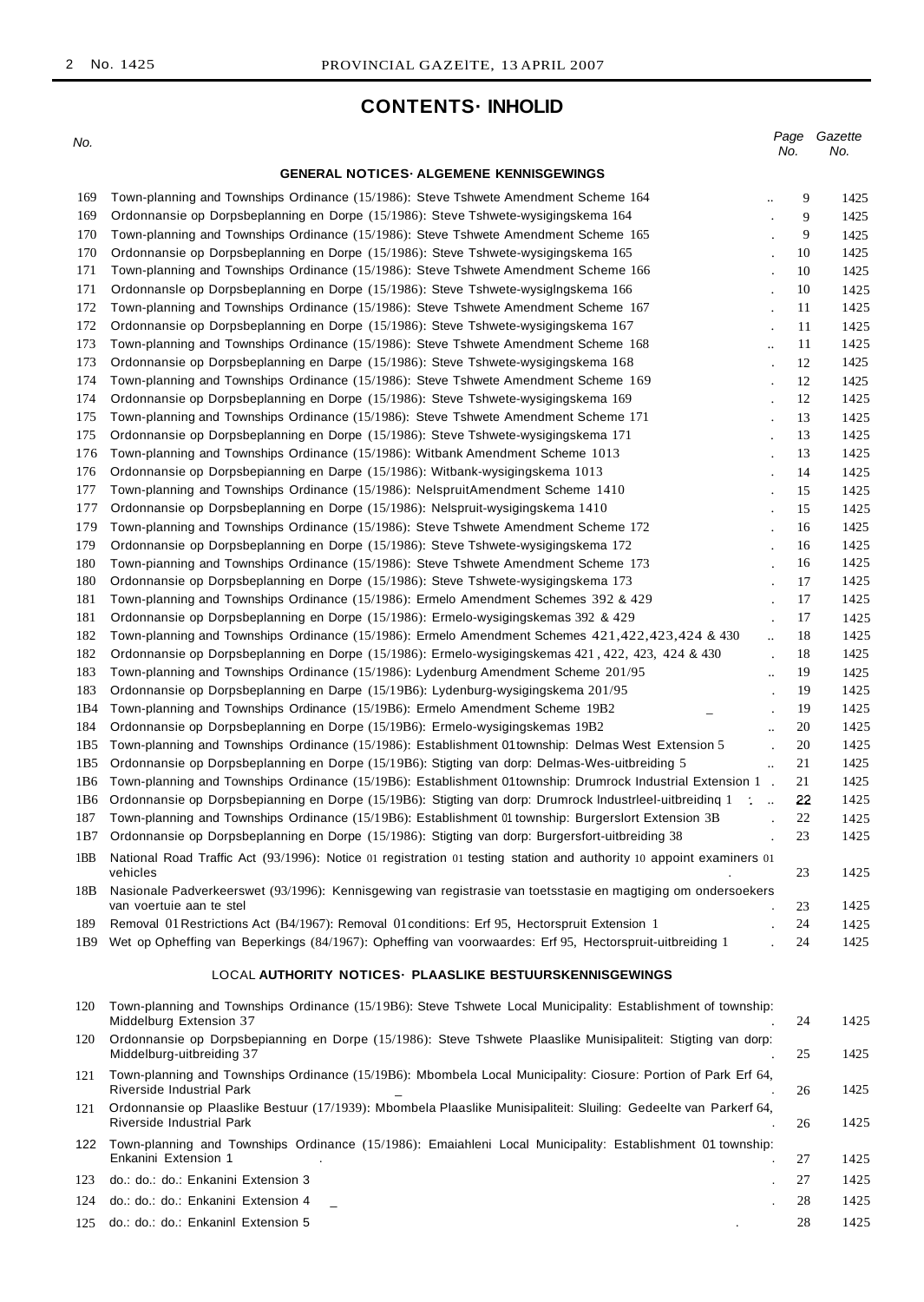| No. |                                                                                                                         | Page<br>No.     | Gazette<br>No. |
|-----|-------------------------------------------------------------------------------------------------------------------------|-----------------|----------------|
| 126 | Town-planning and Townships Ordinance (15/1966): Local Municipality of Lekwa: Standerton Amendment Scheme<br>72         | 29              | 1425           |
| 127 | do.: Local Municipality of Lekwa: Standerton Amendment Scheme 73                                                        | 29<br>۰.        | 1425           |
| 126 | do.: Local Municipality of Lekwa: Standerton Amendment Scheme 74                                                        | 29<br>          | 1425           |
| 129 | do.: Local Municipality of Lekwa: Standerton Amendment Scheme 75                                                        | 30<br>$\ddotsc$ | 1425           |
| 130 | do.: Local Municipality of Lekwa: Standerton Amendment Scheme 76                                                        | 30              | 1425           |
| 131 | do.: Local Municipality of Lekwa: Standerton Amendment Scheme 77                                                        | 30<br>$\bullet$ | 1425           |
| 132 | do.: Local Municipality of Lekwa: Standerton Amendment Scheme 76                                                        | 30<br>          | 1425           |
| 133 | do.: Local Municipality of Lekwa: Standerton Amendment Scheme 79                                                        | 31              | 1425           |
| 134 | do.: Nelspruit Amendment Scheme 1124                                                                                    | 31              | 1425           |
| 135 | do.: NelspruitAmendment Scheme 1127                                                                                     | 31              | 1425           |
| 136 | do.: NelspruitAmendment Scheme 1133                                                                                     | 32              | 1425           |
| 137 | do.: Nelspruit Amendment Scheme 1227                                                                                    | 32              | 1425           |
| 136 | do.: Nelspruit Amendment Scheme 1290                                                                                    | 32              | 1425           |
| 139 | do.: Nelspruit Amendment Scheme 1293                                                                                    | 32              | 1425           |
| 140 | do.: Nelspruit Amendment Scheme 1329                                                                                    | 33              | 1425           |
| 141 | do.: NelspruitAmendment Scheme 1368                                                                                     | 33              | 1425           |
| 142 | Local Govemment Ordinance, 1939: Emalahleni Local Municipality: Permanent closure: Stand 7460, Kwa-Guga<br>Extension 11 | 33              | 1425           |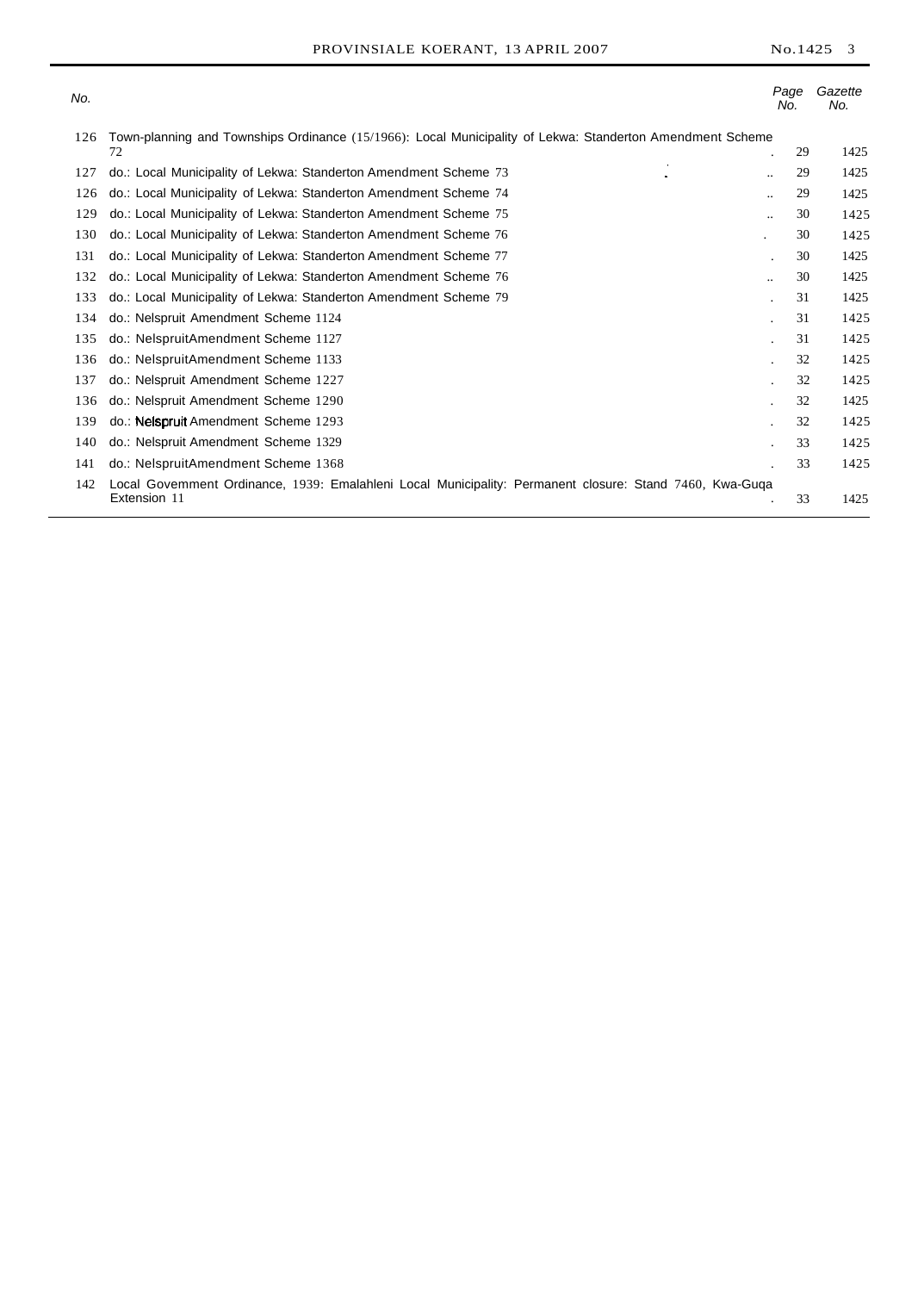

Advertising Manager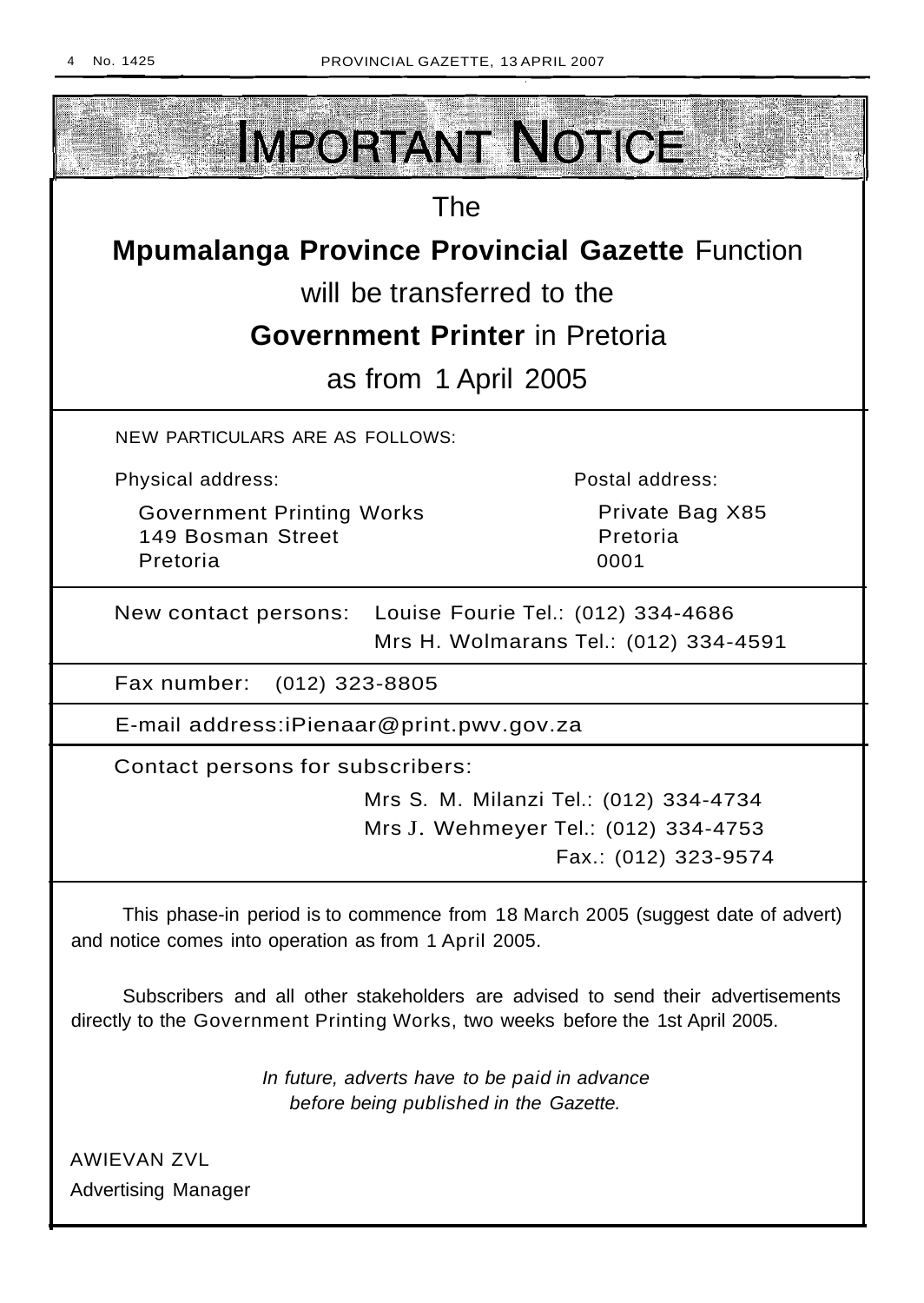IT IS THE CLIENTS RESPONSIBILITY TO ENSURE THAT THE CORRECT AMOUNT IS PAID AT THE CASHIER OR DEPOSITED INTO THE GOVERNMENT PRINTING WORKS BANK ACCOUNT (REFER TO PAGE WITH BANKING DETAILS) AND ALSO THAT THE REQUISITION/COVERING LETTER TOGETHER WITH THE ADVERTISEMENTS AND THE PROOF OF DEPOSIT REACHES THE GOVERNMENT PRINTING WORKS IN TIME FOR INSERTION IN THE PROVINCIAL GAZETTE.

**No ADVERTISEMENTS WILL BE PLACED WITHOUT PRIOR PROOF OF PRE-PAYMENT.**

'/4 page **R 172.70** Letter Type: Arial Size: 10 Line Spacing: At: Exactly 11 pt

**A price increase of 8,5% will be effective on all tariffs from 1 April 2007**

'/2 page **R 345.40** Letter Type: Arial Size: 10 Line Spacing: At: Exactly 11 pt

3/4page **R 518.1 0** Letter Type: Arial Size: 10 Line Spacing: At:

Exactly 11 pt

Full page **R 690.80** Letter Type: Arial Size: 10 Line Spacing: At: Exactly 11 pt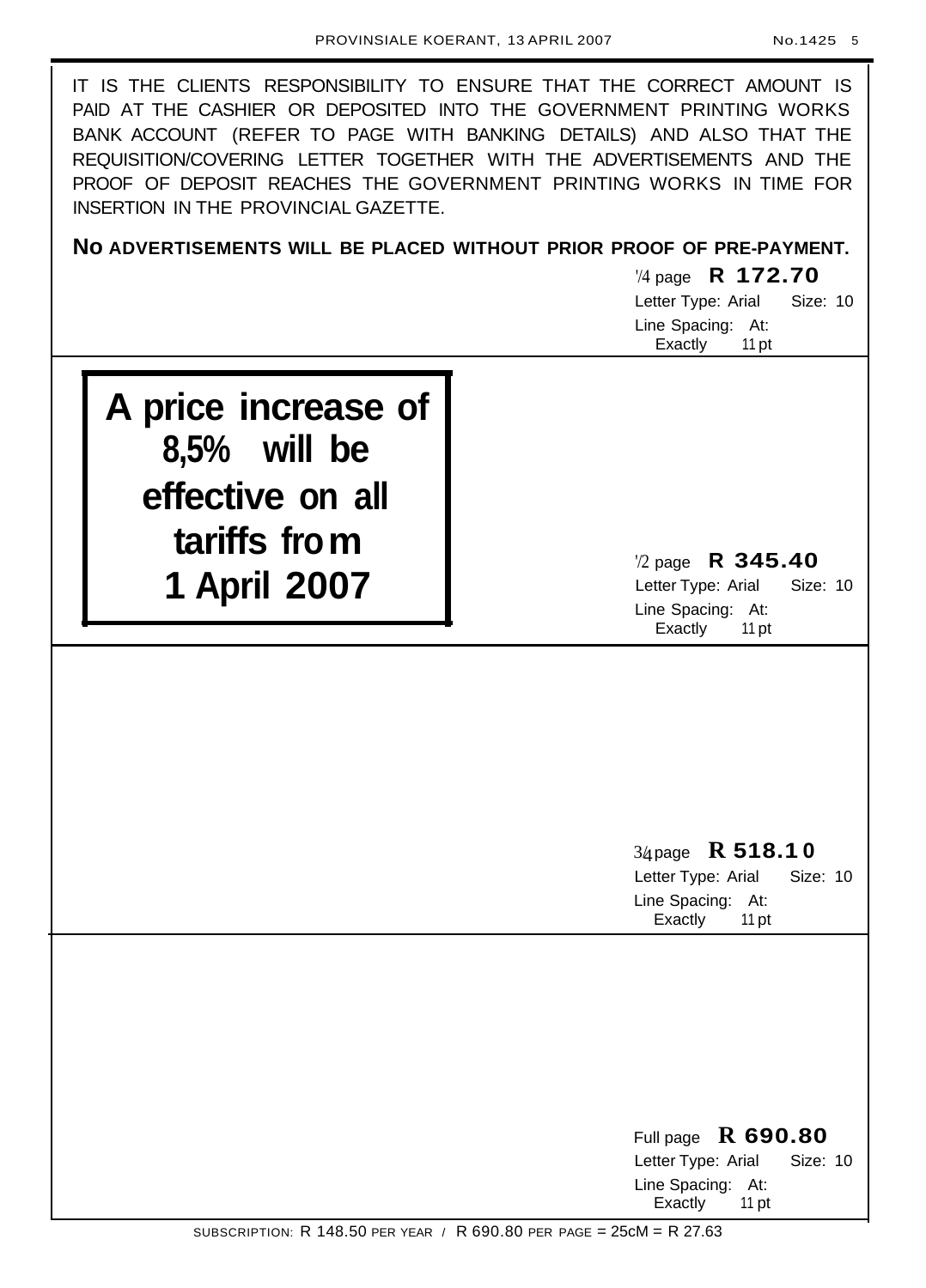

# **CONDITIONS FOR PUBLICATION OF NOTICES**

# **CLOSING TIMES FOR THE ACCEPTANCE OF NOTICES**

- 1. (1) The Mpumalanga Province Provincial Gazette is published every week on Friday, and the closing time for the acceptance of notices which have to appear in the Mpumalanga Province Provincial Gazette on any particular Friday, is **15:00 two weeks prior to the publication date.** Should any Friday coincide with a public holiday, the publication date remains unchanged. However, the closing date for acceptance of advertisements moves backwards accordingly, in order to allow for ten working days prior to the publication date.
	- (2) The date for the publication of a **separate** Mpumalanga Province Provincial Gazette is negotiable.
- 2. (1) Copy of notices received **after closing time** will be held over for publication in the next Mpumalanga Province Provincial Gazette.
	- (2) Amendment or changes in copy of notices cannot be undertaken unless instructions are received **before 10:00 on Thursdays.**
	- (3) Copy of notices for publication or amendments of original copy can not be accepted over the telephone and must be brought about by letter, by fax or by hand. The Government Printer will not be liable for any amendments done erroneously.
	- (4) In the case of cancellations a refund of the cost of a notice will be considered only if the instruction to cancel has been received on or before the stipulated closing time as indicated in paragraph 2 (2).

# **ApPROVAL OF NOTICES**

3. In the event where a cheque, submitted by an advertiser to the Government Printer as payment, is dishonoured, then the Government Printer reserves the right to refuse such client further access to the Mpumalanga Province Provincial Gazette untill any outstanding debts to the Government Printer is settled in full.

# **THE GOVERNMENT PRINTER INDEMNIFIED AGAINST LIABILITY**

- 4. The Government Printer will assume no liability in respect of-
	- (1) any delay in the publication of a notice or publication of such notice on any date other than that stipulated by the advertiser;
	- (2) erroneous classification of a notice, or the placement of such notice in any section or under any heading other than the section or heading stipulated by the advertiser;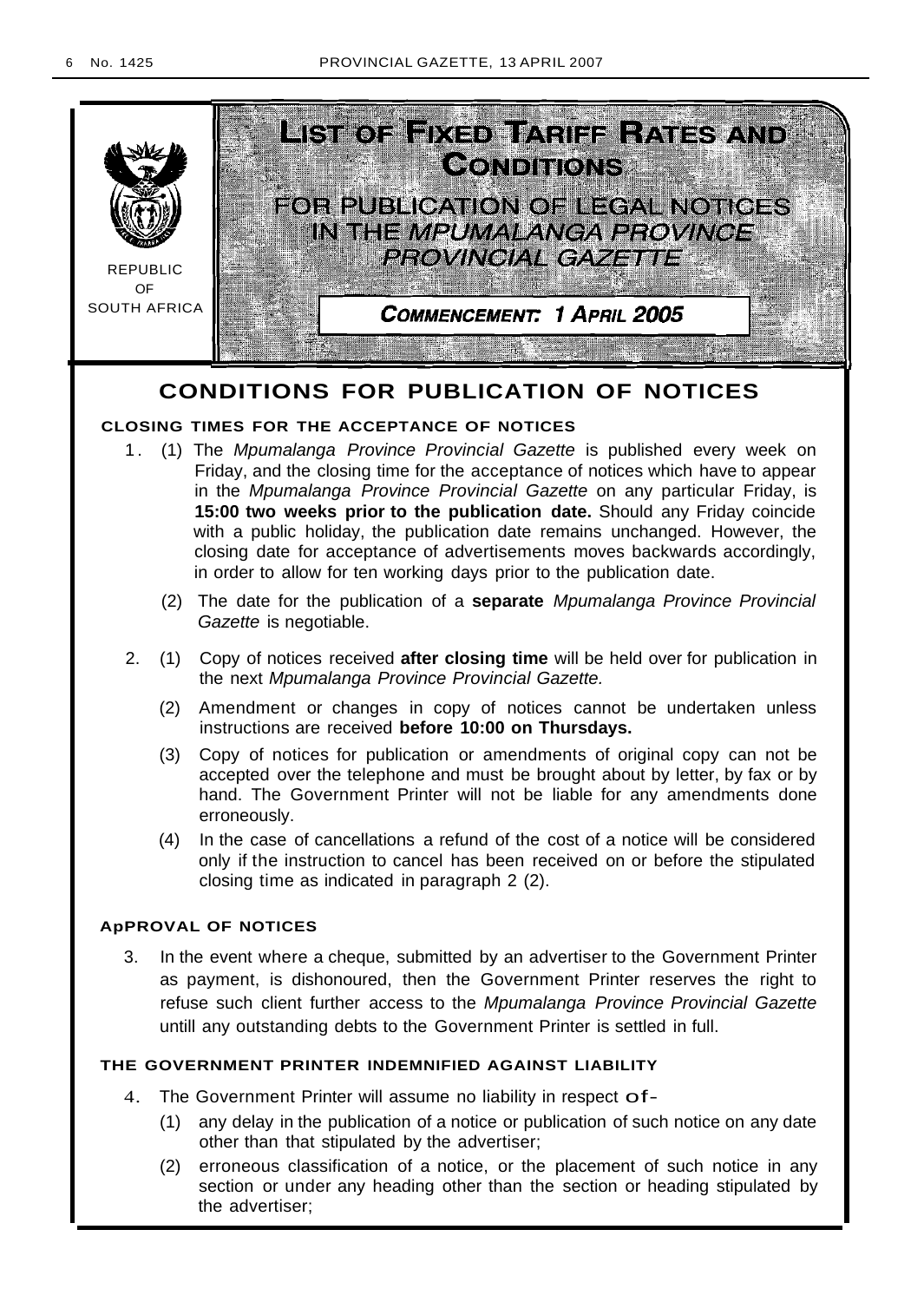(3) any editing, revision, omission, typographical errors or errors resulting from faint or indistinct copy.

# LIABILITY OF ADVERTISER

5. Advertisers will be held liable for any compensation and costs arising from any action which may be instituted against the Government Printer in consequence of the publication of any notice.

# COpy

- 6. Copy of notices must be typed on one side of the paper only and may not constitute part of any covering letter or document.
- 7. At the top of any copy, and set well apart from the notice, the following must be stated:

Where applicable

- (1) The heading under which the notice is to appear.
- (2) The cost of publication applicable to the notice, in accordance with the "Word Count Table".

# PAYMENT OF COST

- 9. With effect from 1 April 2005 no notice will be accepted for publication unless the cost of the insertion(s) is prepaid in CASH or by CHEQUE or POSTAL ORDERS. It can be arranged that money can be paid into the banking account of the Government Printer, in which case the deposit slip accompanies the advertisement before publication thereof.
- 10. (1) The cost of a notice must be calculated by the advertiser in accordance with the word count table.
	- (2) Where there is any doubt about the cost of publication of a notice, and in the case of copy, an enquiry, accompanied by the relevant copy, should be addressed to the Advertising Section, Government Printing Works, Private Bag X85, Pretoria, 0001 [Fax: (012) 323-8805], before pubucstion.
- 11. Overpayment resulting from miscalculation on the part of the advertiser of the cost of publication of a notice will not be refunded, unless the advertiser furnishes adequate reasons why such miscalculation occurred. In the event of underpayments, the difference will be recovered from the advertiser, and the notice(s) will not be published until such time as the full cost of such publication has been dUly paid in cash or by cheque or postal orders, or into the banking account.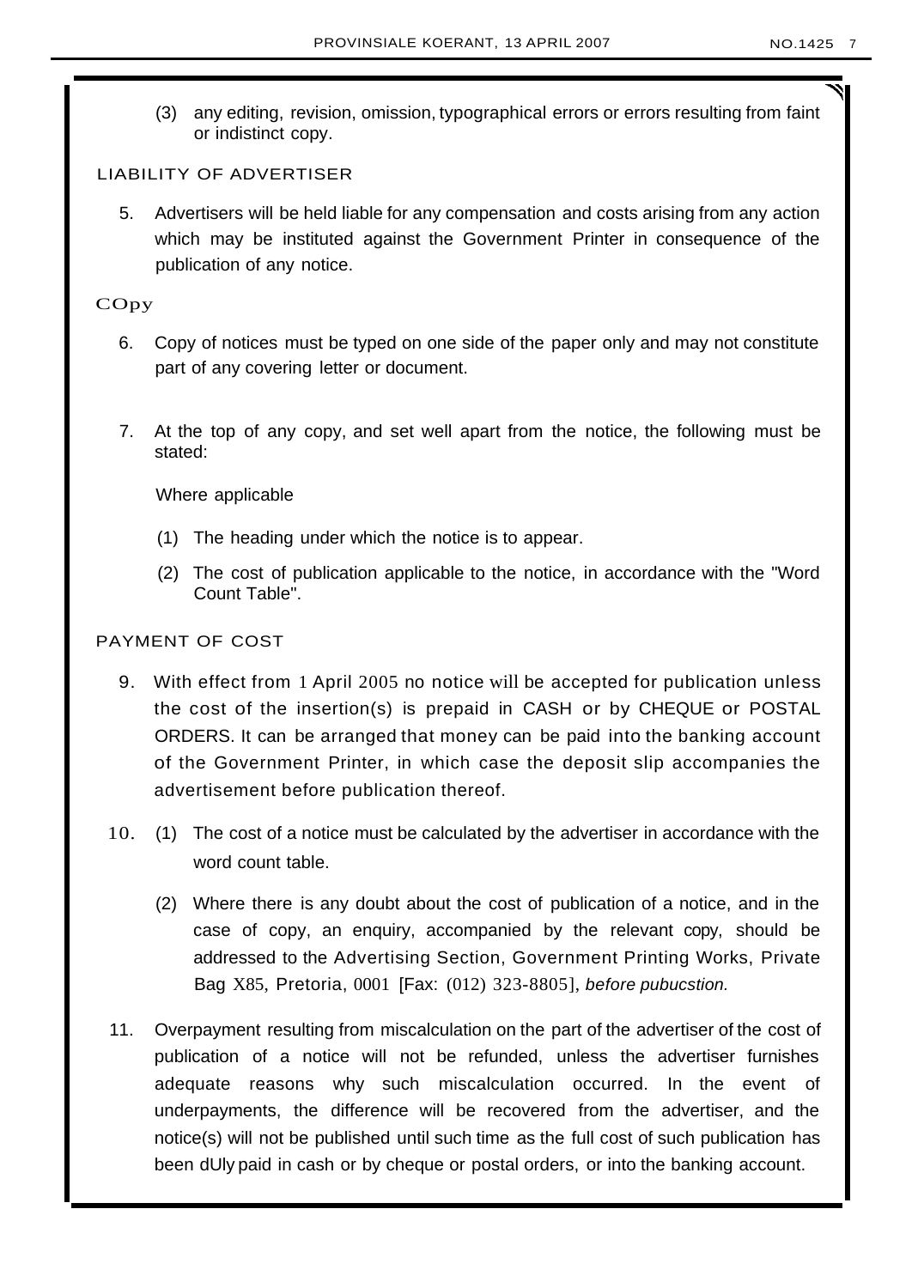ī

- 12. In the event of a notice being cancelled, a refund will be made only if no cost regarding the placing of the notice has been incurred by the Government Printing Works.
- 13. The Government Printer reserves the right to levy an additional charge in cases where notices, the cost of which has been calculated in accordance with the Word Count Table, are subsequently found to be excessively lengthy or to contain overmuch or complicated tabulation.

# PROOF OF PUBLICATION

14. Copies of the Mpumalanga Province Provincial Gazette which may be required as proof of publication, may be ordered from the Government Printer at the ruling price. The Government Printer will assume no liability for any failure to post such Mpumalanga Province Provincial Gazette(s) or for any delay in despatching iVthem.

# **GOVERNMENT PRINTERS BANK ACCOUNT PARTICULARS**

| Bank:             | ABSA                 |  |  |  |  |
|-------------------|----------------------|--|--|--|--|
|                   | <b>BOSMAN STREET</b> |  |  |  |  |
| Account No.:      | 1044610074           |  |  |  |  |
| Branch code:      | 323-145              |  |  |  |  |
| Reference No.:    | 00000001             |  |  |  |  |
| Fax No.:          | $(012)$ 323 8805     |  |  |  |  |
|                   |                      |  |  |  |  |
| Enquiries:        |                      |  |  |  |  |
| Mrs. L. Fourie    | Tel.: (012) 334-4686 |  |  |  |  |
| Mrs. H. Wolmarans | Tel.: (012) 334-4591 |  |  |  |  |
|                   |                      |  |  |  |  |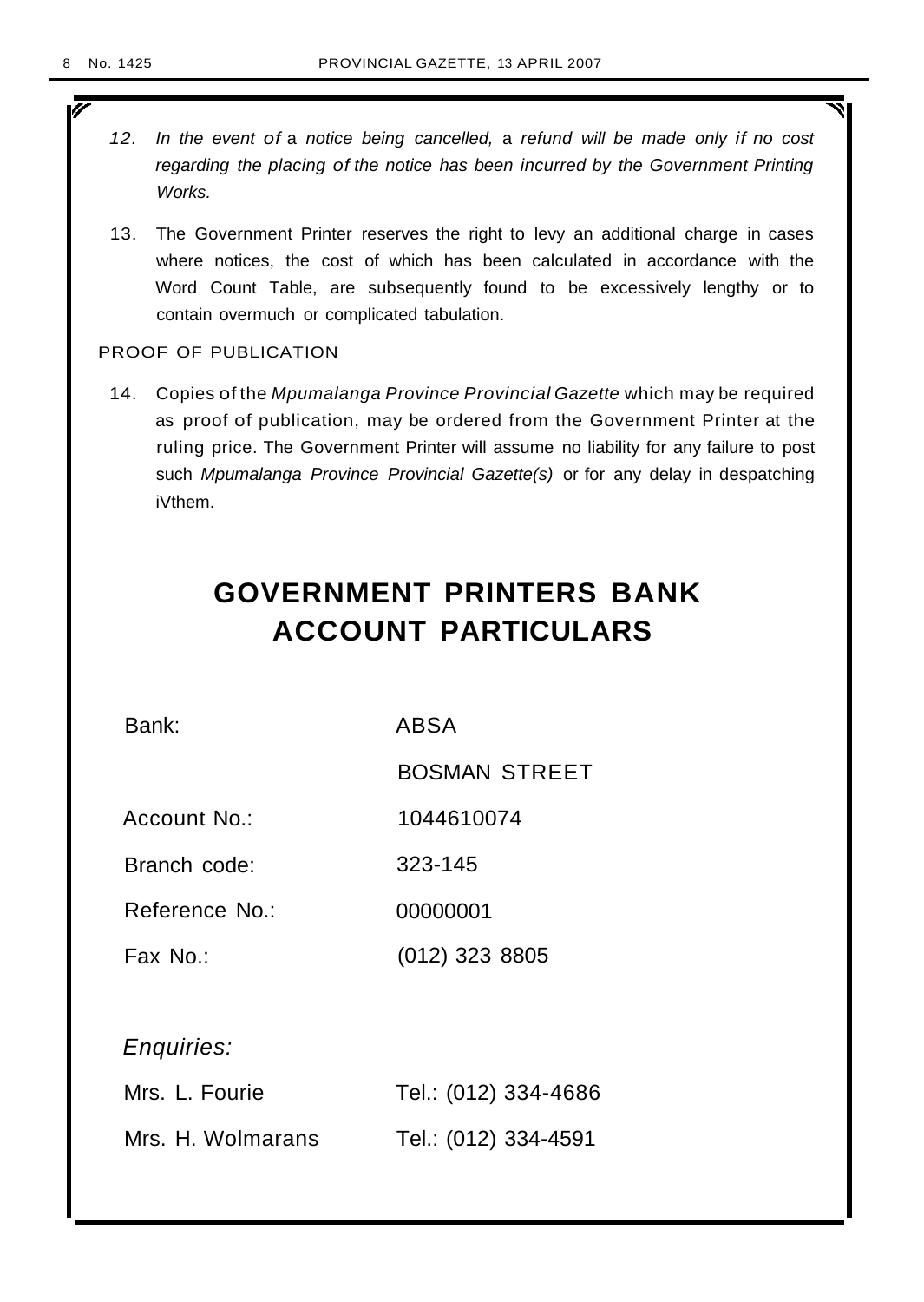# **GENERAL NOTICES • ALGEMENE KENNISGEWINGS**

## NOTICE 169 OF 2007

## NOTICE OF APPLICATION FOR AMENDMENT OF THE TOWN PLANNING SCHEME IN TERMS OF SECTION 28 OF THE TOWN PLANNING AND TOWNSHIPS ORDINANCE, 1986 (ORDINANCE 15 OF 1986)

#### STEVE TSHWETE AMENDMENT SCHEME 164

We, Izwe-Libanzi Development Consultants, being the authorised agent of the owner of Portion of Phakathi Street, Mhluzi Township, hereby give notice in terms of section 28 of the Town-planning and Townships Ordinance, 1986 (Ordinance 15 of 1986), that we have applied to the Steve Tshwete Local Municipality for the amendment of the town-planning scheme, known as Steve Tshwete Town-planning Scheme, 2004, for the rezoning of the property described above, located in Mhluzi Township, from "Public Road" to "Business 1" to use zone.

Particulars of the application will lie for inspection during normal office hours at the office of the Town Secretary: Room C314, Wanderers Avenue, Middelburg, for a period of 28 days from 6 April 2007.

Objections to or representations in respect of the application must be lodged in writing and in duplicate with the Town Secretary at the above office or posted to him at POBox 14, Middelburg, 1050, within a period of 28 days from 6 April 2007.

Address of agent: Izwe-libanzi Development Consultants, POBox 114, Ekangala, 1021. Telefax. (013) 932-2208.

## KENNISGEWING 169 VAN 2007

## KENNISGEWING VAN AANSOEK OM WYSIGING VAN DORPSBEPLANNINGSKEMA, INGEVOLGE ARTIKEL 28 VAN DIE ORDONNANSIE OP DORPSBEPLANNING EN DORPE, 1986 (ORDONNANSIE 15 VAN 1986)

#### STEVE TSHWETE WYSIGINGSKEMA 164

Ons, Izwe-Libanzi Development Consultants, synde die gemagtigde agent van die eienaar van Gedeelte van Phakathistraat, Mhluzi Dorpsgebied, gee hiermee ingevolge artikel 28 van die Ordonnansie op Dorpsbeplanning en Dorpe (Ordonnansie 15 van 1986), kennis dat ons by die Steve Tshwete Plaaslike Munisipaliteit aansoek gedoen het am die wysiging van die dorpsbeplanningskema in werking bekend as Steve Tshwete Dorpsbeplanningskema, 2004, deur die hersonering van die eiendom hierbo beskryf, geleë in Mhluzi Dorpsgebied, vanaf "Openbareweg" na "Besigheid 1" gebruike.

Besonderhede van die aansoek lê ter insae gedurende gewone kantoorure by die kantoor van die Stadsekretaris: Kamer C314, Wandererslaan, Middelburg, vir 'n tydperk van 28 dae vanaf 6 April 2007.

Besware teen of vertoe ten opsigte van die aansoek moet binne 'n tydperk van 28 dae vanaf 6 April 2007 skriftelik en tweevoud ingedien word by bovermelde adres of aan die Stadsekretaris, Posbus 14, Middelburg, 1050 gerig word.

Adres van agent: Izwe-libanzi Development Consultants, Posbus 114, Ekangala, 1021. Telefax (013) 932-2208.

6-13

## NOTICE 170 OF 2007

## NOTICE OF APPLICATION FOR AMENDMENT OF THE TOWN PLANNING SCHEME IN TERMS OF SECTION 28 OF THE TOWN PLANNING AND TOWNSHIPS ORDINANCE, 1986 (ORDINANCE 15 OF 1986)

#### STEVE TSHWETE AMENDMENT SCHEME 165

We, Izwe-Libanzi Development Consultants, being the authorised agent of the owner of the Remainder of Portion 6 of the farm Grasfontein 199 IS, hereby give notice in terms of section 28 of the Town-planning and Townships Ordinance, 1986 (Ordinance 15 of 1986), that we have applied to the Steve Tshwete Local Municipality for the amendment of the town-planning scheme, known as Steve Tshwete Town-planning Scheme, 2004, for the rezoning of the property described above, located in Grasfontein, from "Agricultural" to "Municipal" use zone.

Particulars of the application will lie for inspection during normal office hours at the office of the Town Secretary: Room C314, Wanderers Avenue, Midclelburg, for a period of 28 days from 6 April 2007.

Objections to or representations in respect of the application must be lodged in writing and in duplicate with the Town Secretary at the above office or posted to him at POBox 14, Middelburg, 1050, within a period of 28 days from 6 April 2007.

Address of agent: Izwe-Libanzi Development Consultants, POBox 114, Ekangala, 1021. Telefax. (013) 932-2208.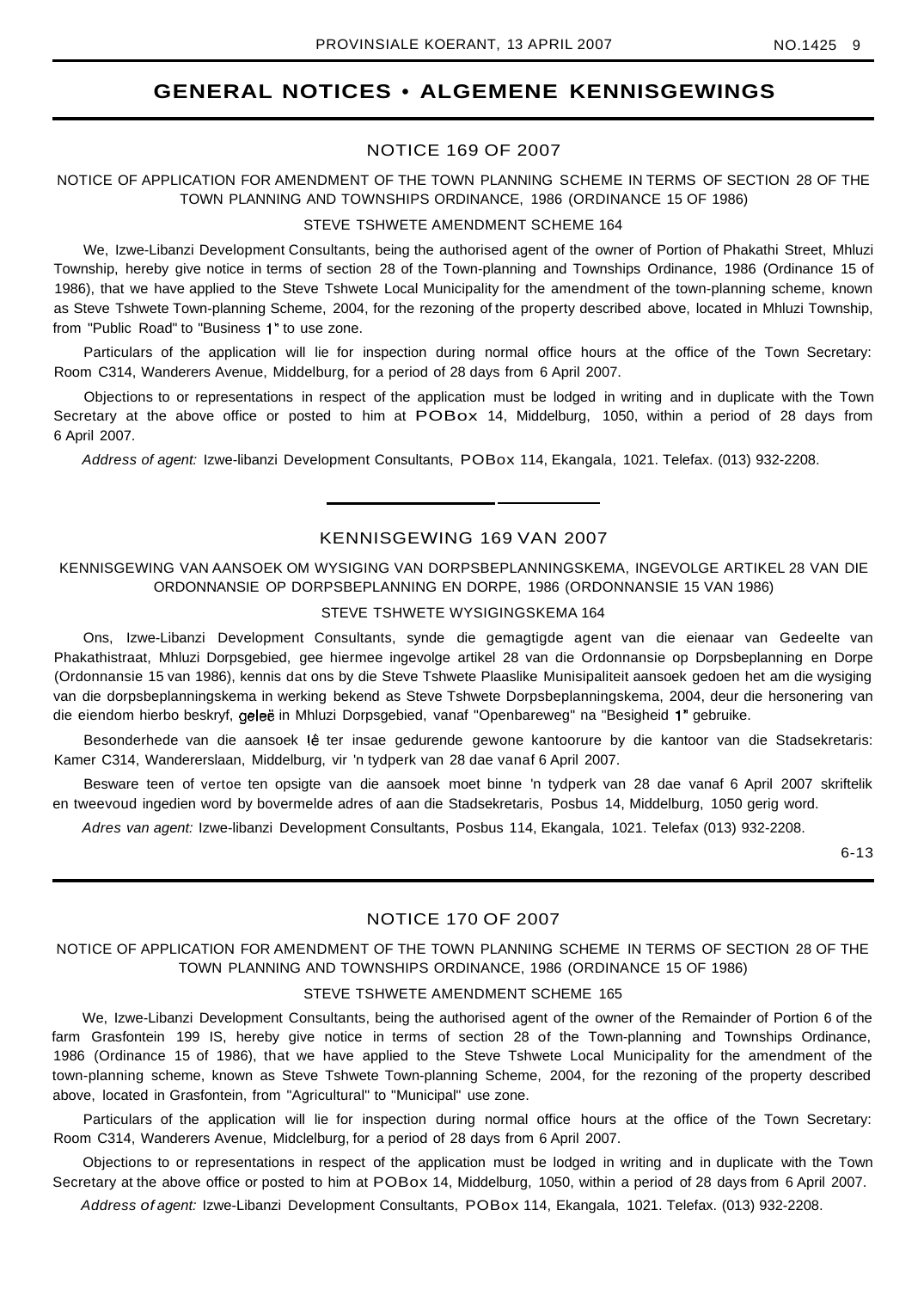#### **KENNISGEWING 170 VAN 2007**

KENNISGEWING VANAANSOEK OM WYSIGING VAN DORPSBEPLANNINGSKEMA, INGEVOLGE ARTIKEL 28 VAN DIE ORDONNANSIE OP DORPSBEPLANNING EN DORPE, 1986 (ORDONNANSIE 15 VAN 1986)

## **STEVE TSHWETE WYSIGINGSKEMA 165**

Ons, Izwe-Libanzi Development Consultants, synde die gemagtigde agent van die eienaar van resterende van Gedeelte 6 van die plaas Grasfontein 199 IS, gee hiermee ingevolge artikel 28 van die Ordonnansie op Dorpsbeplanning en Dorpe, 1986 (Ordonnansie 15 van 1986), kennis dat ons by die Steve Tshwete Plaaslike Munisipaliteit aansoek gedoen het om die wysiging van die dorpsbeplanningskema in werking, bekend as Steve Tshwete Dorpsbeplanningskema, 2004, deur die hersonering van die eiendom hierbo beskryf, qelee in Grasfontein, vanaf "Beherende" na "Munisipale" gebruike.

Besonderhede van die aansoek lê ter insae gedurende gewone kantoorure by die kantoor van die Stadsekretaris: Kamer C314, Wandererslaan, Middelburg, vir 'n tydperk van 28 dae vanaf 6 April 2007.

Besware teen of vertoe ten opsigte van die aansoek moet binne 'n tydperk van 28 dae vanaf 6 April 2007 skriftelik en tweevoud ingedien word by bovermelde adres of aan die Stadsekretaris, Posbus 14, Middelburg, 1050 gerig word.

Adres van agent: Izwe-libanzi Development Consultants, Posbus 114, Ekangala, 1021. Telefax (013) 932-2208.

6--13

## **NOTICE 171 OF 2007**

NOTICE OF APPLICATION FOR AMENDMENT OF THE TOWN PLANNING SCHEME IN TERMS OF SECTION 28 OF THE TOWN PLANNING AND TOWNSHIPS ORDINANCE, 1986 (ORDINANCE 15 OF 1986)

#### **STEVE TSHWETE AMENDMENT SCHEME 166**

We, Izwe-Libanzi Development Consultants, being the authorised agent of the owner of Erf 345, Nasaret Township, hereby give notice in terms of section 28 of the Town-planning and Townships Ordinance, 1986 (Ordinance 15 of 1986), that we have applied to the Steve Tshwete Local Municipality for the amendment of the town-planning scheme, known as Steve Tshwete Town-planning Scheme, 2004, for the rezoning of the property described above, located in Nasaret Township from "Public Open Space" to "Residential 1", "Business 1", "Institutional" and "Public Road" use zone.

Particulars of the application will lie for inspection during normal office hours at the office of the Town Secretary: Room C314, Wanderers Avenue, Middelburg, for a period of 28 days from 6 April 2007.

Objections to or representations in respect of the application must be lodged in writing and in duplicate with the Town Secretary at the above office or posted to him at POBox 14, Middelburg, 1050, within a period of 28 days from 6 April 2007.

Address of agent: Izwe-Iibanzi Development Consultants, POBox 114, Ekangala, 1021. Telefax. (013) 932-2208.

## **KENNISGEWING 171 VAN 2007**

KENNISGEWING VAN AANSOEK OM WYSIGING VAN DORPSBEPLANNINGSKEMA, INGEVOLGE ARTIKEL 28 VAN DIE ORDONNANSIE OP DORPSBEPLANNING EN DORPE, 1986 (ORDONNANSIE 15 VAN 1986)

## **STEVE TSHWETE WYSIGINGSKEMA 166**

Ons, Izwe-Libanzi Development Consultants, synde die gemagtigde van die eienaar van Erf 345, Nasaret Dorpsgebied, gee hiermee ingevolge artikel 28 van die Ordonnansie op Dorpsbeplanning en Dorpe, 1986 (Ordonnansie 15 van 1986), kennis dat ons by die Steve Tshwete Plaaslike Munisipaliteit aansoek gedoen het om die wysiging van die dorpsbeplanningskema, in werking bekend as Steve Tshwete Dorpsbeplanningskema, 2004, deur die hersonering van die eiendom hierbo beskryf, geleë in Nasaret Dorpsgebied, vanaf "Openbare oopruimte" na "Woon 1", "Besigheid 1", "institutionale" en "Publiek Weg" gebruike.

Besonderhede van die aansoek (ê ter insae gedurende gewone kantoorure by die kantoor van die Stadsekretaris: Kamer C314, Wandererslaan, Middelburg, vir 'n tydperk van 28 dae vanaf 6 April 2007.

Besware teen of vertoe ten opsigte van die aansoek moet binne 'n tydperk van 28 dae vanaf 6 April 2007 skriftelik en tweevoud ingedien word by bovermelde adres of aan die Stadsekretaris, Posbus 14, Middelburg, 1050 gerig word.

Adres van agent: Izwe-Iibanzi Development Consultants, Posbus 114, Ekangala, 1021. Telefax (013) 932-2208.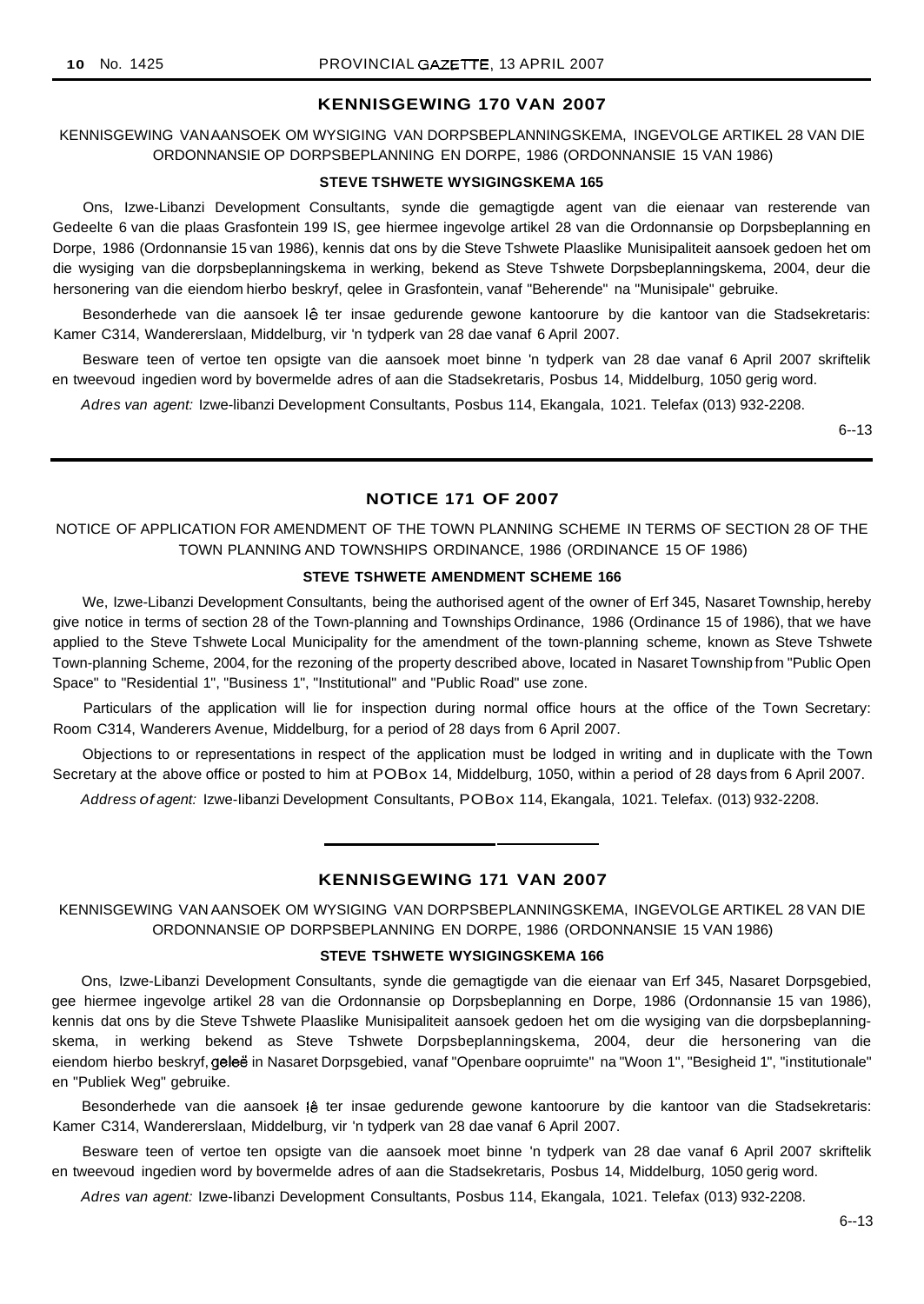## **NOTICE 172 OF 2007**

NOTICE OF APPLICATION FOR AMENDMENT OF THE TOWN PLANNING SCHEME IN TERMS OF SECTION 28 OF THE TOWN PLANNING AND TOWNSHIPS ORDINANCE, 1986 (ORDINANCE 15 OF 1986)

### **STEVE TSHWETE AMENDMENT SCHEME** 167

We, Izwe-Libanzi Development Consultants, being the authorised agent of the owner of Erf 2447 and 2448, Aerorand Township, hereby give notice in terms of section 28 of the Town-planning and Townships Ordinance, 1986 (Ordinance 15 of 1986), that we have applied to the Steve Tshwete Local Municipality for the amendment of the town-planning scheme, known as Steve Tshwete Town-planning Scheme, 2004, for the rezoning of the property described above, located in Middelburg, from "Special" to "Residential 2" use zone.

Particulars of the application will lie for inspection during normal office hours at the office of the Town Secretary: Room C314, Wanderers Avenue, Middelburg, for a period of 28 days from 6 April 2007.

Objections to or representations in respect of the application must be lodged with or made in writing and in duplicate with the Town Secretary at the above office of posted to him at POBox 14, Middelburg, 1050, within a period of 28 days from 6 April 2007.

Address of agent: Izwe-libanzi Development Consultants, POBox 114, Ekangala, 1021. Telefax. (013) 932-2208.

# **KENNISGEWING 172 VAN 2007**

**•**

KENNISGEWING VAN AANSOEK OM WYSIGING VAN DORPSBEPLANNINGSKEMA, INGEVOLGE ARTIKEL 28 VAN DIE ORDONNANSIE OP DORPSBEPLANNING EN DORPE, 1986 (ORDONNANSIE 15 VAN 1986)

#### **STEVE TSHWETE WYSIGINGSKEMA** 167

Ons, Izwe-Libanzi Development Consultants, synde die gemagtigde agent van die eienaar van Erf 2447 en 2448, Aerorand Dorpsgebied, gee hiermee ingevolge artikel 28 van die Ordonnansie op Dorpsbeplanning en Dorpe, 1986 (Ordonnansie 15 van 1986) kennis dat ons by die Steve Tshwete Plaaslike Munisipaliteit aansoek gedoen het om die wysiging van die dorpsbeplanningskema, in werking bekend as Steve Tshwete Dorpsbeplanningskema, 2004, deur die hersonering van die eiendom hierbo beskryf, geleë in Middelburg vanaf "Spesiale" na "Woon 2" gebruike.

Besonderhede van die aansoek lê ter insae gedurende gewone kantoorure by die kantoor van die Stadsekretaris: Kamer C314, Wandererslaan, Middelburg, vir 'n tydperk van 28 dae vanaf 6 April 2007.

Besware teen of vertoe ten opsigte van die aansoek moet binne 'n tydperk van 28 dae vanaf 6 April 2007 skriftelik en in tweevoud ingedien word by bovermelde adres of aan die Stadsekretaris, Posbus 14, Middelburg, 1050 gerig word.

Adres van agent: Izwe-Iibanzi Development Consultants, Posbus 114, Ekangala, 1021. Telefax (013) 932-2208.

6-13

## **NOTICE 173 OF 2007**

NOTICE OF APPLICATION FOR AMENDMENT OF THE TOWN PLANNING SCHEME IN TERMS OF SECTION 28 OF THE TOWN PLANNING AND TOWNSHIPS ORDINANCE, 1986 (ORDINANCE 15 OF 1986)

## **STEVE TSHWETE AMENDMENT SCHEME** 168

We, Izwe-Ubanzi Development Consultants, being the authorised agent of the owner of portion of Erf 679, Rietkuil, Township, hereby give notice in terms of section 28 of the Town-planning and Townships Ordinance, 1986 (Ordinance 15 of 1986), that we have applied to the Steve Tshwete Local Municipality for the amendment of the town-planning scheme, known as Steve Tshwete Town-planning Scheme, 2004, for the rezoning of the property described above, located in Rietkuil, from "Public Open Space" to "Municipal" use zone.

Particulars of the application will lie for inspection during normal office hours at the office of the Town Secretary: Room C314, Wanderers Avenue, Middelburg, for a period of 28 days from 6 April 2007.

Objections to or representations in respect of the application must be lodged with or made in writing and in duplicate with the Town Secretary at the above office or posted to him at POBox 14, Middelburg, 1050, within a period of 28 days from 6 April 2007.

Address of agent: Izwe-Iibanzi Development Consultants, POBox 114, Ekangala, 1021. Telefax. (013) 932-2208.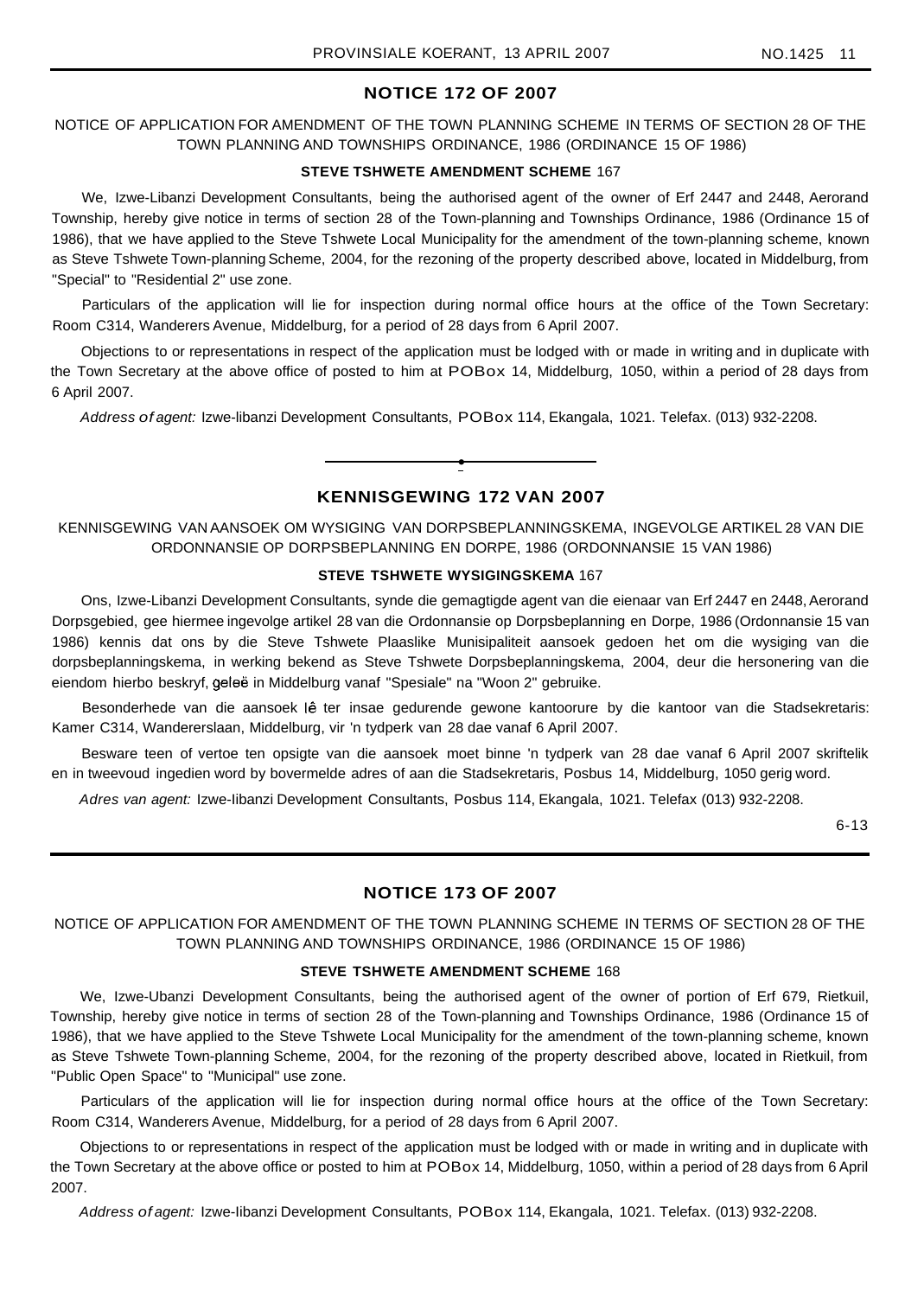## **KENNISGEWING 173 VAN 2007**

KENNISGEWING VAN MNSOEK OM WYSIGING VAN DORPSBEPLANNINGSKEMA, INGEVOLGE ARTIKEL 28 VAN DIE ORDONNANSIE OP DORPSBEPLANNING EN DORPE, 1986 (ORDONNANSIE 15 VAN 1986)

#### **STEVE TSHWETE WYSIGINGSKEMA 168**

Ons, Izwe-Libanzi Development Consultants, synde die gemagtigde agent van die eienaar van gedeelte van Erf 879, Rietkuil, gee hiermee ingevolge artikel 28 van die Ordonnansie op Dorpsbeplanning en Dorpe, 1986 (Ordonnansie 15 van 1986), kennis dat ons by die Steve Tshwete Plaaslike Munisipaliteit aansoek gedoen het om die wysiging van die dorpsbeplanningskema, in werking bekend as Steve Tshwete Dorpsbeplanningskema, 2004, deur die hersonering van die eiendom hierbo beskryf, geleë in Mhluzi Dorpsgebied, vanaf "Openbare oopruimte" na "Munisipale" gebruike.

Besonderhede van die aansoek lê ter insae gedurende gewone kantoorure by die kantoor van die Stadsekretaris: Kamer C314, Wandererslaan, Middelburg, vir 'n tydperk van 28 dae vanaf 6 April 2007.

Besware teen of vertoe ten opsigte van die aansoek moet binne 'n tydperk van 28 dae vanaf 6 April 2007 skriftelik en in tweevoud ingedien word by bovermelde adres of aan die Stadsekretaris, Posbus 14, Middelburg, 1050 gerig word.

Adres van agent: Izwe-libanzi Development Consultants, Posbus 114, Ekangala, 1021. Telefax (013) 932-2208.

6-13

# **NOTICE 174 OF 2007**

NOTICE OF APPLICATION FOR AMENDMENT OF TOWN-PLANNING SCHEME IN TERMS OF SECTION 28 OF THE TOWN PLANNING AND TOWNSHIPS ORDINANCE, 1986 (ORDINANCE 15 OF 1986)

#### **STEVE TSHWETE AMENDMENT SCHEME 169**

We, Izwe-Libanzi Development Consultants, being the authorised agent of the owner of Portion of Erf 880, Pullenshope, hereby give notice in terms of section 28 of the Town Planning and Townships Ordinance, 1986 (Ordinance 15 of 1986), that we have applied to the Steve Tshwete Local Municipality for the amendment of the Town-planning Scheme, known as Steve Tshwete Town Planning Scheme, 2004, for the rezoning of the property described above, located in Pullenshope from "Public Open Space" to "Municipal" use zone.

Particulars of the application will lie for inspection during normal office hours at the office of the Town Secretary: Room C314, Wanderers Avenue, Middelburg, for a period of 28 days from 6 April 2007.

Objections to or representations in respect of the application must be lodged in writing and in duplicate with the Town Secretary at the above office or posted to him at P.O. Box 14, Middelburg, 1050, within a period of 28 days from 6 April 2007.

Address ofAgent: Izwe-Iibanzi Development Consultants, PO Box 114, Ekangala, 1021. Telefax (013) 932-2208.

## **KENNISGEWING 174 VAN 2007**

KENNISGEWING VAN MNSOEK OM WYSIGING VAN DORPSBEPLANNINGSKEMA INGEVOLGE ARTIKEL 28 VAN DIE ORDONNANSIE OP DORPSBEPLANNING EN DORPE, 1986, (ORDONNANSIE 15 VAN 1986)

## **STEVE TSHWETE WYSIGINGSKEMA 169**

Ons, Izwe-libanzi Development Consultants, synde die gemagtigde van die eienaar van Gedeelte Erf 880, Pullenshope, gee hiermee ingevolge artikel 28 van die Ordonnansie op Dorpsbeplanning en Dorpe, 1986 (Ordonnansie 15 van 1986), kennis dat ons by die Steve Tshwete Plaaslike Munisipaliteit aansoek gedoen het om die wysiging van die dorpsbeplanningskema in werking bekend as Steve Tshwete-dorpsbeplanningskema, 2004, deur die hersonering van die eiendom hierbo beskryl, geleë in Pullenshope, vanaf "Openbare oopruimte" na "Munisipale" gebruike.

Besonderhede van die aansoek lê ter insae gedurende gewone kantoorure by die kantoor van die Stadsekretaris: Kamer C314, Wandererslaan, Middelburg, vir 'n tydperk van 28 dae vanaf 6 April 2007.

Besware teen of vertoe ten opsigte van die aansoek moet binne 'n tydperk van 28 dae vanaf 6 April 2007 skriftelik en tweevoud ingedien word by bovermelde adres of aan die Stadsekretaris, Posbus 14, Middelburg, 1050 gerig word.

Adres van agent: Izwe-libanzi Development Consultants, Posbus 114, Ekangala, 1021. Telefax (013) 932-2208.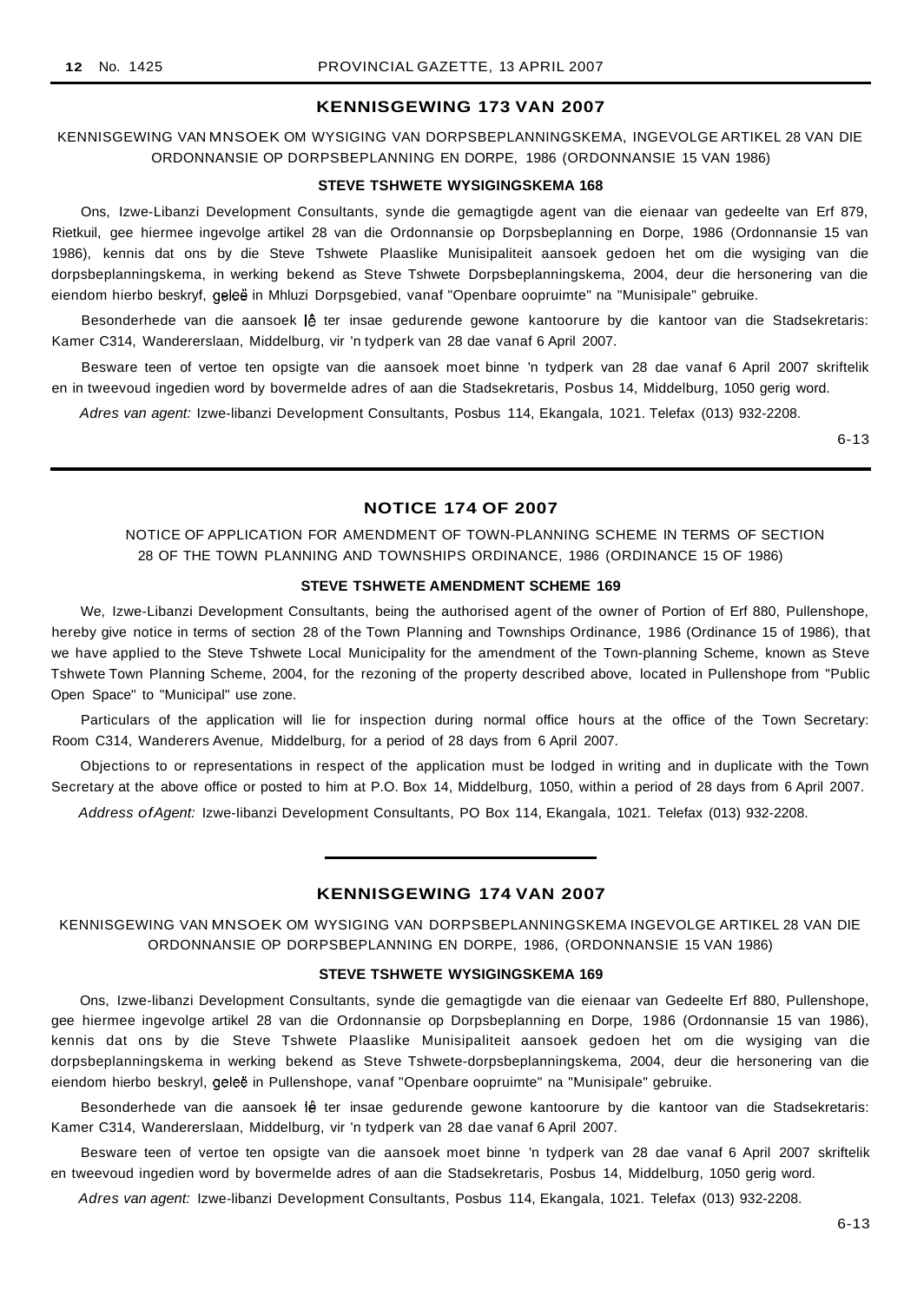## NOTICE 175 OF 2007

## STEVE TSHWETE AMENDMENT SCHEME 171

NOTICE OF APPLICATION FOR AMENDMENT OF STEVE TSHWETE TOWN-PLANNING SCHEME, 2004, IN TERMS OF SECTION 56 (1)(b)(i) OF THE TOWN PLANNING AND TOWNSHIPS ORDINANCE, 1986 (ORDINANCE 15 OF 1986)

We, Urban Dynamics (Mpumalanga) Inc., being the authorized agent of the registered owner of Portion 1 of Erf 10228 and Erf 11074, Middelburg Extension 29, hereby gives notice in terms of section 56 (1)(b)(i) of the Town-planning and Townships Ordinance, 1986, that we have applied to the Steve Tshwete Local Municipality for the amendment of the Town-planning Scheme, known as Steve Tshwete Town-planning Scheme, 2004, for the rezoning of the abovementioned property situated in Nerine Crescent and Lillium Street, Middelburg, by rezoning the property from "Private Open Space" to "Residential 1" and "Public Road" to "Residential 1".

Particulars of the application will lie for inspection during normal office hours at the office of the Municipal Manager: Steve Tshwete Local Municipality, Municipal Buildings, Wanderers Avenue, Middelburg, 1050, for a period of 28 days from 6 April 2007.

Objections to or representations in respect of the application must be lodged with or made in writing to the Municipal Manager at the above address or at P.O. Box 14, Middelburg, 1050, within a period of 28 days from 6 April 2007.

Applicant: Urban Dynamics (Mpumalanga) Inc., Propark Building, 44 Wes Street, PO Box 3294, Middelburg, 1050. [Tel. (013) 243-1219. Fax (013) 243-1321.

## KENNISGEWING 175 VAN 2007

**•**

#### STEVE TSHWETE WYSIGINGSKEMA 171

KENNISGEWING VAN DIE AANSOEK OM WYSIGING VAN DIE STEVE TSHWETE DORPSBEPLANNINGSKEMA, 2004, INGEVOLGE ARTIKEL 56 (1)(b){i) VAN DIE ORDONNANSIE OP DORPSBEPLANNING EN DORPE, 1986, (ORDONNANSIE 15 VAN 1986)

Ons, Urban Dynamics (Mpumalanga) Inc., synde die gemagtigde agent van die geregistreerde eienaar van Gedeelte 1 van Erf 10228 en Erf 11074, Middelburg Uitbreiding 29, gee hiermee ingevolge artikel 56 (1)(b)(i) van die Ordonnansie op Dorpsbeplanning en Dorpe, 1986, kennis dat ons by die Steve Tshwete Plaaslike Munisipaliteit aansoek gedoen het om die wysiging van die Steve Tshwete-dorpsbeplanningskema, 2004, deur die hersonering van die bogenoemde eiendom geleë in Nerine Crescent en Lilliumstraat, Middelburg, vanaf "Privaat Oop Ruimte" na "Residensieel 1" en "Publieke Pad" na "ResidensieeI1".

Besonderhede van die aansoek lê ter insae gedurende gewone kantoorure by die kantoor van die Munisipale Bestuurder: Steve Tshwete Plaaslike Munisipaliteit, Munisipale Gebou, Wandererslaan, Middelburg, 1050, vir 'n tydperk van 28 dae vanaf 6 April 2007.

Besware of vertos ten opslgte van die aansoek moet binne 'n tydperk van 28 dae vanaf 6 April 2007 skriftelik in tweevoud by of tot die Munisipale Bestuurder by bovermelde adres of by Posbus 14, Middelburg, 1050 ingedien of gerig word.

Applikant: Urban Dynamics (Mpumalanga) Inc., Propark Building, Wesstraat 44, Posbus 3294, Middelburg, 1050. Tel. (013) 243-1219. Fax (013) 243-1321.

6-13

## NOTICE 176 OF 2007

## NOTICE OF APPLICATION FOR AMENDMENT OF THE WITBANK TOWN-PLANNING SCHEME, 1991, IN TERMS OF SECTION 56 (1)(B)(I) OF THE TOWN-PLANNING AND TOWNSHIPS ORDINANCE, 1986 (ORDINANCE 15 OF 1986)

## WITBANK AMENDMENT SCHEME 1013

We, Mahamba Property Valuers and Development Planners, being the authorised agent of the owner of Portion 27 of the farm Zeekoewater 311 JS, hereby give notice in terms of section 56 (1)(b)(i) of the Town-planning and Townships Ordinance, 1986, that we have applied to the Emalahleni Local Municipality for the amendment of the town-planning scheme, known as Witbank Town-planning Scheme, 1991, by the rezoning of the property described above, from "Agricultural" to "Residential 3".

Particulars of the application will lie for inspection during normal office hours at the office of the Municipal Manager, Mandela Street, Municipal Offices, Witbank, for a period of 28 days from 23 March 2007.

Objections to or representations in respect of the application must be lodged with or made in writing to the Municipal Manager at the above address or at P.O. Box 3, Witbank, 1035, within a period of 28 days from 23 March 2007.

Address of applicant: P.O. Box 616, Mhluzi, 1053.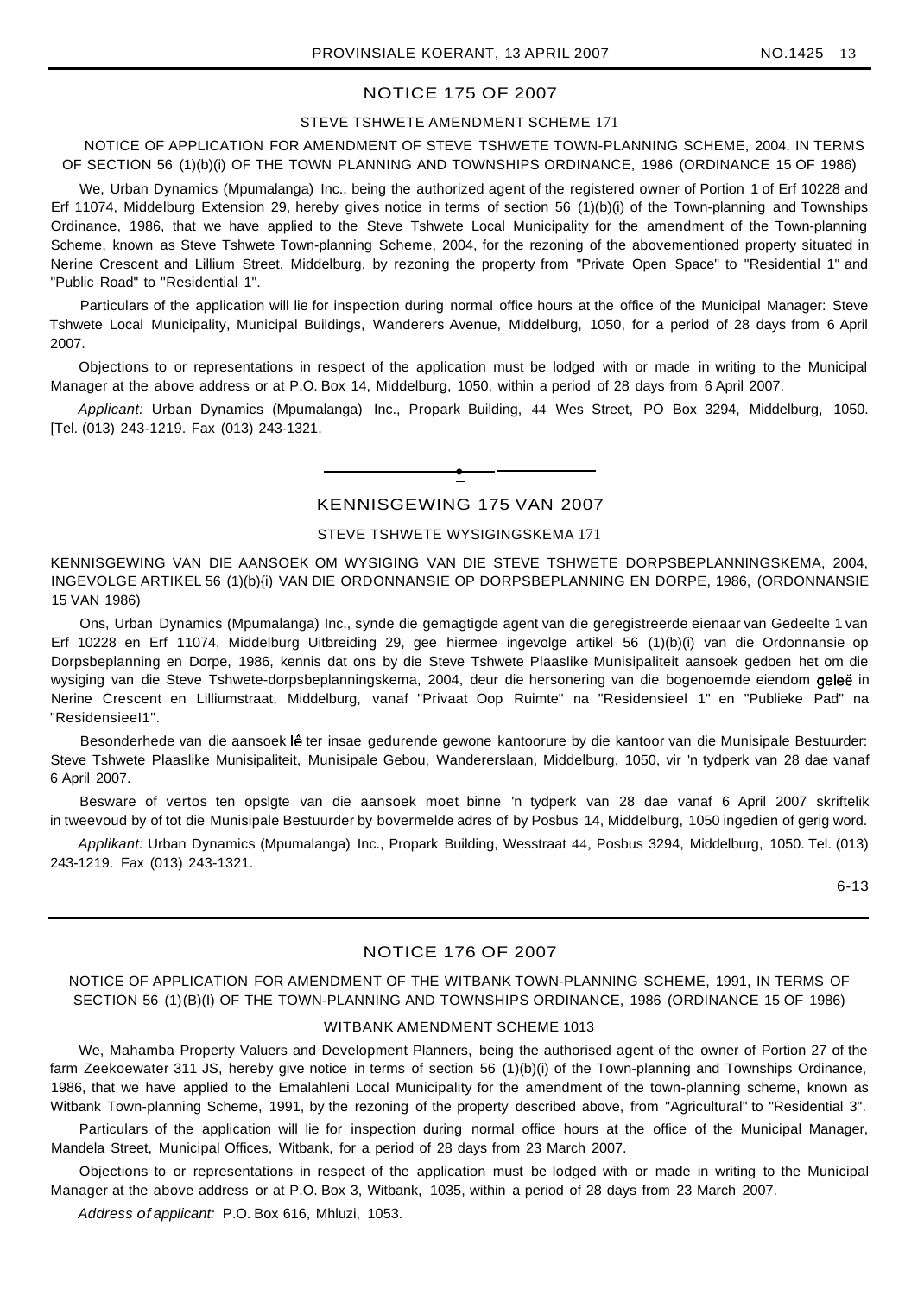## **KENNISGEWING 176 VAN 2007**

KENNISGEWING VAN AANSOEK OM WYSIGING VAN DIE WITBANK-DORPSBEPLANNINGSKEMA, 1991, INGEVOLGE ARTIKEL 56 (1)(B)(I) VAN DIE ORDONNANSIE OP DORPSBEPLANNING EN DORPE, 1986 (ORDONNANSIE 15 VAN 1986)

#### **WITBANK-WYSIGINGSKEMA 1013**

Ons, Mahamba Property Valuers and Development Planners, synde die gemagtlgde agent van die eienaar van Gedeelte 27 van die plaas Zeekoewater 311 JS, gee hiermee ingevolge artikel 56 (1)(b)(i) van die Ordonnansie op Dorpsbeplanning en Dorpe, 1966, kennis dat ek by die Emalahleni Plaaslike Munisipaliteit aansoek gedoen het om die wysiging van die dorpsbeplanningskema bekend as die Witbank-dorpsbeplanningskema, 1991, deur die hersonering van die eiendorn hierbo beskry1, van "Landbou" tot "Residensieel 3".

Besonderhede van die aansoek lê ter insae gedurende gewone kantoorure by die Munisipale Bestuurder, Mandelastraat, Burgersentrum, Witbank, vir 'n lydperk van 26 dae vanaf 23 Maart 2007.

Besware teen of vertoe ten opsigte van die aansoek moet binne 'n lydperk van 28 dae vanaf 23 Maart 2007, skriftelik tot die Munisipale Bestuurder by bovermelde adres of by Posbus 3, Witbank, 1035, ingedien of gerig word.

Adres van applikant: Posbus 616, Mhluzi, 1053.

6--13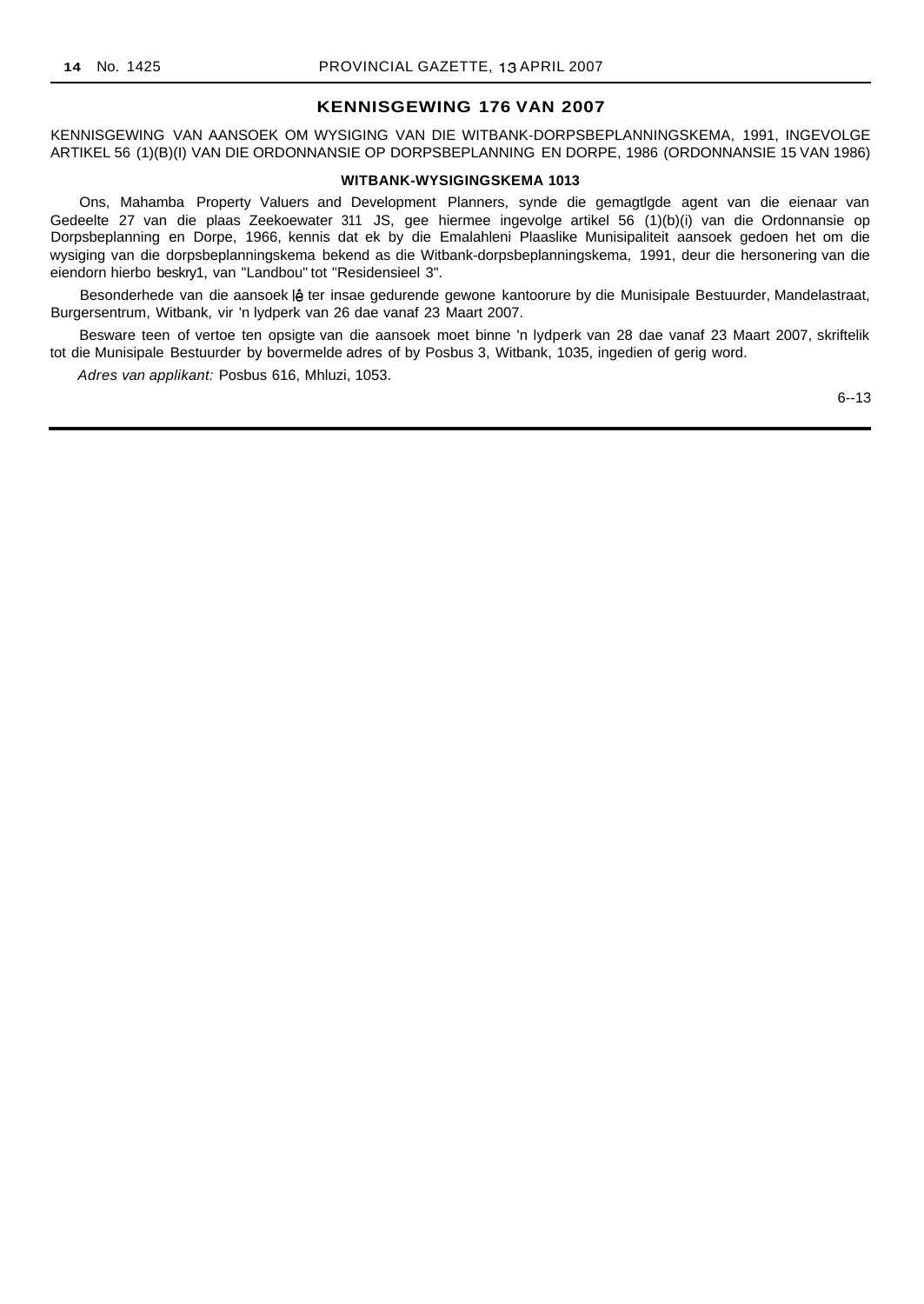## **NOTICE 177 OF** 2007

#### NELSPRUIT AMENDMENT SCHEME 1410

NOTICE OF APPLICATION FOR THE AMENDMENT OF TOWN-PLANNING SCHEME IN TERMS OF SECTION 56 (1)(b)(i) OF THE TOWN-PLANNING AND TOWNSHIPS ORDINANCE, 1986 (ORDINANCE 15 OF 1986)

We. Nuplan Development Planners, being the authorised agent of the registered and intended owner of portion of Erf 64 (Park), Riverside Industrial Park, and the registered owner of Erf 25, Riverside Industrial Park, hereby gives notice in terms of Section 56 (1)(b)(i) of the Town Planning and Townships Ordinance, 1986 (Ordinance 15 of 1986), that we have applied to the Mbombela Local Municipality for the amendment of the Town-Planning Scheme known as Nelspruit Town Planning Scheme, 1989 by the rezoning of a portion of Erf 64 (Park), Riverside Industrial Park, situated adjoining Erf 25, Riverside Industrial Park, from "PUblic Open Space" to "Industrial", and the rezoning of Erf 25, Riverside Industrial Park, situated at 2 Waterfall Avenue, from "Industrial 1" to "Industrial 1 subject to amended development conditions.

Particulars of the application will lie for inspection during normal office hours at the office of the Municipal Manager, Mbombela Local Municipality, Nel Street. Nelspruit, for a period of 28 days from 6 April 2007.

Objections to, or representations in respect of the application must be lodged with or made in writing to the Municipal Manager at the above address or at Mbombela Local Municipality, P.O. Box 45, Nelspruit, 1200, within a period of 28 days from 6 April 2007.

Address of applicant: Nuplan Development Planners, P.O. Box 2555, Nelspruit, 1200. ■ (013) 752 3422, 虽  $(013)$  752 5795,  $\sqrt[4]{\text{huplan}\,\text{@mweb.co.za}}$  (PRI-WS-001)

# **• KENNISGEWING 177 VAN** 2007

NELSPRUIT WYSIGINGSKEMA 1410

KENNISGEWING VAN AANSOEK OM WYSIGING VAN DORPSBEPLANNINGSKEMA INGEVOLGE ARTIKEL 56 (1)(b)(i) VAN DIE ORDONNANSIE OP DORPSBEPLANNING EN DORPE,1986, (ORDONNANSIE 15 VAN 1986)

Ons Nuplan Development Planners, synde die gemagtigde agent van die geregistreerde en voornemende eienaar van gedeelte van Erf 64 (Park), Riverside Industrial Park, en die geregistreerde eienaar van Erf 25, Riverside Industrial Park, gee hiermee ingevolge Artikel 56 (1 )(b)(i) van die Ordonnansie op Dorpsbeplanning en Dorpe, 1986 (Ordonnansie 15 van 1986), kennis dat ons by die Mbombela Plaaslike Munisipaliteit aansoek gedoen net om die wysiging van die dorpsbeplanningskema, bekend as Nelspruit Dorpsbeplanningskema, 1989, deur die hersonering van gedeelte van Erf 64 (Park), Riverside Industrial Park, gelee aangrensend aan Erf 25, Riverside Industrial Park, vanaf "Openbare Oop Ruimte" na "lndustrieel 1", en die hersonering van Erf 25, Riverside Industrial Park, geleë te Waterfall Avenue 2, vanaf "Industrieel 1" na "Industrieel 1" onderworpe aan gewysigde ontwikkelingsvoorwaardes.

Besonderhede van bogenoemde aansoek lê ter insae gedurende gewone kantoorure by die kantoor van die Munisipale Bestuurder, Mbombela Plaaslike Munisipaliteit, Burgersentrum, Nelstraat, Nelspruit, vir 'n tydperk van 28 dae vanaf 6 April 2007.

Besware teen of vertoe ten opsigte van die aansoek moet binne 'n tydperk van 28 dae vanaf 6 April 2007 skriftelik by of tot die Munisipale Bestuurder by bovermelde adres of Mbombela Plaaslike Munisipaliteit, Posbus 45, Nelspruit, 1200, ingedien of gerig word.

Adres van applikant Nuplan Development Planners, Posbus 2555, Nelspruit, 1200.  $\hat{a}$  (013) 752 3422,  $\hat{a}$ (013) 752 5795, b nuplan@mweb.co.za (013) 752 5795, b nuplan@mweb.co.za

6-13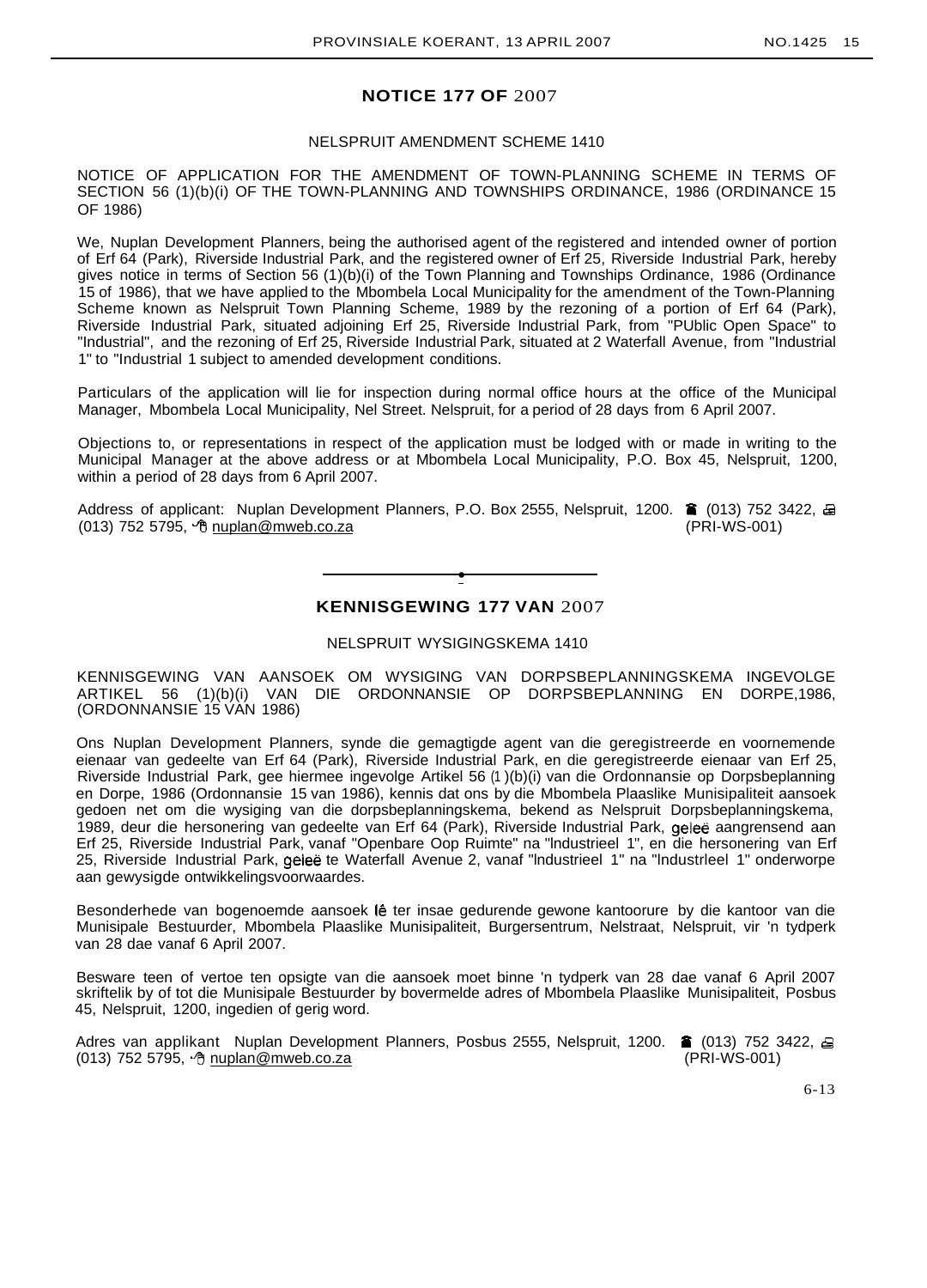### NOTICE 179 OF 2007

#### STEVE TSHWETE AMENDMENT SCHEME 172

NOTICE OF APPLICATION FOR THE AMENDMENT OF STEVE TSHWETE TOWN·PLANNING SCHEME, 2004, IN TERMS OF SECTION 56 (1) (b) (i) OF THE TOWN·PLANNING AND TOWNSHIPS ORDINANCE, 1986 (ORDINANCE 15 OF 1986)

We, Urban Dynamics (Mpumalanga) Inc., being the authorized agent of the registered owner of Portion 1 of Erf 278, Middelburg, hereby give notice in terms of section 56 (1) (b) (i) of the Town-ptanrunq and Townships Ordinance, 1986, that we have applied to the Steve Tshwete Local Municipality for the amendment of the town-planning scheme, known as the Steve Tshwete Town-planning Scheme, 2004, for the rezoning of the abovementioned property situated in 11 Joubert Street, Middelburg, by rezoning the property from "Residential 1" to "Business 1".

Particulars of the application will lie for inspection during normaloffice hours at the office of the Municipal Manager: Steve Tshwete Local Municipality, Municipal BUildings, Wanderers Avenue, Middelburg, 1050, for a period of 28 days from 13 April 2007.

Objections to or representations in respect of the application must be lodged with or made in writing to the Municipal Manager at the above address or at P.O. Box 14, Middelburg, 1050, within a period of 28 days from 13 April 2007.

Applicant: Urban Dynamics (Mpumalanga) Inc., Propark Building, 44 Wes Street, PO Box 3294, Middelburg, 1050. [Tel. (013) 243-1219. Fax (013) 243-1321.

## KENNISGEWING 179 VAN 2007

## STEVE TSHWETE-WYSIGINGSKEMA 172

KENNISGEWING VAN DIE AANSOEK OM DIE WYSIGING VAN DIE STEVE TSHWETE-DORPSBEPLANNINGSKEMA, 2004, INGEVOLGE ARTIKEL 56 (1) (b) (i) VAN DIE ORDONNANSIE OP DORPSBEPLANNING EN DORPE, 1986 (ORDONNANSIE 15 VAN 1986)

Ons, Urban Dynamics (Mpumalanga) Inc., synde die gemagtigde agent van die geregistreerde eienaar van Gedeelte 1 van Erf 278, Middelburg, gee hiermee ingevolge artikel 56 (1) (b) (i) van die Ordonnansie op Dorpsbeplanning en Dorpe, 1986, kennis dat ons by die Steve Tshwete Plaaslike Munisipaliteit aansoek gedoen het om die wysiging van die Steve Tshwetedorpsbeplanningskema, 2004, deur die hersonering van die bogenoemde eiendom, geleë in Joubertstraat, Middelburg, vanaf "ResidensieeI1" na "Besigheid".

Besonderhede van die aansoek lê ter insae gedurende gewone kantoorure by die kantoor van die Munisipale Bestuurder: Steve Tshwete Plaaslike Munisipaliteit, Munisipale Gebou, Wandererslaan, Middelburg, 1050, vir 'n tydperk van 28 dae vanaf 13 April 2007.

Besware of vertoe ten opsigte van die aansoek moet binne 'n tydperk van 28 dae vanaf 13 April 2007, skriflelik in tweevoud by of tot die Munisipale Bestuurder by bovermelde adres of by Posbus 14, Middelburg, 1050, ingedien of gerig word.

Applikant: Urban Dynamics (Mpumalanga) Inc., Propark Building, Wesstraat 44, Posbus 3294, Middelburg, 1050. Tel. (013) 243-1219. Faks (013) 243-1321.

13-20

## NOTICE 180 OF 2007

#### STEVE TSHWETE AMENDMENT SCHEME 173

NOTICE OF APPLICATION FOR THE AMENDMENT OF STEVE TSHWETE TOWN-PLANNING SCHEME, 2004, IN TERMS OF SECTION 56 (1) (b) (i) OF THE TOWN-PLANNING AND TOWNSHIPS ORDINANCE, 1986 (ORDINANCE 15 OF 1986)

We, Urban Dynamics (Mpumalanga) Inc., being the authorized agent of the registered owner of the Remainder of Erf 1889, Middelburg, hereby give notice in terms of section 56 (1) (b) (i) of the Town-planning and Townships Ordinance, 1986, that we have applied to the Steve Tshwete Local Municipality for the amendment of the town-planning scheme, known as the Steve Tshwete Town-planning Scheme, 2004, for the rezoning of the abovementioned property situated at 73 Church Street, Middelburg, by rezoning the property from "Residential 3" to "Business 4" in respect of the proposed portion HCEFGH and "Residential 3" in respect of the proposed Portion ABHGFEDA as indicated on the proposed scheme maps, SUbject to certain conditions.

Particulars of the application will lie for inspection during normal office hours at the office of the Municipal Manager: Steve Tshwete Local Municipality, Municipal BUildings, Wanderers Avenue, Middelburg, 1050, for a period of 28 days from 13 April 2007.

Objections to or representations in respect of the application must be lodged with or made in writing to the Municipal Manager at the above address or at P.O. Box 14, Middelburg, 1050, within a period of 28 days from 13 April 2007.

Applicant: Urban Dynamics (Mpumalanga) Inc., Propark Building, 44 Wes Street, PO Box 3294, Middelburg, 1050. [Tel. (013) 243-1219. Fax (013) 243-1321.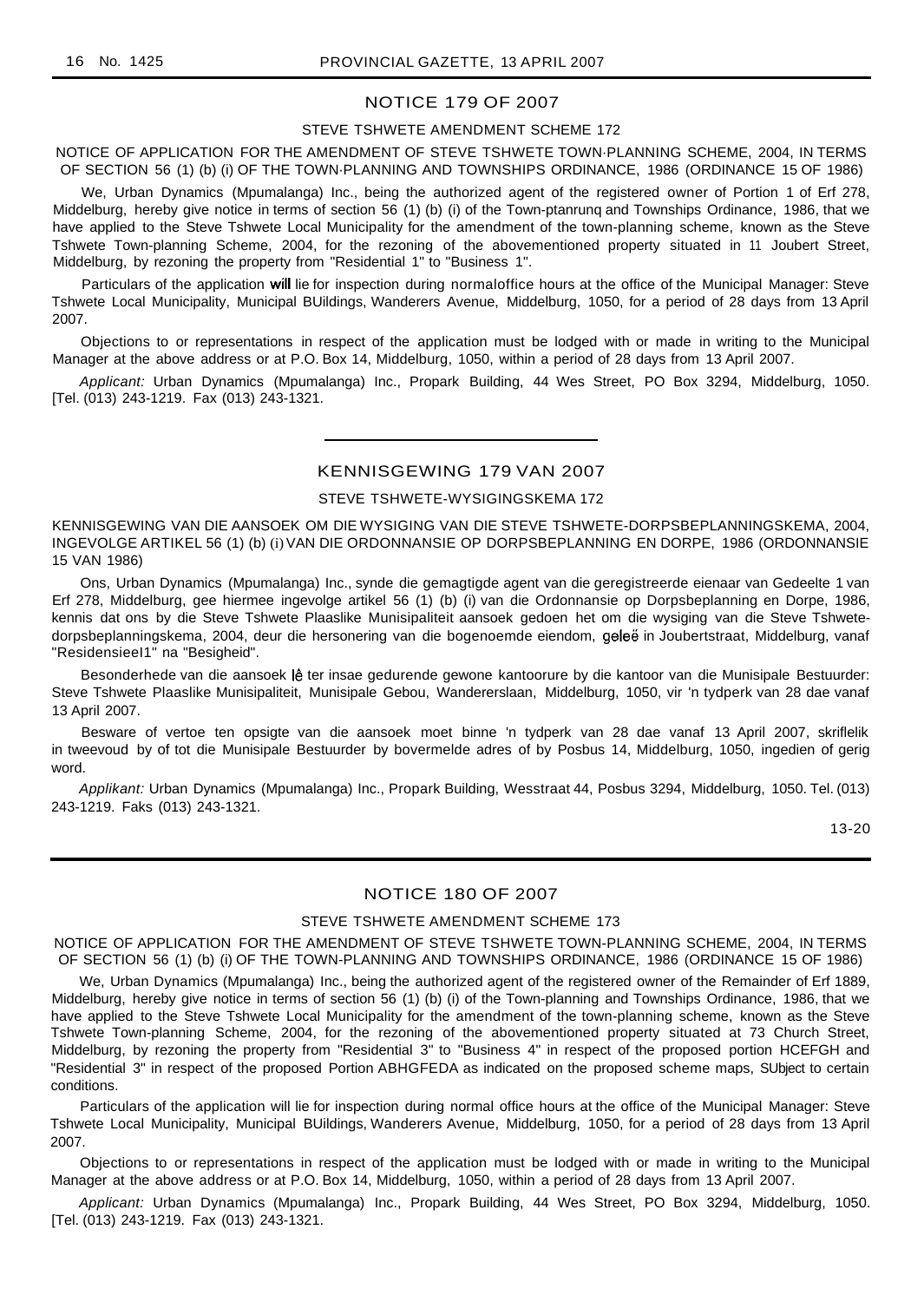# KENNISGEWING 180 VAN 2007

## STEVE TSHWETE-W¥SIGINGSKEMA 173

KENNISGEWING VAN DIE AANSOEK OM DIE WYSIGING VAN DIE STEVE TSHWETE-DORPSBEPLANNINGSKEMA, 2004, INGEVOLGEARTIKEL56 (1) (b) (i) VAN DIE ORDONNANSIE OP DORPSBEPLANNING EN DORPE, 1986 (ORDONNANSIE 15 VAN 1986)

Ons, Urban Dynamics (Mpumalanga) Inc., synde die gemagtigde agent van die geregistreerde eienaar van Gedeelte 1 van Erf 278, Middelburg, gee hiermee ingevolge artikel 56 (1) (b) (i) van die Ordonnansie op Dorpsbeplanning en Dorpe, 1986, kennis dat ons by die Steve Tshwete Plaaslike Munisipaliteit aansoek gedoen het om die wysiging van die Steve Tshwetedorpsbeplanningskema, 2004, deur die hersonering van die bogenoemde eiendom, geleë te Kerkstraat 73, Middelburg, vanaf "Residensieel 3" na "Besigheid 4" ten opsigte van die voorgestelde gedeelte HCEFGH en "Residensieel 3" ten opsigte van die voorgestelde gedeelte ABHGFEDA, soos aangedui op die voorgestelde skemakaarte, onderworpe aan sekere voorwaardes.

Besonderhede van die aansoek lê ter insae gedurende gewone kantoorure by die kantoor van die Munisipale Bestuurder: Steve Tshwete Plaaslike Munisipaliteit, Munisipale Gebou, Wandererslaan, Middelburg, 1050, vir 'n tydperk van 28 dae vanaf 13 April 2007.

Besware of vertoe ten opsigte van die aansoek moet binne 'n tydperk van 28 dae vanaf 13 April 2007, skriftelik in tweevoud by of tot die Munisipale Bestuurder by bovermelde adres of by Posbus 14, Middelburg, 1050, ingedien of gerig word.

Applikant: Urban Dynamics (Mpumalanga) Inc., Propark Building, Wesstraat 44, Posbus 3294, Middelburg, 1050. Tel. (013) 243-1219. Faks (013) 243-1321.

13-20

# NOTICE 181 OF 2007

## ERMELO AMENDMENT SCHEMES 392 AND 429

## NOTICE OF APPLICATION FOR AMENDMENT OF TOWN-PLANNING SCHEME, IN TERMS OF SECTION 56 (1) (b) (i) OF THE TOWN-PLANNING AND TOWNSHIPS ORDINANCE, 1986 (ORDINANCE 15/1986)

We, Reed & Partners Land Surveyors, being the authorised agent of the owners of the respective properties described hereby give notice in terms of section 56 (1) (b) (i) of the Town-planning and Townships Ordinance, 1986, that we have applied to the Municipality of Msukaligwa for the amendment of the town-planning scheme known as Ermelo Town-planning Scheme, 1982, by the rezoning of the properties described hereunder, as follows:

1. Ermelo Amendment Scheme 392:

By the rezoning of Portion 1 of Erf 644, Ermelo, situated at 7 Voortrekker Street, Ermelo, from Residential 1 to Residential 3.

2. Ermelo Amendment Scheme 429:

By the rezoning of Portion 6, Erf 646, Ermelo, situated at 8 Jansen Street, Ermelo, from Residential 1 to Residential 3.

Particulars of the application will lie for inspection during normal office hours at the office of the Municipal Manager: Civic Centre, Taute Street, Ermelo, for the period of 28 days from 13 April 2007.

Objections to or representations in respect of the application must be lodged with or made in writing to the Municipal Manager at the above address or at P.O. Box 48, Ermelo, 2350, within a period of 28 days from 13 April 2007.

Address of agent: Reed & Partners, Professional Land Surveyors, P.O. Box 132, Ermelo, 2350. Tel. No. (017) 811-2348.

## KENNISGEWING 181 VAN 2007

## ERMELO-WYSIGINGSKEMAS 392 EN 429

KENNISGEWING VAN AANSOEK OM WYSIGING VAN DORPSBEPLANNINGSKEMA INGEVOLGE ARTIKEL 56 (1) (b) (i) VAN DIE ORDONNANSIE OP DORPSBEPLANNING EN DORPE, 1986, (ORDONNANSIE 15 VAN 1986)

Ons, Reed & Vennote Landmeters, synde die gemagtigde agent van die eienaars van die onderskeie eiendomme hieronder beskryf gee hiermee ingevolge artikel 56 (1) (b) (i) van die Ordonnansie op Dorpsbeplanning en Dorpe, 1986, kennis dat ons by die Munisipaliteit van Msukaligwa aansoek gedoen het om die wysiging van die dorpsbeplanningskema bekend as Ermelo-dorpsbeplanningskema, 1982, deur die hersonering van die eiendomme hieronder beskryf, soos volg:

1. Ermelo-wysigingskema 392:

Deur de hersonering van Gedeelte 1 van Erf 644, Ermelo, geleë te Voortrekkerstraat 7, Ermelo, van Residensieel 1 na Residensieel 3.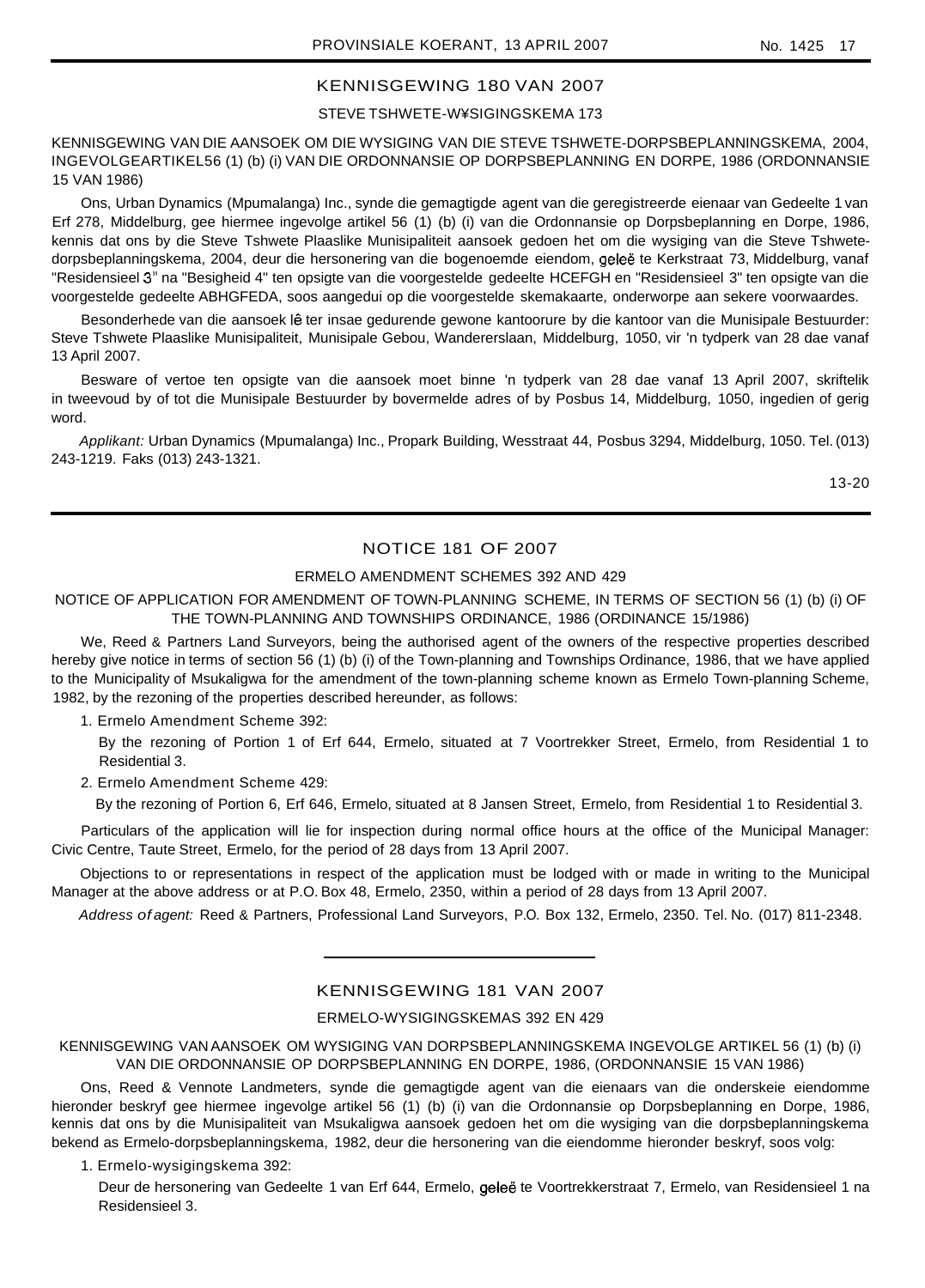2. Ermelo-wysigingskema 429:

Deur die hersonering van Gedeelte 6 van Erf 646, Ermelo, geleë te Jansenstraat 8, Ermelo, van Residensieel 1 na Residensieel 3.

Besonderhede van die aansoek lê ter insae gedurende gewone kantoorure by die kantoor van die Munisipale Bestuurder: Burgersentrum, Tautestraat, Ermelo, vir 'n tydperk van 28 dae vanaf 13 April 2007.

Besware of vertoe ten opsigte van die aansoek moet binne 'n tydperk van 28 dae vanaf 13 April 2007, skriftelik by of tot die Munisipale Bestuurder by bovermelde adres of by Posbus 48, Ermelo, 2350, ingedien of gerig word.

Adres van agent: Reed & Partners, Professionele Landmeters, Posbus 132, Ermelo, 2350. Tel. No. (017) 811·2348.

13--20

## NOTICE 182 OF 2007

#### SCHEDULE 8

[Regulation 11 (2)]

NOTICE OF APPLICATION FOR AMENDMENT OF TOWN-PLANNING SCHEME IN TERMS OF SECTION 56 (1) (b) (i) OF THE TOWN-PLANNING AND TOWNSHIPS ORDINANCE, 1986 (ORDINANCE 15 OF 1986)

## ERMELO AMENDMENT SCHEMES 421, 422, 423, 424 & 430

I, Thomas Philipus Ie Roux, being the authorised agent of the registered owner of the following properties: Erf 2884 (WS 421),1934 (WS 422), Erf 1935 (WS 423), a portion of Erf 3779 (AS 424), Portion 2 of Erf 682 (AS 430), hereby give notice in terms of section 56 (1) (b) (i) of the Town-planning and Townships Ordinance, 1986, that I have applied to the Msukaligwa Municipality for the amendment of the town-planning scheme, known as Ermelo Town Planning Scheme, 1982, by the rezoning of the properties described above, situated respectively at: Chris de Villiers (Erf 2882) from Industrial 3 to Industrial 1, Chris de Villiers (Erf 1934) from Industrial 3 to Industrial 1, Chris de Villiers (Erf 1935) from Special to Industrial 1, Piekaarlaan (a portion of Erf 3779) from Public Spaces to Industrial 1, and Cleete (Erf 2/682) from Residential 1 to Residential 3.

Particulars of the applications will lie for inspection during normal office hours at the office of the Municipal Manager: 1st Floor, Msukaligwa Civic Centre, Ermelo, for the period of 28 days from 13 April 2007.

Objections to or representations in respect of the application must be lodged with or made in writing to the Municipal Manager at the above address or at P.O. Box 48, Ermelo, 2350, within a period of 28 days from 13 April 2007.

# **•** KENNISGEWING 182 VAN 2007

BYLAE 8

[Regulasie 11 (2))

KENNISGEWING VAN AANSOEK OM WYSIGING VAN DORPSBEPLANNINGSKEMA INGEVOLGE ARTIKEL 56 (1) (b) (I) VAN DIE ORDONNANSIE OP DORPSBEPLANNING EN DORPE, 1986, (ORDONNANSIE 15 VAN 1986)

#### ERMELO-WYSIGINGSKEMAS 421, 422, 423, 424 & 430

Ek, Thomas Philippus Ie Roux, synde die gemagtigde agent van die eienaar van die volgende eiendomme: Erf 2884 (WS 421), 1934 (WS 422), Erf 1935 (WS 423), 'n gedeelte van Erf 3779 (WS 424) en Gedeelte 2 van Erf 682 (WS 430), gee hiermee ingevolge artikel 56 (1) (b) (i) van die Ordonnansie op Dorpsbeplanning en Dorpe, 1986, kennis dat ek by die Msukaligwa Munisipaliteit aansoek gedoen het om die wysiging van die dorpsbeplanningskema bekend as Ermelo-dorpsbeplanningskema, 1982, deur die hersonering van die eiendomme hierbo beskryf, gelee onderskeidelik te: Chris de Villiers (Erf 2884) vanaf Industrieel 3 na Industrieel 1, Chris de Villiers (Erf 1934) vanaf Industrieel 3 na Industrieel 1, Chris de Villiers (Erf 1935) vanaf Spesiaal na Industrieel 1, Piekaarlaan ('n gedeelte van Erf 3779) vanaf Openbare oopruimte na Industrieel 1, en Cloete (Erf 2/682) vanaf Residensieel 1 na Residensieel 3.

Besonderhede van die aansoeke lê ter insae gedurende gewone kantoorure by die kantoor van die Munisipale Bestuurder: Eerste Vloer, Ermelo Burgersentrum, Ermelo, 28 dae vanaf 13 April 2007 (die datum van eerste publikasie van hierdie kennisgewing).

Besware of vertoe ten opsigte van die aansoek moet binne 'n tydperk van 28 dae vanaf 13 April 2007 skriftelik in tweevoud by of tot die Munisipale Bestuurder by bovermelde adres of by Msukaligwa Munisipaliteit, Posbus 48, Ermelo, 2350, ingedien of gerig word.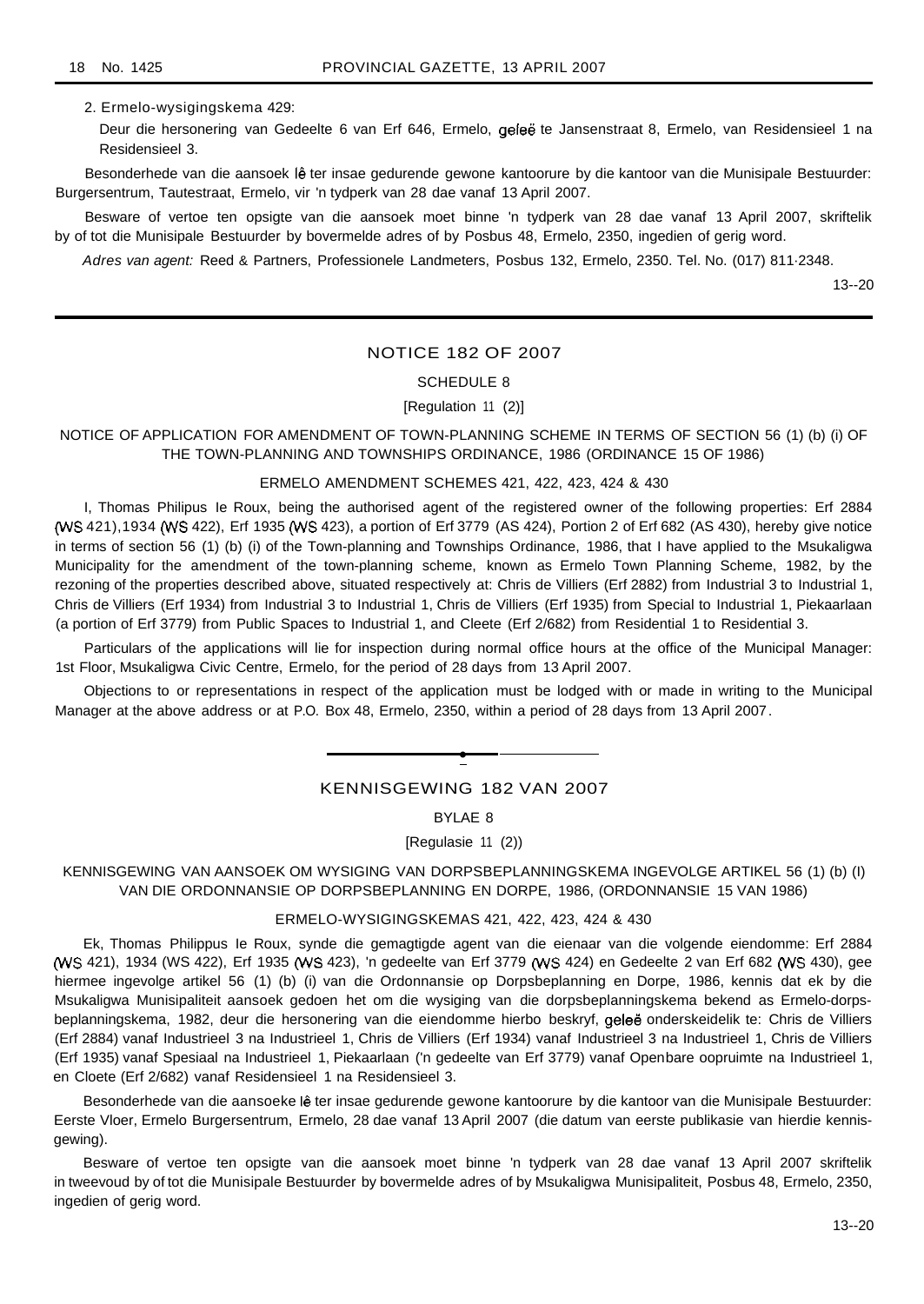# **NOTICE 183 OF 2007**

## **LYDENBURG AMENDMENT SCHEME** 201/95

We, Terraplan Associates, being the authorised agent of the owner of Erven 4554 and 4555, Lydenburg Extension 48, hereby give notice in terms of section 56 (1) (b) (i) and (i) of the Town-planning and Townships Ordinance, 1986, that we have applied to the Thaba Chweu Local Municipality, Lydenburg Administrative Unit for the amendment of the town-planning scheme known as Lydenburg Town-planning Scheme, 1995, by the rezoning of the properties described above, situated at Bushwillow Street, Lydenburg Extension 48, from "Residential 2" (40 units per hectares) to "Residential 2" (60 units per hectare) subject to certain restrictive measures.

Particulars of the application will lie for inspection during normal office hours at the office of the Municipal Manager, Thaba Chweu Municipality, Lydenburg Administrative Unit, Sentraal Street, Lydenburg, for the period of 28 days from 13/04/2007.

Objections to or representations in respect of the application must be lodged with or made in writing to the Chief Executive Officer at the above address or at PO Box 61, Lydenburg, 1120, within a period of 28 days from 13/04/2007.

Address of applicant: (HS1678) Terraplan Associates, PO Box 1903, Kempton Park, 1620.

## **KENNISGEWING 183 VAN 2007**

#### **LYDENBURG·WYSIGINGSKEMA** 201/95

Ons, Terraplan Medewerkers, synde die gemagtigde agente van die eienaar van Erwe 4554 en 4555, Lydenburg Uitbreiding 48, gee hiermee ingevolge artikel 56 (1) (b) (i) van die Ordonnansie op Dorpsbeplanning en Dorpe, 1986, kennis gegee dat ons by die Thaba Chweu Plaaslike Munisipaliteit, Lydenburg Administratiewe Eenheid aansoek gedoen het om die wyslging van die dorpsbeplanningskema bekend as Lydenburg-dorpsbeplanningskema, 1995, deur die hersonering van die eiendomme hierbo beskryf, geleë te Bushwillowstraat, Lydenburg Uitbreiding 48 vanaf "Residensieel 2" (40 eenhede per hektaar) na "Residensieel 2" (60 eenhede per hektaar) onderworpe aan sekere beperkende voorwaardes.

Besonderhede van die aansoek jê ter insae gedurende gewone kantoorure by die Munisipale Bestuurder, Thaba Chweu Munisipaliteit, Lydenburg Administratiewe Eenheid, Sentraalstraat, Lydenburg, vir 'n tydperk van 28 dae vanaf 13/04/2007.

Besware teen of vertoe ten opsigte van die aansoek moet binne 'n tydperk van 28 dae vanaf 13/04/2007 skriftelik tot die Hoof Uitvoerende Beampte by bovermelde adres of by Posbus 61, Lydenburg, 1120, ingedien of gerig word.

Adres van agent: (HS1678) Terraplan Medewrkers, Posbus 1903, Kempton Park, 1620.

13-20

#### **NOTICE 184 OF 2007**

SCHEDULE 8

[Regulation 11 (2)]

NOTICE OF APPLICATION FOR AMENDMENT OF TOWN-PLANNING SCHEME IN TERMS OF SECTION 56 (1) (b) (i) OF THE TOWN-PLANNING AND TOWNSHIPS ORDINANCE, 1986 (ORDINANCE 15 OF 1986)

#### **ERMELO AMENDMENT SCHEME** 1982

I, Eugene Papenfus, being the authorized agent of the owner of Erf 377, Ermelo Township, Registration Division IT, Mpumalanga Province and Portion of Portion 1 of Erf 376, Ermelo Township, Registration Division IT, Mpumalanga Province, hereby give notice in terms of section 56 (1) (b) (i) of the Town-planning and Townships Ordinance, 1986, that I have applied to the Msukaligwa Local Municipality for the amendment of the town-planning scheme, known as The Ermelo Town-planning Scheme, 1982, by the rezoning of the property described above, situated at Erf 377, Ermelo Township, Registration Division IT, Mpumalanga Province, and Portion of Portion 1 of Erf 376, Ermelo Township, Registration Division IT, Mpumalanga Province from Residential 1 to Residential 3 to accommodate the existing flats on the said properties.

Particulars of the application will lie for inspection during normal office hours at the office of the town clerk/secretary of the Msukaligwa Local Municipality, Civic Center, Ermelo, for the period of 28 days as from 6 April 2007.

Objections to or representations in respect of the application must be lodged with or made in writing to the town clerkl secretary at the above address or at Bekker Brink & Brink Inc., Second Floor, ABSA Building, 60 Church Street, Ermelo within a period of 28 days from 6 April 2007.

Address of owner: Clo Bekker Brink & Brink Inc., Second Floor, ABSA Building, 60 Church Street, Ermelo.

(Ref: Mr Papenfus/ls/PAS22/2)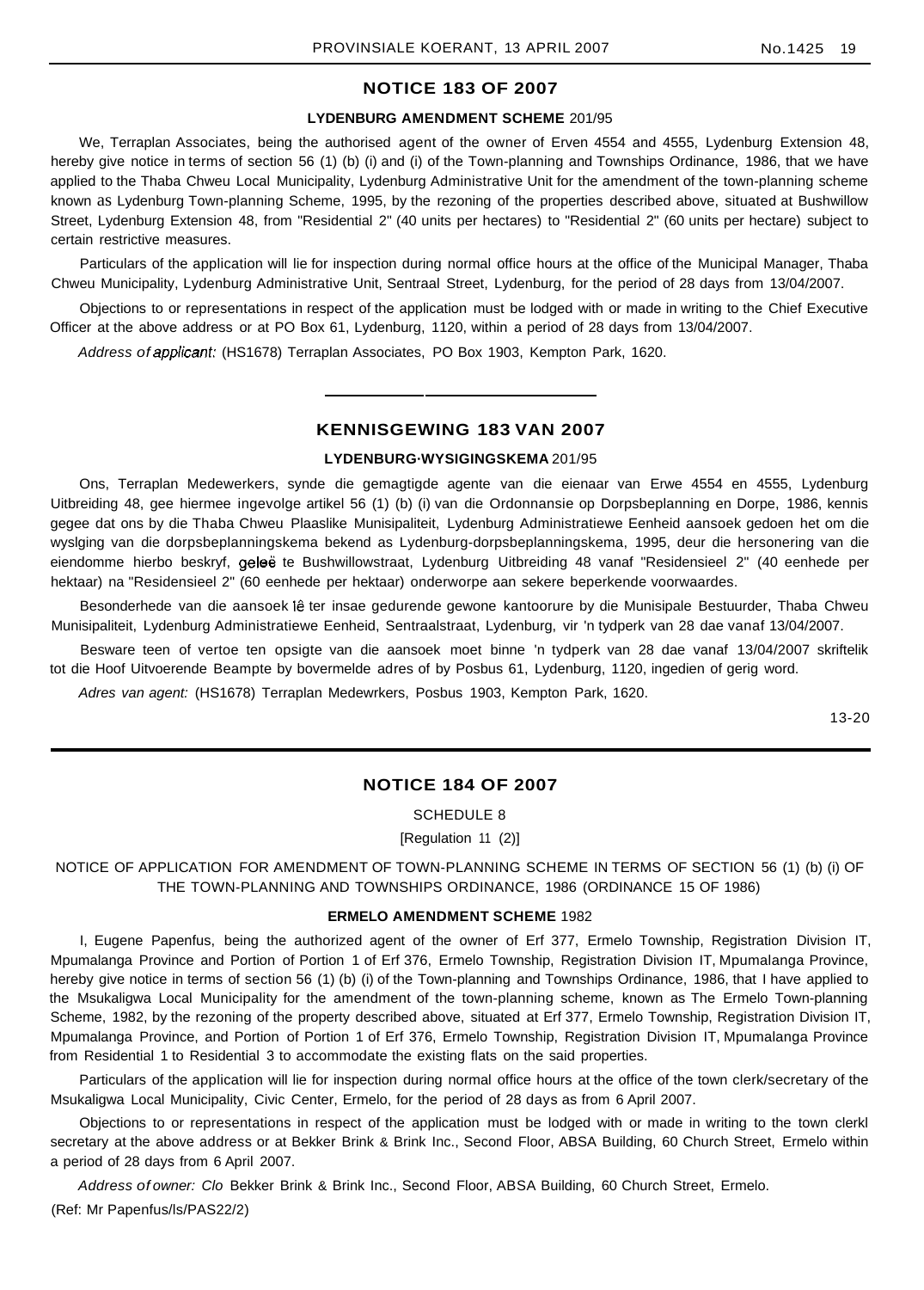## KENNISGEWING 184 VAN 2007

## BYLAE 8

## [Regulasie 11 (2)]

## KENNISGEWING VAN AANSOEK OM WYSIGING VAN DORPSBEPLANNINGSKEMA INGEVOLGE ARTIKEL 56 (1) (b) (i) VAN DIE ORDONNANSIE OP DORPSBEPLANNING EN DORPE, 1986, (ORDONNANSIE 15 VAN 1986)

#### ERMELO·WYSIGINGSKEMA 1982

Ek, Eugene Papenfus, synde die gemagtigde agent van die eienaar van Erf 377, Ermelo-dorpsgebied, Registrasie Afdeling IT,Mpumalanga Provinsie, en Gedeelte van Gedeelte 1 van Erf 376, Ermelo-dorpsgebied, Registrasie Afdeling IT, Mpumalanga Provinsie, gee hiermee ingevolge artikel 56 (1) (b) (i) van die Ordonnansie op Dorpsbeplanning en Dorpe, 1986, kennis dat ek by die Msukaligwa Local Municipality aansoek gedoen het om die wysiging van die dorpsbeplanningskema bekend as Ermelodorpsbeplanningskema, 1982, deur die hersonering van die eiendom hierbo beskryf, geleë te Erf 377, Ermelo-dorpsgebied, Registrasie Afdeling IT, Mpumalanga Provinsie, en Gedeelte van Gedeelte 1 van Ert 376, Ermelo-dorpsgebied, Registrasie Afdeling IT, Mpumalanga Provinsie, deur vanaf Residenseel 1 na Residensieel 3 ten einde die bestaande woonstelle op die eiendomme te akkomodeer.

Besonderhede van die aansoek lê ter insae gedurende gewone kantoorure by die kamoor van die stadsklerk/sekretaris van die Msukaligwa Local Municipality, Burgersentrum, Ermelo, vir 'n tydperk van 28 dae vanaf 6 April 2007.

Besware teen of vertoe ten opsigte van die aansoek moet binne 'n tydperk van 28 dae vanaf 6 April 2007 skriftelik by of tot die stadsklerk/sekretaris by bovermelde adres of by Bekker, Brink & Brink lng, Tweede Vloer, ABSA Gebou, Kerkstraat 60, Ermelo, ingedien of gerig word.

Adres van eienaar: PIa Bekker Brink & Brink Ing., Tweede Vloer, ABSA Gebou, Kerkstraat 60, Ermelo.

(Verw: Mnr Papenfus/Is/PAS22/2)

13-20

## NOTICE 185 OF 2007

#### SCHEDULE 11

#### (Regulation 21)

#### NOTICE OF APPLICATION FOR ESTABLISHMENT OF TOWNSHIP

The Delmas Local Municipality, hereby gives notice in terms of section 69 (6) (a) read with section 96 (1) of the Town-planning and Townships Ordinance, 1986 (Ordinance 15 of 1986), that an application to establish the township referred to in the Annexure hereto, has been received by it.

Particulars of the application will lie for inspection during normal office hours at the office of the Municipal Manager, Room 2, c/o Samuel Road and Van der Walt Street, Delmas, for a period of 28 days from 13/04/2007.

Objections to or representations in respect of the application must be lodged with or made in writing and in duplicate to the Municipal Manager at the above address or at PO Box 6, Delmas, 2210, within a period of 28 days from 13/04/2007.

#### ANNEXURE

Name of township: Delmas West Extension 5.

Full name of applicant: Terraplan Associates Town and Regional Planners.

Number of erven in proposed township:

310 "Residential 1" erven.

1 "Special" ert for offices/builders yard and "Residential 1" purposes.

1 "Special" ert for a Private Road and access control purposes.

1 "Private Open Space" erf and Public Roads.

Description of land on which township ;s to *be* established: Portion R/83 of the farm Witklip 232 I.R.

Situation of proposed township: Situated directly adjacent to the west of Hospital Street and to the south of Hendrik Verwoerd Avenue Extension.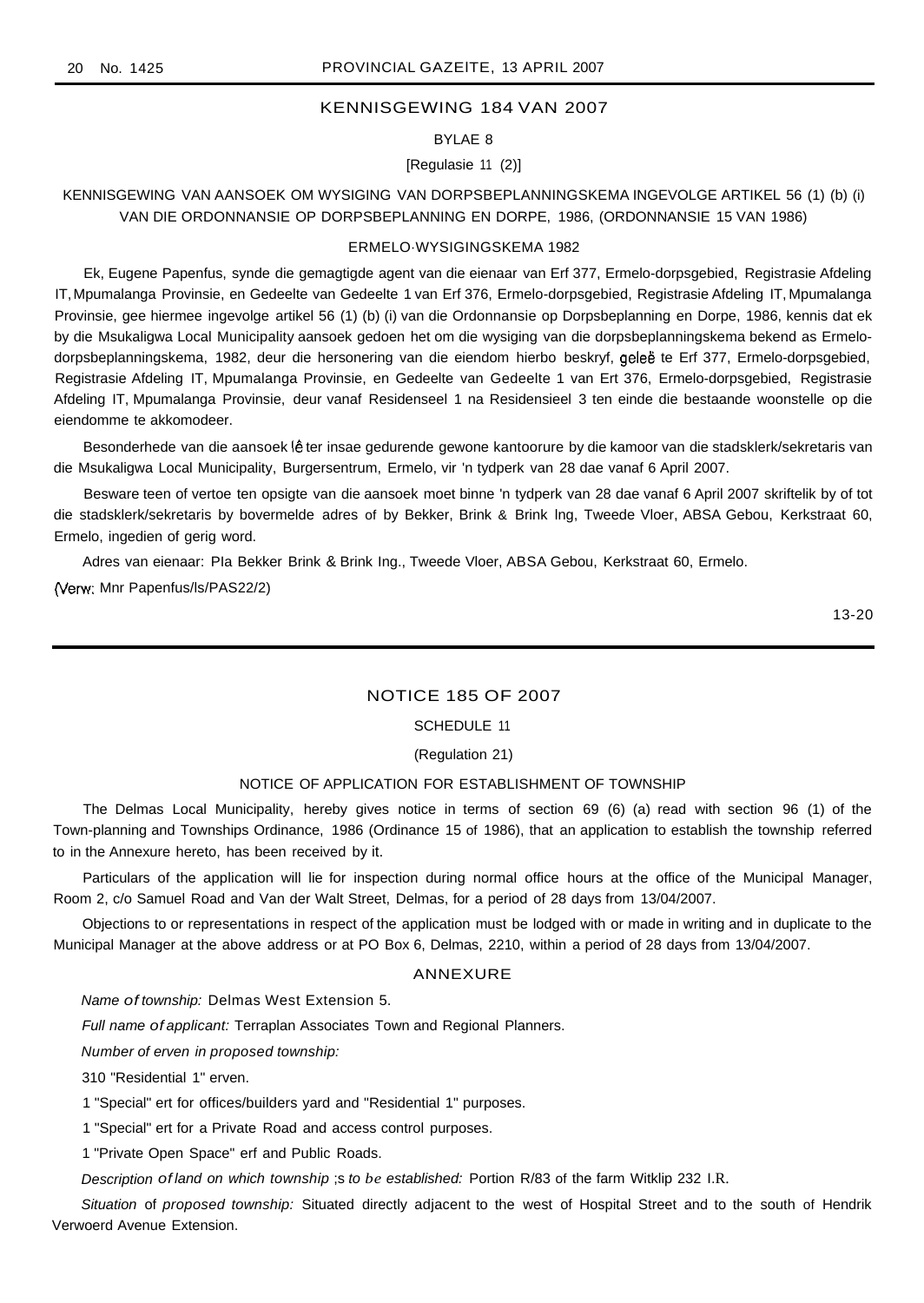# **KENNISGEWING 185 VAN 2007**

BYLAE 11

## (Regulasie 21)

## KENNISGEWING VAN AANSOEK OM STIGTING VAN DORP

Die Delmas Plaaslike Munisipaliteit gee hiermee ingevolge artikel 69 (6) (a) saamgelees met arlikel 96 (1) van die Ordonnansie op Dorpsbeplanning en Dorpe, 1966 (Ordonnansie 15 van 1966), kennis dat 'n aansoek am die dorp in die Bylae hierby genoem, te stig deur hom ontvang is.

Besonderhede van die aansoek Ie ter insae gedurende gewone kantoorure by die kantoor van die Munisipale Bestuurder, Kamer 2, h/V Samuelweg en Van der Waltstraat, Delmas, vir 'n tydperk van 26 dae vanaf 13/04/2007.

Besware teen of vertoe ten opsigte van die aansoek moet binne 'n tydperk van 26 dae vanaf 13/04/2007 skriftelik en in tweevoud by of tot die Munisipale Bestuurder by bovermelde adres of by Posbus 6, Delmas, 2210, ingedien of gerig word.

#### **BYLAE**

#### Naam van dorp: **Delmas-Wes Uitbreidlng** 5.

Volle naam van aansoeker: Terraplan Medewerkers Stads- en Streekbeplanners.

Aantal erwe in voorgestelde dorp:

310 "ResidensieeI1" erwe.

1 "Spesiaal" ert vir kantore/bouers wert en "Residensieel 1" gebruike.

1 "Spesiaal" ert vir 'n Privaat Pad en toegangsbeheer.

1 "Privaat Oopruimte" ert en Openbare Paaie.

Beskrywing van grond waarop dorp gestig word: Gedeelte R/63 van die plaas Witklip 2321.R.

Ligging van voorgestelde dorp: Geleë direk aangrensend ten weste van Hospitaalstraat en ten suide van Hendrik Verwoerdlaan verlenging.

 $13 - 20$ 

## **NOTICE 186 OF 2007**

## SCHEDULE 11

(Regulation 21)

#### NOTICE OF APPLICATION FOR ESTABLISHMENT OF TOWNSHIP

The Mbombela Local Municipality hereby gives notice in terms of section 69 (6) (a) read with section 96 (1) of the Town-planning and Townships Ordinance, 1966 (Ordinance 15 of 1966), that an application to establish the township referred to in the Annexure hereto, has been received by it.

Particulars of the application will lie for inspection during normal office hours at the office of the Secretary of the Assistant Director: Technical Services, Mbombela Local Municipality, Room 205, 2nd Floor, Nel Street, Nelspruit, 1200, for a period of 26 days from 13/04/2007.

Objections to or representations in respect of the application must be lodged with or made in writing and in duplicate to the Secretary of the Assistant Director: Technical Services, Mbombela Local Municipality, at the above address or at PO Box 45, Nelspruit, 1200, within a period of 26 days from 13/04/2007.

## **ANNEXURE**

Name of township: **Drumrock Industrial Extension** 1.

Full name of applicants: Lougot Property Investments (pty) Ltd and Willem Constantyn Janson.

Number of erven in proposed township:

2 "Industrial 1" erven.

Description of land on which township is to be established: A portion of Portion 4 and a portion of Portion 6 of the farm Latwai 225 J.T.

Situation of proposed township: Situated on the western boundary of the R40 just to the south-west of Rocky Drift Extension

14.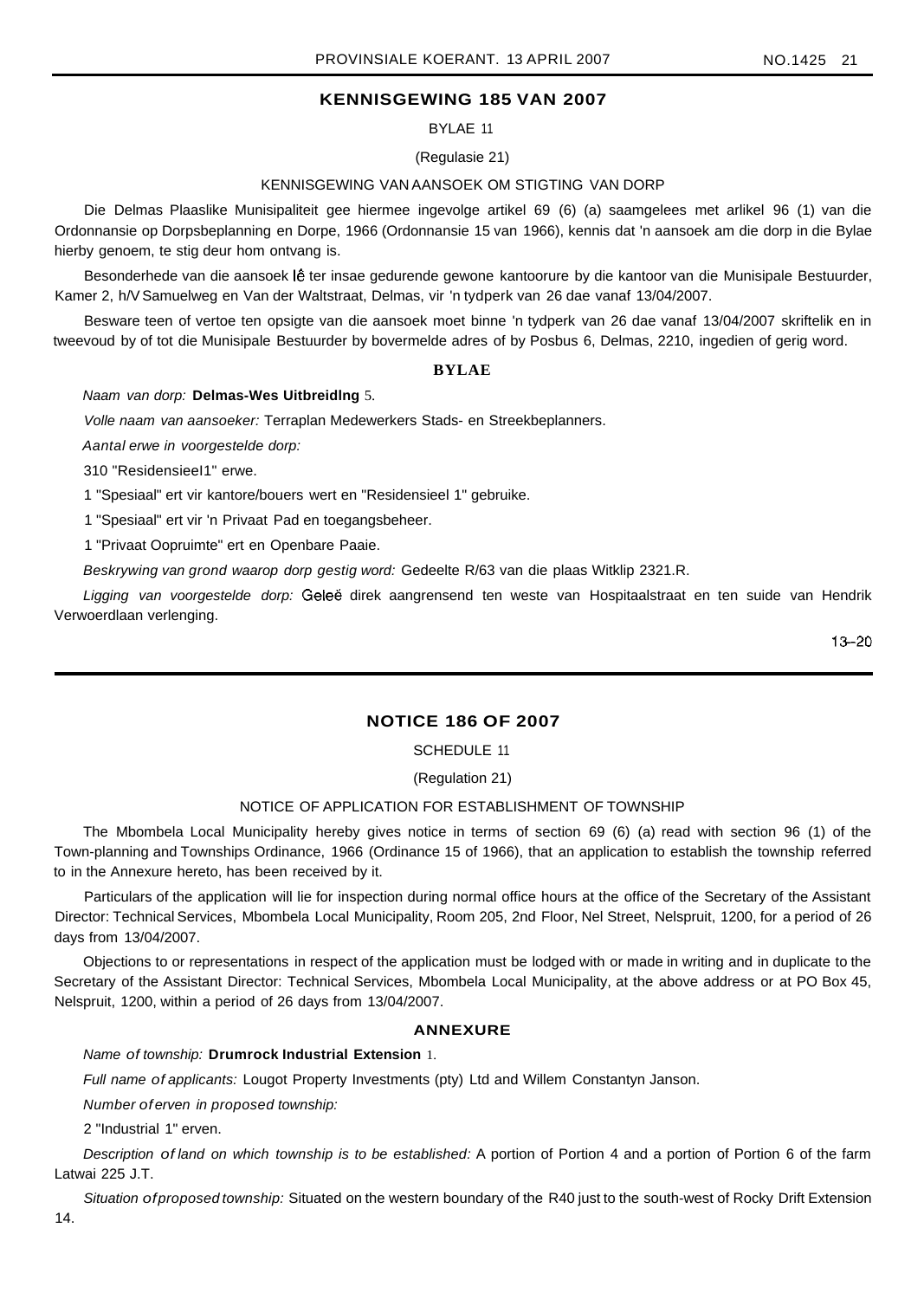## **KENNISGEWING 186 VAN 2007**

BYLAE 11

#### (Regulasie 21)

#### KENNISGEWING VAN AANSOEK OM STIGTING VAN DORP

Die Mbombela Plaaslike Munisipaliteit gee hiermee ingevolge artikel 69 (6) (a) saamgelees met artikel 96 (1) van die Ordonnansie op Dorpsbeplanning en Dorpe, 1986 (Ordonnansie 15 van 1986), kennis dat 'n aansoek om die dorp in die Bylae hierby genoem, te stig deur hom ontvang is.

Besonderhede van die aansoek Iê ter insae gedurende gewone kantoorure by die kantoor van die Sekretaris van die Waarnemende Direkteur: Tegniese Dienste, Mbombela Plaaslike Munisipaliteit, Kamer 205, 2de Vloer, Nelstraat, Nelspruit, 1200, vir 'n tydperk van 28 dae vanaf 13/04/2007.

Besware teen of vertoe ten opsigte van die aansoek moet binne 'n tydperk van 28 dae vanaf 13/04/2007 skriftelik en in tweevoud by of tot die Sekretaris van die Waarnemende Direkteur by bovermelde adres of by Posbus 45, Nelspruit, 1200, ingedien of gerig word.

#### **BYLAE**

#### Naam van dorp: **Drumrock IndustrleEil Uitbreiding** 1.

Volle naam van aansoekers: Lougot Property Investments (Pty) Ltd en Willem Constantyn Janson.

Aantal erwe in voorgestelde dorp:

2 "Nywerheid 1" erwe.

Beskrywing van grond waarop dorp gestig staan te word: 'n Gedeelte van Gedeelte 4 en 'n gedeelte van Gedeelte 6 van die plaas Latwai 225 J.T.

Ligging van voorgestelde dorp: Geleë aan die westelike grens van die R40 net suid-wes van Rocky Drift Uitbreiding 14.

13-20

## **NOTICE 187 OF 2007**

SCHEDULE 11

(Regulation 21)

#### NOTICE OF APPLICATION FOR ESTABLISHMENT OF TOWNSHIP

The Greater Tubatse Municipality, hereby gives notice in terms of section 69 (6) (a) read with section 96 (1) of the Town-planning and Townships Ordinance, 1986 (Ordinance 15 of 1986), that an application to establish the township referred to in the Annexure hereto, has been received by it.

Particuiars of the application will lie for inspection during normal office hours at the office of the Town Planner, Greater Tubatse Municipality, corner of Kort and Eddie Sedibe Streets, Burgersfort, 1150, within a period of 28 days from 13/04/2007.

Objections to or representations in respect of the application must be lodged with or made in writing and in duplicate to the Municipal Manager at the above address or at PO Box 206, Burgersfort, 1150, within a period of 28 days from 13/04/2007.

#### **ANNEXURE**

Name of township: **Burgersfort Extension** 38.

Full name of applicant: Terraplan Associates Town and Regional Planners.

Number of erven in proposed township:

2 "Residential 2" erven (30 units/hectare) with the inclusion of a creche-cum-nursery school and after school centre as primary land use rights.

Description of land on which township is to be established: Portion 47 of the farm Leeuwvallei 297 K.T.

Situation of proposed township: To the south of Burgersfort Extension 11 and adjacent on the northern boundary of Portion 48 of the farm Leeuwvallei 297 K.T.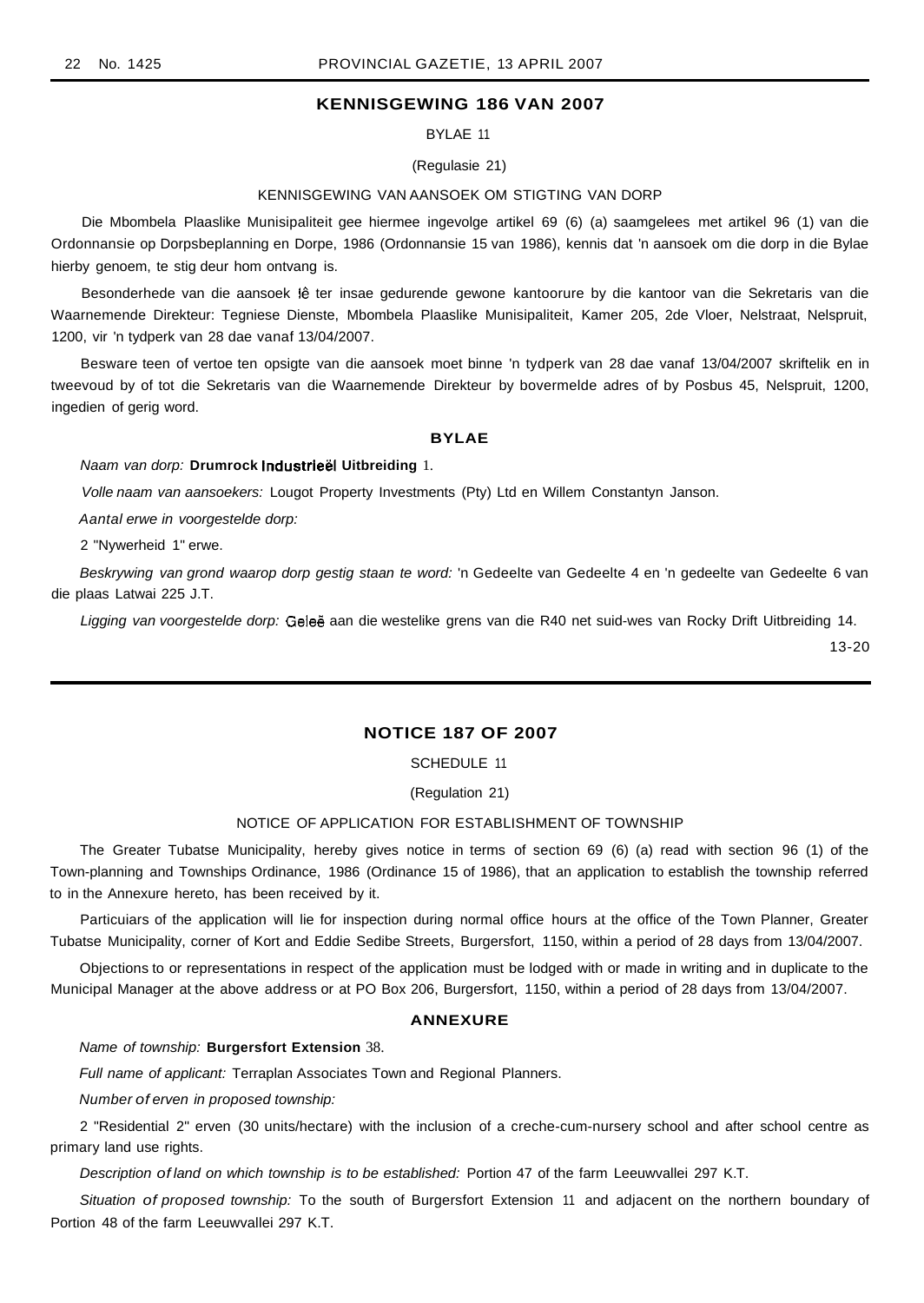# KENNISGEWING 187 VAN 2007

BYLAE 11

(Regulasie 21)

#### KENNISGEWING VAN AANSOEK OM STIGTING VAN DORP

Die Grater Tubatse Munisipaliteit, gee hiermee ingevolge artikel 69 (6) (a) saamgelees met artikel 96 (1) van die Ordonnansie op Dorpsbeplanning en Dorpe, 1986 (Ordonnansie 15 van 1986), kennis dat 'n aansoek om die dorp in die Bylae hierby genoem, te stig deur hom ontvang is.

Besonderhede van die aansoek lê ter insae gedurende gewone kantoorure by die kantoor van die Stadsbeplanner, Groter Tubatse Munisipaliteit, op die hoek van Kort- en Eddie Sedibestraat, Burgersfort, 1150, vir 'n tydperk van 28 dae vanaf 13/04/2007.

Besware teen of vertoe ten opsigte van die aansoek moet binne 'n tydperk van 28 dae vanaf 13/04/2007 skriftelik en in tweevoud by of tot die Munisipale Bestuurder by bovermelde adres of by Posbus 206, Burgersfort, 1150, ingedien of gerig word.

## BYLAE

Naam van darp: Burgersfort Uitbreiding 38.

Volle naam van aansaeker: Terraplan Medewerkers Stads- en Streeksbeplanners.

Aantal erwe in vaorgestelde dorp:

2 "Residensieel 2" erwe (30 eenhede/hektaar) met die insluiting van 'n creche-curn-kleuterskool en naskool sentrum as prtrnere gebruiksreg.

Beskrywing van grand waarop dorp gestig staan te word: Gedeelte 47 van die plaas Leeuwvallei 297 K.T.

Ligging van voorgestelde aorp: Geleë ten suide van Burgersfort Uitbreiding 11 en aangrensend aan die noordelike grens van Gedeelte 48 van die plaas Leeuwvallei 297 K.T.

13-20

## NOTICE 188 OF 2007

NATIONAL ROAD TRAFFIC ACT, 1996 (ACT No. 93 OF 1996) AND ROAD TRAFFIC ACT, 1989 (ACT No. 29 OF 1989) READ WITH SECTION 93 (3) OF THE NATIONAL ROAD TRAFFIC ACT, 1996 (ACT No. 93 OF 1996): NOTICE OF REGISTRATION OF TESTING STATION AND AUTHORITY TO APPOINT EXAMINERS OF VEHICLES

I, David Dabede Mabuza, Member of Executive Council for Roads and Transport, hereby give notice in terms of section 39 of the National Road Traffic Act, 1996 (Act No. 93 of 1996), of the registration of the testing station of Tomver Pre-owned t/a Test & Go-Kinross, with infrastructure number 4148004B as a B Grade testing station; and

Hereby determine under section 3 (1)(e) of the Road Traffic Act, 1989 (Act no. 29 of 1989), read with section 93 (3) of the National Road Traffic Act, 1996 (Act No. 93 of 1998), Tomver Pre-owned t/a Test & Go, Kinross, with infrastructure number 4148004B, as an authority which may appoint any person as an examiner of vehicles for any area on condition that such person:

-has obtained a diploma in the examination for examiners of vehicles at a centre approved by the Minister of Transport; and

-is appointed on condition that he may only examine vehicles at the testing station of Tomver Pre-owned t/a Test & Go-Kinross.

## KENNISGEWING 188 VAN 2007

NASIONALE PADVERKEERSWET. 1996 (WET No. 93 VAN 1996) EN PADVERKEERSWET. 1989 (WET No. 29 VAN 1989) GELEES MET ARTIKEL 93 (3) VAN DIE NASIONALE PADVERKEERSWET, 1998 (WET No. 93 VAN 1998): KENNISGEWING VAN REGISTRASIE VAN TOETSSTASIE EN MAGTIGING OM ONDERSOEKERS VAN VOERTUIE AAN TE STEL

Ek, David Dabede Mabuza, Lid van die Uitvoerende Raad vir Paaie en Vervoer, gee hierby ingevolge artikel 39 van die Nasionale Padverkeerswet, 1996 (Wet No. 93 van 1996), kennis van die registrasie van Tomver Pre-owned t/a Test & Go-Kinross met infrastruktuurnommer 4148004B as 'n B Graad toetsstasie; en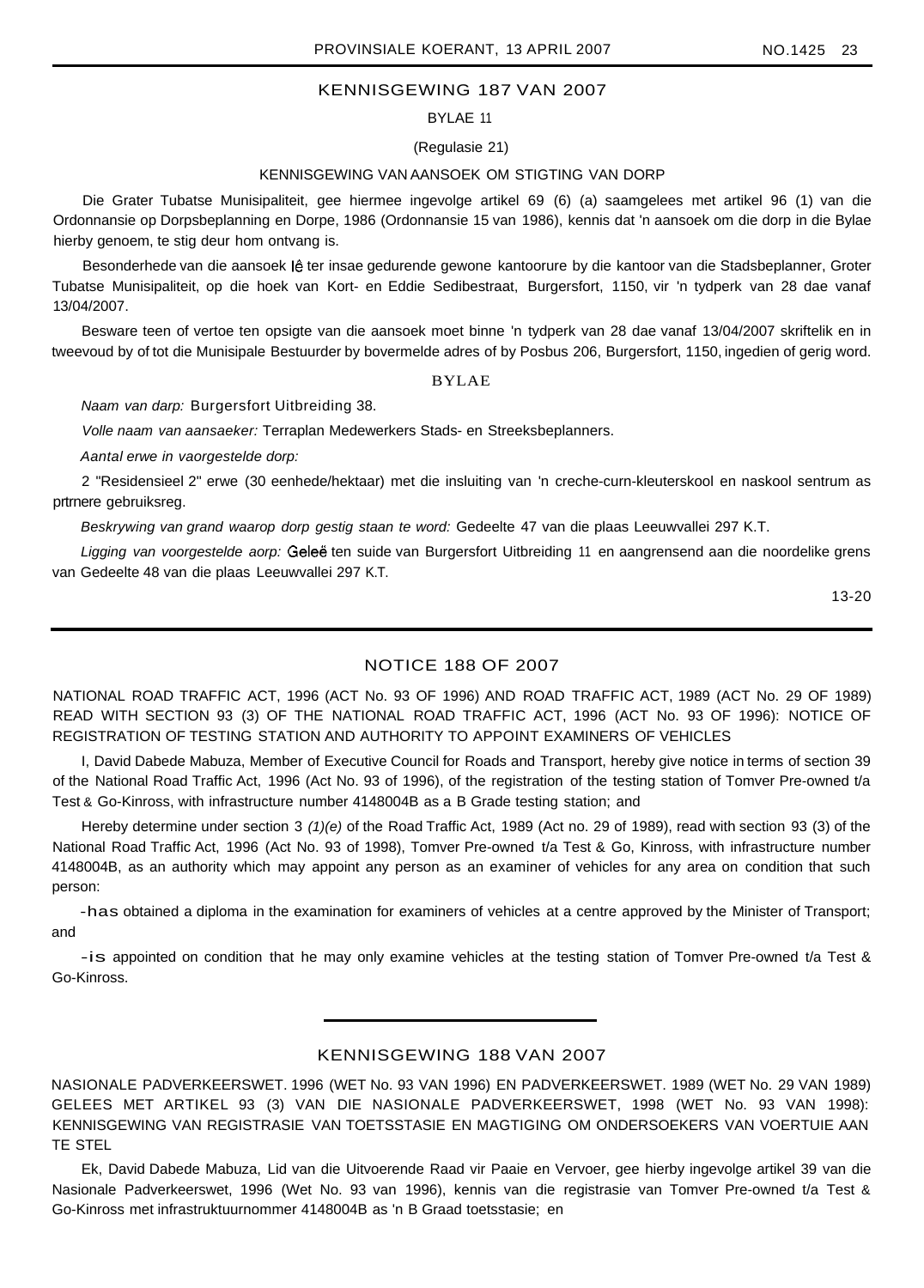Bepaal hierby kragtens artikel 3 (1) (e) van die Padverkeerswet, 1989 (Wet No. 29 van 1989). gelees met artikel 93 (3) van die Nasionale Padverkeerswet, 1996 (Wet No. 93 van 1996), Tomver Pre-owned Va Test & Go-Kinross met infrastruktuurnommer 4148004B as 'n instansie wat enige persoon as 'n ondersoeker van voertuie vir enige gebied kan aanstel op voorwaarde dat so 'n persoon:

-'n diploma in die eksamen vir ondersoekers van voertuie by 'n sentrum wat deur die Minister van Vervoer goedgekeur is, verwerf het; en

-aangestel word op voorwaarde dat hy slegs voertuie by die toetsstasie van Tomver Pre-owned tJa Test & Go-Kinross, kan ondersoek.

13-20

## NOTICE 189 OF 2007

## NOTICE OF PUBLICATION OF REMOVAL OF RESTRICTIONS OF ERF 95, HECTORSPRUIT EXTENSION 1 IN TERMS OF SECTION 3 (1) OF THE REMOVAL OF RESTRICTIONS ACT, 1967 (ACT 64 OF 1967)

It is hereby notified that an application has been made in terms of section 3 (1) of the Removal of Restrictions Act 1967 (Act 84 of 1967) by Umsebe Development Planners, represented by Mr BJL van der Merwe, Mr ST Masuku, Ms H Meintjies and mr M Loock, PO Box 12367, Nelspruit, 1200, for the removal of conditions D (i) and (ii) in the Deed of Transfer, T115046/2006 in respect of Erf 95, Hectorspruit Extension 1, in order to permit the property to be used for residential purposes.

The application and the relevant documentation are open for inspection at the office of Ms MM Stoop, Department of Agriculture and Land Administration, Simunye Building, c/o De Waal and Anderson Street, Nelspruit (Room 20), and at the offices of, The Municipal Manager, Nkomazi Local Municipality, during office hours.

Objection to the application may be lodged in writing to the Head of the Department: Department of Agriculture and Land Administration at the above-mentioned address or Private Bag X11219, Nelspruit, 1200, for a period of 28 days from 13 April 2007 and shall reach this office no later than 16hOO on the said date.



KENNISGEWING VAN AANSOEK OM OPHEFFING VAN BEPERKINGS VAN ERF 95, HECTORSPRUIT UITBREIDING 1 IN TERME VAN ARTIKEL 3 (1) VAN DIE WET OP DIE OPHEFFING VAN BEPERKINGS, 1967 (WET 64 VAN 1967)

Hiermee word bekend gemaak dat ingevolge die bepalings van artikel 3 (1) van die Wet op die Opheffing van Beperkings, 1967 (Wet 84 van 1967) aansoek gedoen is deur, Umsebe Ontwikkelingsbeplanners, Posbus 12367, Nelspruit, 1200, verteenwoordig deur Mnr BJL van der Merwe, Mnr ST Masuku, Me H Meintjies en Mnr M Loock, vir die opheffing van titelvoorwaardes D (i) en (ii) in die Titelakte T115046/2006 ten opsigte van Erf 95, Hectorspruit Uitbreiding 1, ten einde dit moontlik te maak dat die ert gebruik kan word vir residensieele doeleindes.

Die aansoek en die betrokke dokumente lê ter insae in die kantoor van die Direkteur: Departement van Landbou en Grondadministrasie, Simunye Gebou, hoek van De Waal en Andersonstrate, Nelspruit (Kamer 20), en die Nkomazi Plaaslike Munisipaliteit.

Besware teen die aansoek kan skriflelik by die Direkteur: Departement van Landbou en Grondadministrasie by bovermelde adres of Privaatsak X11219, Nelspruit, 1200, vir 'n tydperk van 28 dae vanaf 13 April 2007 ingedien word en moet die kantoor nie later as 16hOO op bogenoemde datum bereik nie.

# LOCAL AUTHORITY NOTICES PLAASLIKE BESTUURSKENNISGEWINGS

## LOCAL AUTHORITY NOTICE 120

## STEVE TSHWETE LOCAL MUNICIPALIIY

#### NOTICE OF APPLICATION FOR ESTABLISHMENT OF TOWNSHIP

The Middelburg Municipality hereby gives notice in terms of section 69 (6) (a), read with section 96 (3) of the Town-planning and Townships Ordinance, 1966 (Ordinance 15 of 1986), that an application to establish the township referred to in the Annexure attached hereto, has been received by it.

Particulars of the application will lie for inspection during normal office hours at the office of the Municipal Manager, Wanderers Avenue, Middelburg, 1050, for a period of 26 days from 6 April 2007.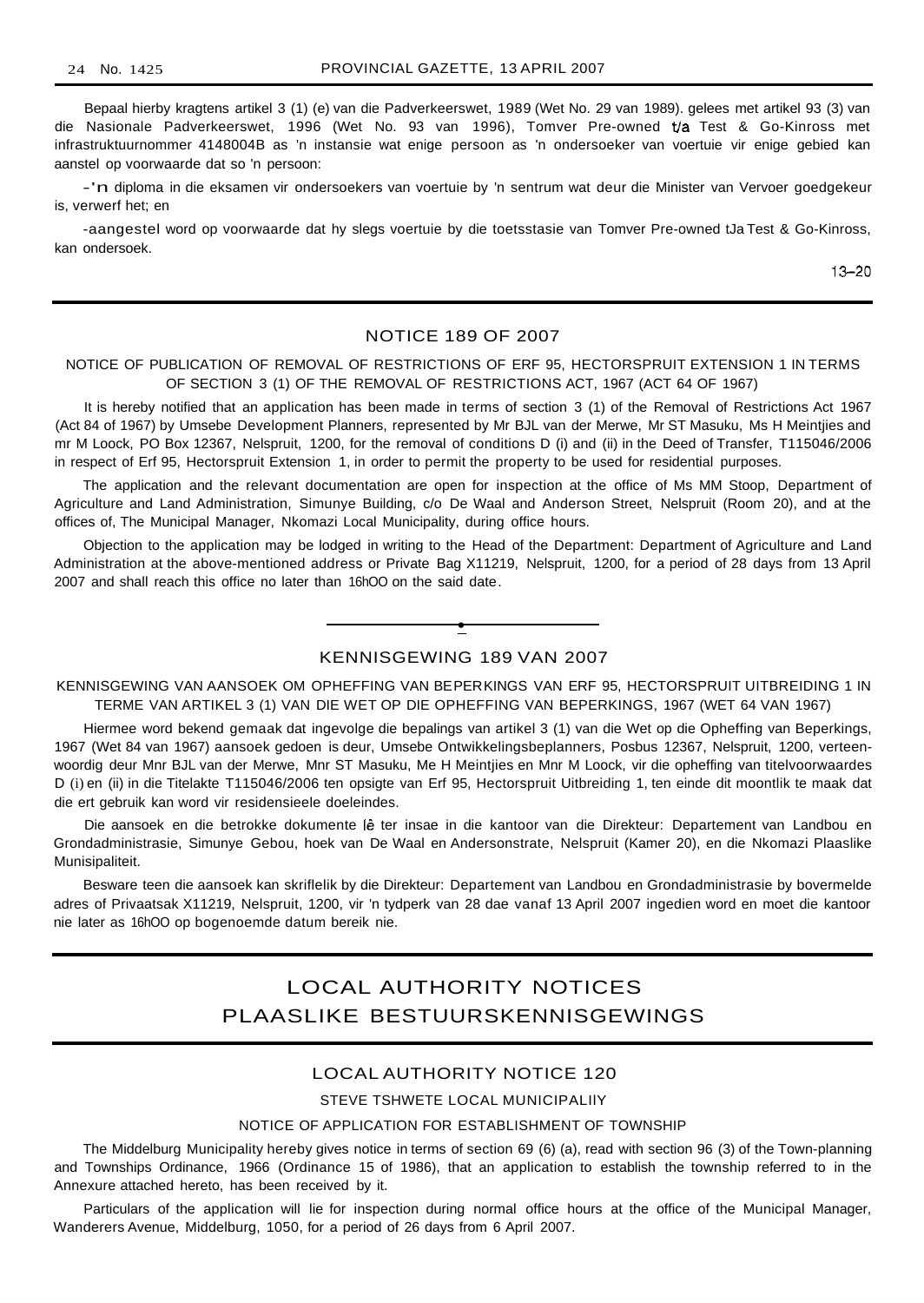Objections to or representations in respect of the application must be lodged with or made in writing and in duplicate to the Municipal Manager, at the above address or at P.O. Box 14, Middelburg, 1050, within a period of 28 days from 6 April 2007.

## **ANNEXURE**

Name of township: **Middelburg Extension** 37.

Full name of applicant: Urban Dynamics (Mpumalanga) Inc.

Number of erven in proposed township: Residential 1,(41), Private Open Space (4) Total (45).

Description of land on which the township is to be established: A portion of the Remainder of Portion 27 of the Farm Middelburg Town and Townlands 287 J.S.

Situation of proposed township: The subject site is situated adjacent to and southwest of Roberts Retirement Resort, west of Midlands estate and obtaining access of the intersection of Robertson and Totius Street.

C/o Urban Dynamics (Mpumalanga) Inc, Propark Building, 44 Wes Street, P.O. Box 3294, Middelburg, 1050. Tel: (013) 243-1219. Fax: (013) 243-1321.

**•**

# **PLAASLIKE BESTUURSKENNISGEWING 120**

#### **STEVE TSHWETE PLAASLIKE MUNISIPALITEIT**

KENNISGEWING VAN AANSOEK OM STIGTING VAN DORP

Die Middelburg Munisipaliteit, gee hiermee ingevolge artikel 69 (6) (a) gelees saarn met artikel 96 (3) van die Ordonnansie op Dorpsbeplanning en Dorpe, 1986 (Ordonnansie 15 van 1986), kennis dat 'n aansoek am die dorp in die bylae hierby genoem, te stig deur hom ontvang is.

Besonderhede van die aansoek lê ter insae gedurende gewone kantoorure by die kantoor van die Munisipale Bestuurder, Wanderers Laan, Middelburg, 1050, vir 'n tydperk van 28 dae vanaf 6 April 2007.

Besware teen of vertoe ten opsigte van die aansoek moet binne 'n tydperk van 28 dae vanaf 6 April 2007 skriftelik in tweevoud by of tot die Munisipale Bestuurder, by bovermelde adres of by Posbus 14, Middelburg, 1050, ingedien of gerig word.

## **BYLAE**

Naam van dorp: **Middelburg Uitbreiding** 37.

Van aansoeker: Urban Dynamics (Mpumalanga) Ing.

Aantal erwe in voorgestelde dorp: Residensieel 1 (41), Privaat Oop Ruimte (4), Totaal (45).

Beskrywing van grond waarop dorp gestig staan te word: 'n Gedeelte van die Restant van Gedeelte 27 van die plaas Middelburg Dorps en Dorpsgronde 287 JS.

Ligging van voorgestelde dorp: Die voorgestelde dorp is geleë direk aanliggend en suid-wes van Roberts Retirement Resort, wes van Midlands Estate en verkry toegang by die interseksie van Robertson en Totiusstraat.

Pia Urban Dynamics (Mpumalanga) lng, Propark Gebou, Wesstraat 44, Posbus 3294, Middelburg, 1050. Tel: (013) 243-1219. Faks: (013) 243-1321.

6-13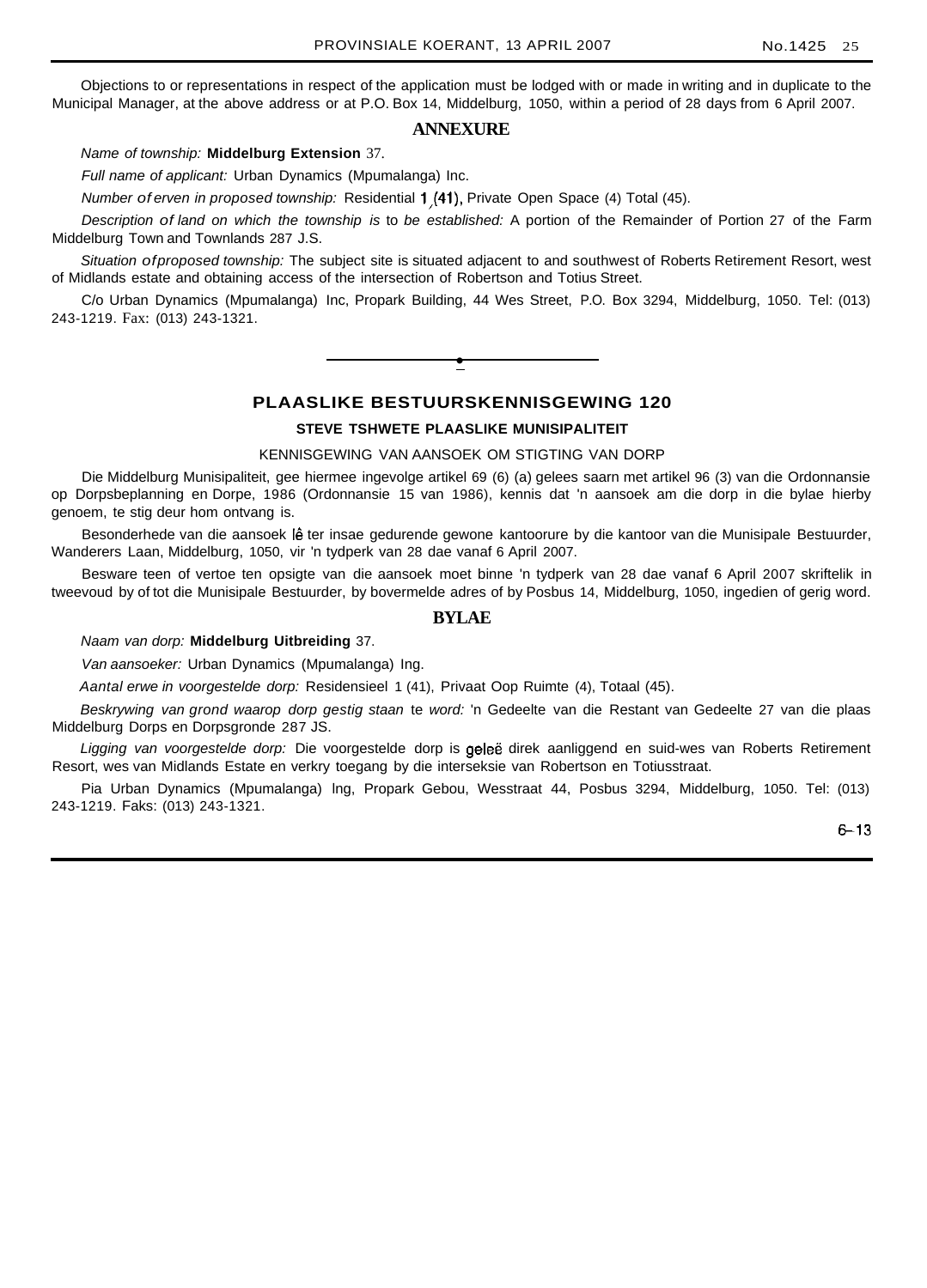MBOMBELA LOCAL MUNICIPALITY

## PERMANENT CLOSURE OF PUBLIC OPEN SPACE

Notice is hereby given in terms of the provisions of Section 68 of the Local Government Ordinance, 1939, that the Mbombela Local Municipality intends to close a portion of Park Erf 64, Riverside Industrial Park, situated adjoining Erf 25, Riverside Industrial Park, permanently.

A plan indicating the said portion of Park Erf 64 described above, is available and may be inspected during office hours at the office of The Directorate, Urban and Rural Management, Room 205, Civic Centre, Nel Street, Nelspruit, for a period of 28 days from 6 April 2007 until 4 May 2007.

Any person desirous of objecting to the proposed closure of the said portion of the park, or who wishes to make recommendations in this regard, or have any claim for compensation if such closure is executed, should lodge such objections, recommendations or claims as the case may be In writing to the Municipal Manager, Mbombela Local Municipality, PO Box 45, Nelspruit, 1200, to reach him on or before 4 May 2007.

(PRI-WS-001 )

J DLADLA Municipal Manager POBox 45, Nelspruit, 1200 6 April 2007

## **PLAASLIKE BESTUURSKENNISGEWING 121**

#### MBOMBELA PLAASLIKE MUNISIPALITEIT

#### PERMANENTE SLUITING VAN OPENBARE OOP RUIMTE

Kennisgewing geskied hiermee ingevolge die bepalings van Artikel 68 van die Ordonnansie op Plaaslike Bestuur, 1939, dat die Mbombela Plaaslike Munisipaliteit van voorneme is om 'n gedeelte van Parkerf 64, Riverside Industrial Park, gelee aangrensend aan Erf 25, Riverside Industrial Park, permanent te sluit.

'n Plan wat die Iigging van die gedeelte van' Parkarf 64, soos hierbo beskryf aandui, Ie ter insae by die Direktoraat, Stedelike en Landelike Bestuur, Kamer 205, Burgersentrum, Nelstraat, Nelspruit, vir 'n periode van 28 dae vanaf 6 April 2007 tot 4 Mei 2007.

Enige persoon wat beswaar wil aanteken teen die permanente sluiting van die betrokke park, of vertoe wil rig, of wat enige eis vir skadevergoeding sal hê indien sodanige sluiting uitgevoer word, moet sodanige besware, vertoe of els, na gelang van die geval, skriftelik rig aan die Munisipale Bestuurder, Mbombela Plaaslike Munisipaliteit, Posbus 45, Nelspruit, 1200, om hom voor of op 4 Mei 2007 te bereik.

(PRI-WS-001 )

J DLADLA Munisipale Bestuurder Posbus 45, Nelspruit, 1200. 6 April 2007

6-13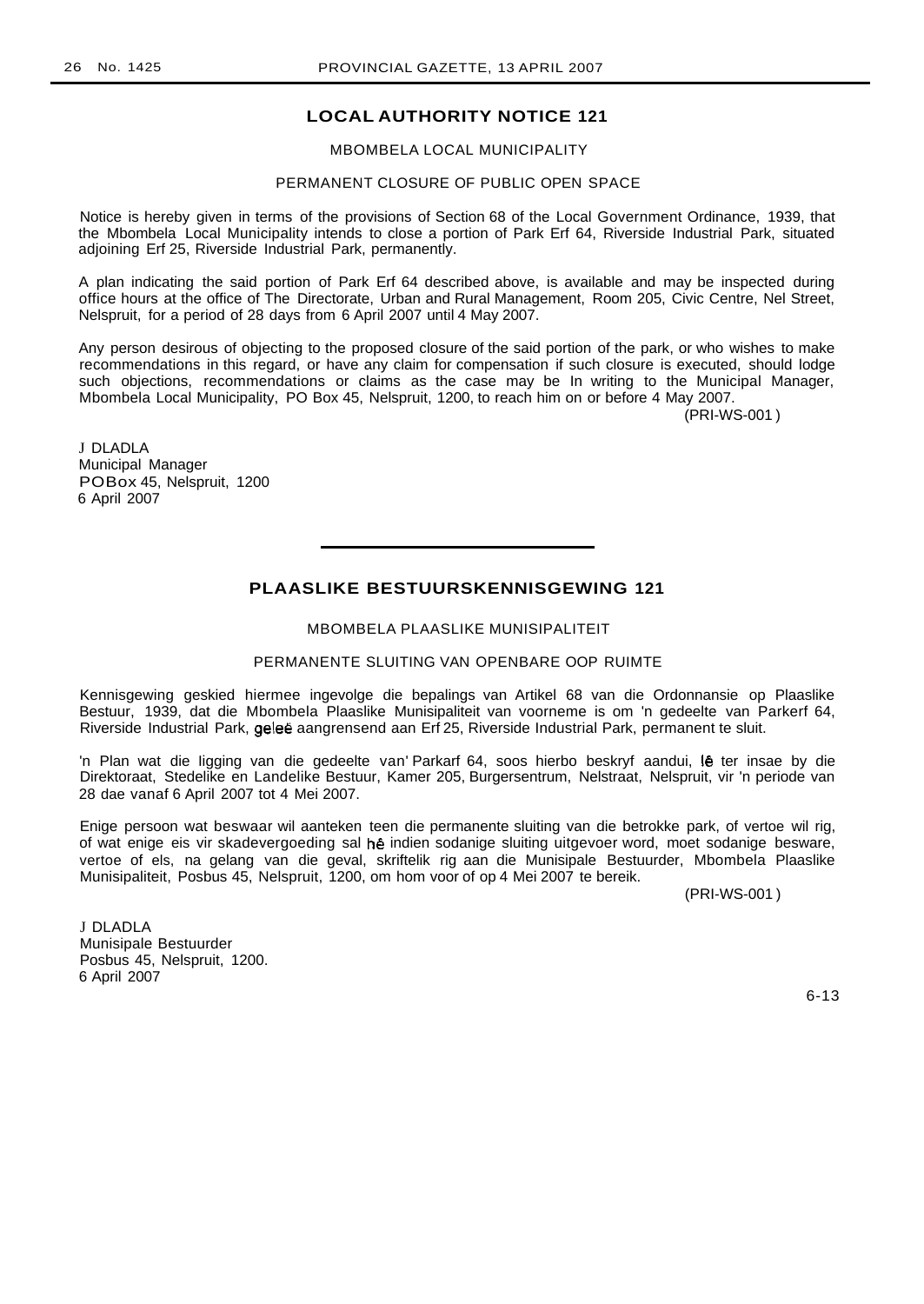## EMALAHLENI LOCAL MUNICIPALITY

#### NOTICE OF APPLICATION FOR ESTABLISHMENT OF TOWNSHIP

## ENKANINI EXTENSION 1

The Emalahleni Local Municipality, hereby give notice in terms of Chapter IV the Town-planning and Township Ordinance, No. 15 of 1986 of its intention to establish the township referred to in the Annexure hereto.

Particulars of the application will lie for inspection during normal office hours at Emalahleni Local Municipality, Directorate: Administration and Resource Management, 2nd Floor, Civic Centre, Mandela Street, Emalahleni, for a period of 28 days from 6 April 2006.

Objections to or representations in respect of the application must be lodged with or made in writing in duplicate to the Municipal Manager at the undermentioned address or at P.O. Box 3, Emalahleni (Witbank), 1035, within a period of 28 days from 6 April 2006.

#### A. M. LANGA, Municipal Manager

Administrative Centre, Mandela Street, Emalahleni (Witbank), 1035

#### ANNEXURE

Name of township: Enkanini Extension 1.

Full name of applicant: Emalahleni Local Municipality.

Number of erven in proposed township:

"Residential": 409 stands totalling 24,2067 ha

"Business": 1 stand of 9,8820 ha

"Institutional": 6 stands totalling 9,3769 ha

"Public Open Space": 3 stands totalling 10,9375 ha

Description of land on which the township is to be established: A portion of Portion 134 of the farm Nooitgedacht 300 J.S.

Situation of proposed township: Enkanini is situated west of the suburbs of KwaGuga and Hlalanikahle, north of the N4 National Road and Highveld Steel and Vanadium Corporation, in the Municipal Area of Emalahleni (formerly Witbank).

 $6 - 13$ 

# LOCAL AUTHORITY NOTICE 123

## EMALAHLENI LOCAL MUNICIPALITY

## NOTICE OF APPLICATION FOR ESTABLISHMENT OF TOWNSHIP

#### ENKANINI EXTENSION 3

The Emalahleni Local Municipality, hereby give notice in terms of Chapter IV the Town-planning and Township Ordinance, No. 15 of t986 of its intention to establish the township referred to in the Annexure hereto.

Particulars of the application will lie for inspection during normal office hours at Emalahleni Local Municipality, Directorate: Administration and Resource Management, 2nd Floor, Civic Centre, Mandela Street, Emalahleni, for a period of 28 days from 6 April 2006.

Objections to or representations in respect of the application must be lodged with or made in writing in duplicate to the Municipal Manager at the undermentioned address or at P.O. Box 3, Emalahleni (Witbank), 1035, within a period of 28 days from 6 April 2006.

A. M. LANGA, Municipal Manager

Administrative Centre, Mandela Street, Emalahleni (Witbank), 1035

## ANNEXURE

Name of township: Enkanini Extension 3.

Full name of applicant: Emalahleni Local Municipality.

Number of erven in proposed township:

"Residential": 1 169 stands totalling 44,2425 ha

"Municipal": t stand of 2,9764 ha

"Institutional": 3 stands totalling 2,7747 ha

Description of land on which the township is to be established: A portion of Portion t34 of the farm Nooitgedacht 300 J.S. Situation of proposed township: Enkanini is situated west of the suburbs of KwaGuqa and Hlalanikahle, north of the N4 National Road and Highveld Steel and Vanadium Corporation, in the Municipal Area of Emalahleni (formerly Witbank).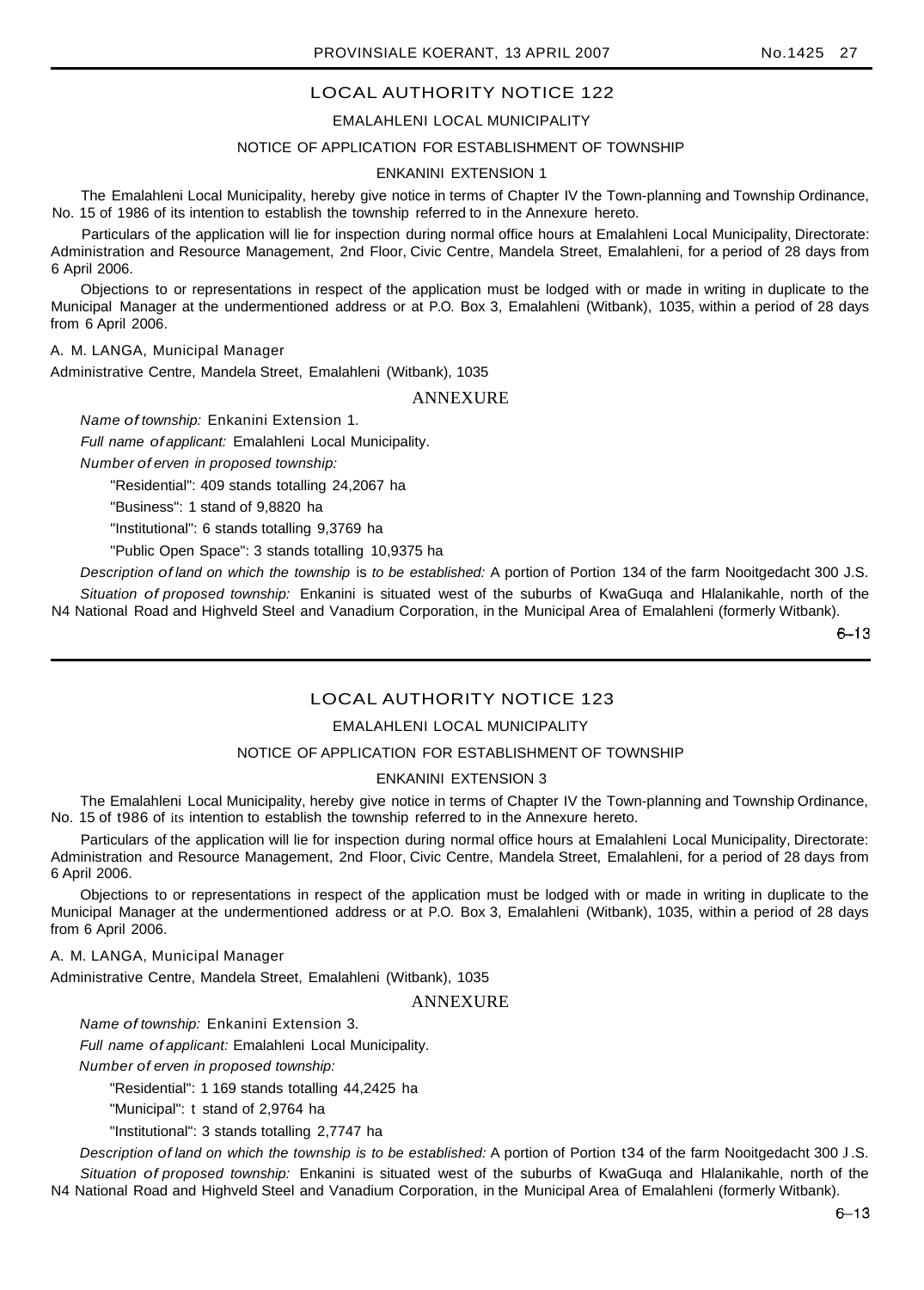## EMALAHLENI LOCAL MUNICIPALITY

## NOTICE OF APPLICATION FOR ESTABLISHMENT OF TOWNSHIP

#### ENKANINI EXTENSION 4

The Emalahleni Local Municipality, hereby give notice in terms of Chapter IV the Town-planning and Township Ordinance, No. 15 of 1986 of its intention to establish the township referred to in the Annexure hereto.

Particulars of the application will lie for inspection during normal office hours at Emalahleni Local Municipality, Directorate: Administration and Resource Management, 2nd Floor, Civic Centre, Mandela Street, Emalahleni, for a period of 28 days from 6 April 2006.

Objections to or representations in respect of the application must be lodged with or made in writing in duplicate to the Municipal Manager at the undermentioned address or at P.O. Box 3, Emalahieni (Witbank), 1035, within a period of 28 days from 6 April 2006.

A. M. LANGA, Municipal Manager

Administrative Centre, Mandela Street, Emaiahleni (Witbank), 1035

## ANNEXURE

Name of township: Enkanini Extension 4.

Full name of applicant: Emalahleni Local Municipality.

Number of erven in proposed township:

"Residential": 504 stands totalling 19,0475 ha

"institutional": 1 stand totalling 2,8985 ha

Description of land on which the township is to be established: A portion of Portion 134 of the farm Nooitgedacht 300 J.S. Situation of proposed township: Enkanini is situated west of the suburbs of KwaGuqa and Hlalanikahle, north of the N4 National Road and Highveld Steel and Vanadium Corporation, in the Municipal Area of Emalahleni (formerly Witbank).

6-13

## LOCAL AUTHORITY NOTICE 125

## EMALAHLENI LOCAL MUNICIPALITY

#### NOTICE OF APPLICATION FOR ESTABLISHMENT OF TOWNSHIP

## ENKANINI EXTENSION 5

The Emalahleni Local Municipality, hereby give notice in terms of Chapter IV the Town-planning and Township Ordinance, No. 15 of 1986 of its intention to establish the township referred to in the Annexure hereto.

Particulars of the application will lie for inspection during normal office hours at Emalahleni Local Municipality, Directorate: Administration and Resource Management, 2nd Floor, Civic Centre, Mandela Street, Emalahleni, for a period of 28 days from 6 April 2006.

Objections to or representations in respect of the application must be lodged with or made in writing in duplicate to the Municipal Manager at the undermentioned address or at P.O. Box 3, Emalahleni (Witbank), 1035, within a period of 28 days from 6 April 2006.

A. M. LANGA, Municipal Manager

Administrative Centre, Mandela Street, Emalahleni (Witbank), 1035

# ANNEXURE

Name of township: Enkanini Extension 5.

Full name of applicant: Emalahleni Local Municipality.

Number of erven in proposed township:

"Residential": 860 stands totalling 30,2662 ha

"Institutional": 3 stands totalling 4,0831 ha

"Public Open Space": 1 stand totalling 0,9311 ha

Description of land on which the township is to be established: A portion of Portion 134 of the farm Nooitgedacht 300 J.S. Situation of proposed township: Enkanini is situated west of the suburbs of KwaGuqa and Hlalanikahle, north of the N4 National Road and Highveld Steel and Vanadium Corporation, in the Municipal Area of Emalahleni (formerly Witbank).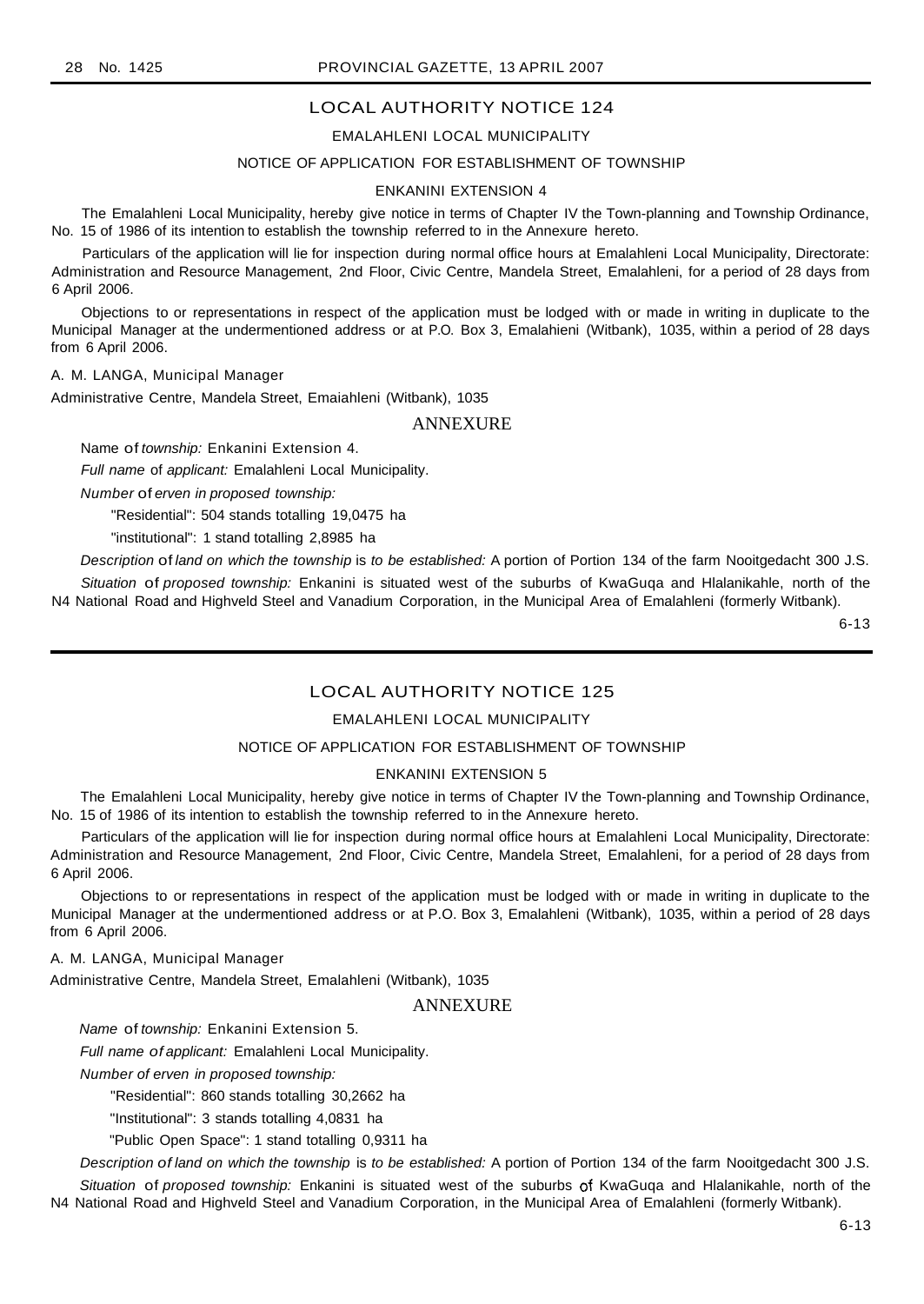#### **LOCAL MUNICIPALITY OF LEKWA**

#### NOTICE OF APPROVAL OF STANDERTON AMENDMENT SCHEME 72

It is hereby notified in terms of the provisions of section 57 (1) (a) of the Town Planning and Townships Ordinance (Ordinance 15 of 1986), that the Local Council of Lekwa has approved the amendment of the Standerton Town Planning Scheme, 1995, by the rezoning of Erf 1079/1, Standerton Extension 3 from "Business 3" to "Residential 4".

Map 3 and the scheme clauses of the amendment scheme are filed with the Head of the Department: Department of Local Government and Housing, Government Complex, Nelspruit, and the Municipal Manager, Lekwa Municipality, Slanderton and are open for inspection at all reasonable times.

This amendment is known as Standerton Amendment Scheme 72 and come into operation in terms of section 58 (1) (b) of the aforesaid Ordinance on the date of publication of this notice.

#### M **C NGOBENI, Municipal Manager,**

Municipal Administrative Building, PO Box 66, Standerton, 2430 Notice 9/2007

### **LOCAL AUTHORITY NOTICE 127**

## **LOCAL MUNICIPALITY OF LEKWA**

#### NOTICE OF APPROVAL OF STANDERTON AMENDMENT SCHEME 73

It is hereby notified in terms of the provisions of section 57 (1) (a) of the Town Planning and Townships Ordinance (Ordinance 15 of 1986), that the Local Council of Lekwa has approved the amendment of the Standerton Town Planning Scheme, 1995, by the rezoning of Erf 417, Standerton, from "Residential 1" to "Residential 4".

Map 3 and the scheme clauses of the amendment scheme are filed with the Head of the Department: Department of Local Government and Housing, Government Complex, Nelspruit, and the Municipal Manager, Lekwa Municipality, Standerton and are open for inspection at all reasonable times.

This amendment is known as Standerton Amendment Scheme 73 and come into operation in terms of section 58 (1) (b) of the aforesaid Ordinance on the date of publication of this notice.

## M **C NGOBENI, Municipal Manager,**

Municipal Administrative Building, PO Box 66, Standerton, 2430 Notice 10/2007

## **LOCAL AUTHORITY NOTICE 128**

### **LOCAL MUNICIPALITY OF LEKWA**

#### NOTICE OF APPROVAL OF STANDERTON AMENDMENT SCHEME 74

It is hereby notified in terms of the provisions of section 57 (1) (a) of the Town Planning and Townships Ordinance (Ordinance 15 of 1986), that the Local Council of Lekwa has approved the amendment of the Standerton Town Planning Scheme, 1995, by the rezoning of Erf 451, Meyerville from "Residential 1" to "Residential 4".

Map 3 and the scheme clauses of the amendment scheme are filed with the Head of the Department: Department of Local Government and Housing, Government Complex, Nelspruit, and the Municipal Manager, Lekwa Municipality, Standerton and are open for inspection at all reasonable times.

This amendment is known as Standerton Amendment Scheme 74 and come into operation in terms of section 58 (1) (b) of the aforesaid Ordinance on the date of publication of this notice.

#### M C **NGOBENI, Municipal Manager,**

Municipal Administrative Building, PO Box 66, Standerton, 2430 Notice 11/2007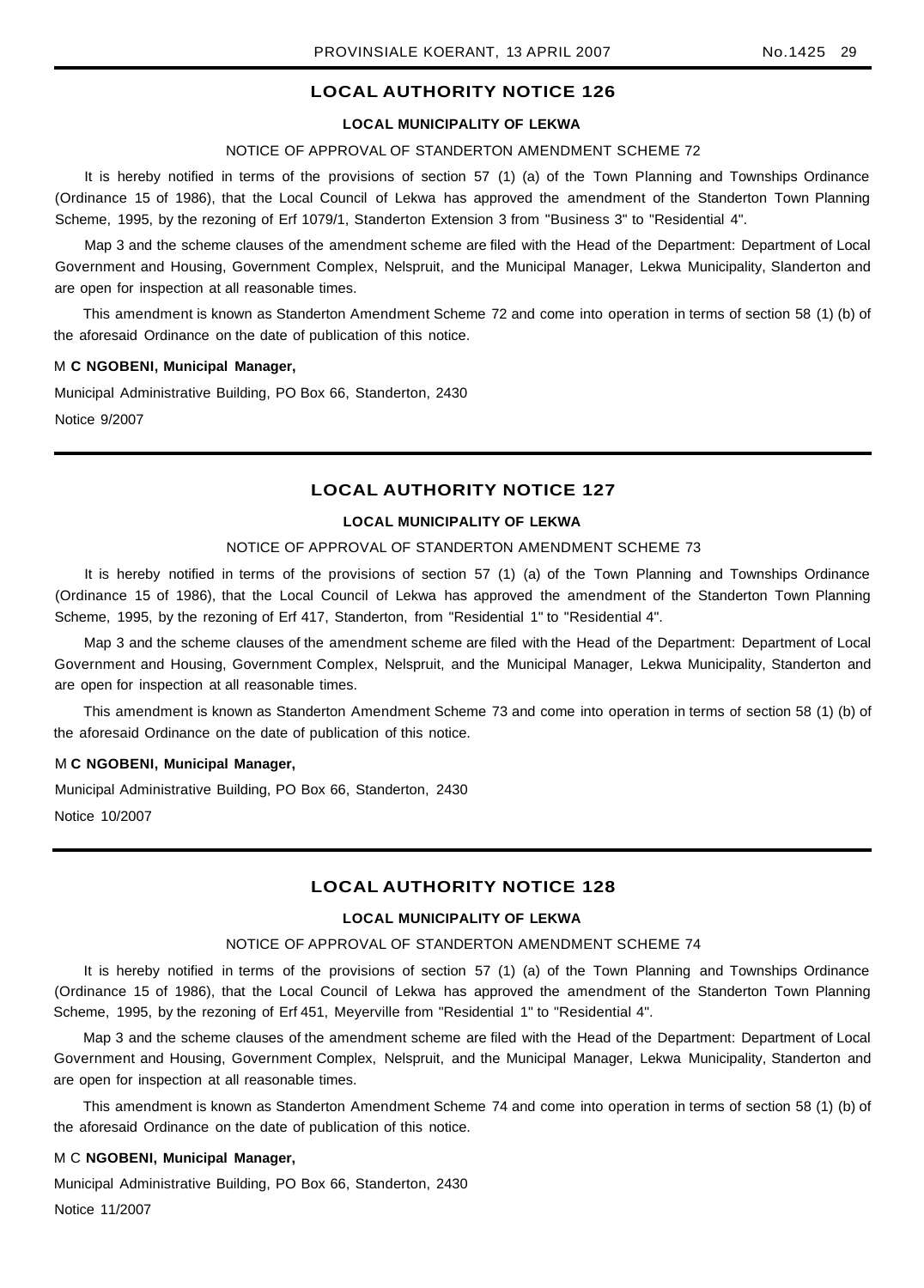#### LOCAL MUNICIPALI1Y OF LEKWA

#### NOTICE OF APPROVAL OF STANDERTON AMENDMENT SCHEME 75

It is hereby notified in terms of the provisions of section 57 (1) (a) of the Town Planning and Townships Ordinance (Ordinance 15 of 1986), that the Local Council of Lekwa has approved the amendment of the Standerton Town Planning Scheme, 1995, by the rezoning of Erf 201/1, Meyerville, Standerton, from "Residential 1" to "Residential 4".

Map 3 and the scheme clauses of the amendment scheme are filed with the Head of the Department: Department of Local Government and Housing. Government Complex, Nelspruit, and the Municipal Manager, Lekwa Municipality, Standerton and are open for inspection at all reasonable times.

This amendment is known as Standerton Amendment Scheme 75 and come into operation in terms of section 58 (1) (b) of the aforesaid Ordinance on the date of publication of this notice.

#### M C NGOBENI, Municipal Manager,

Municipal Administrative Building, PO Box 66, Standerton, 2430 Notice 12/2007

## LOCAL AUTHORITY NOTICE 130

#### LOCAL MUNICIPALI1Y OF LEKWA

## NOTICE OF APPROVAL OF STANDERTON AMENDMENT SCHEME 76

It is hereby notified in terms of the provisions of section 57 (1) (a) of the Town Planning and Townships Ordinance (Ordinance 15 of 1986), that the Local Council of Lekwa has approved the amendment of the Standerton Town Planning Scheme, 1995, by the rezoning of Erven 485/1 and 2 Meyerville from "Education" to "Residential 4".

Map 3 and the scheme clauses of the amendment scheme are filed with the Head of the Department: Department of Local Government and Housing, Government Complex, Nelspruit, and the Municipal Manager, Lekwa Municipality, Standerton and are open for inspection at all reasonable times.

This amendment is known as Standerton Amendment Scheme 76 and come into operation in terms of section 58 (1) (b) of the aforesaid Ordinance on the date of publication of this notice.

M C NGOBENI, Municipal Manager,

Municipal Administrative Building, PO Box 66, Standerton, 2430 Notice 13/2007

## LOCAL AUTHORITY NOTICE 131

## LOCAL MUNICIPALITY OF LEKWA

#### NOTICE OF APPROVAL OF STANDERTON AMENDMENT SCHEME 77

It is hereby notified in terms of the provisions of section 57 (1) (a) of the Town Planning and Townships Ordinance (Ordinance 15 of 1986), that the Local Council of Lekwa has approved the amendment of the Standerton Town Planning Scheme, 1995, by the rezoning of Erf 258/1 Meyerville, Standerton, from "Residential 1" to "Residential 4".

Map 3 and the scheme clauses of the amendment scheme are filed with the Head of the Department: Department of Local Government and Housing, Government Complex, Nelspruit, and the Municipal Manager, Lekwa Municipality, Standerton and are open for inspection at all reasonable times.

This amendment is known as Standerton Amendment Scheme 77 and come into operation in terms of section 58 (1) (b) of the aforesaid Ordinance on the date of publication of this notice.

M C NGOBENI, Municipal Manager,

Municipal Administrative Building, PO Box 66, Standerton, 2430 Notice 14/2007

## LOCAL AUTHORITY NOTICE 132

## LOCAL MUNICIPALITY OF LEKWA

#### NOTICE OF APPROVAL OF STANDERTON AMENDMENT SCHEME 78

It is hereby notified in terms of the provisions of section 57 (1) (a) of the Town-planning and Townships Ordinance (Ordinance 15 of 1986), that the Local Council of Lekwa has approved the amendment of the Standerton Town-planning Scheme, 1995, by the rezoning of Erf 367/4, Standerton, from "Residential 1" to "Business 1",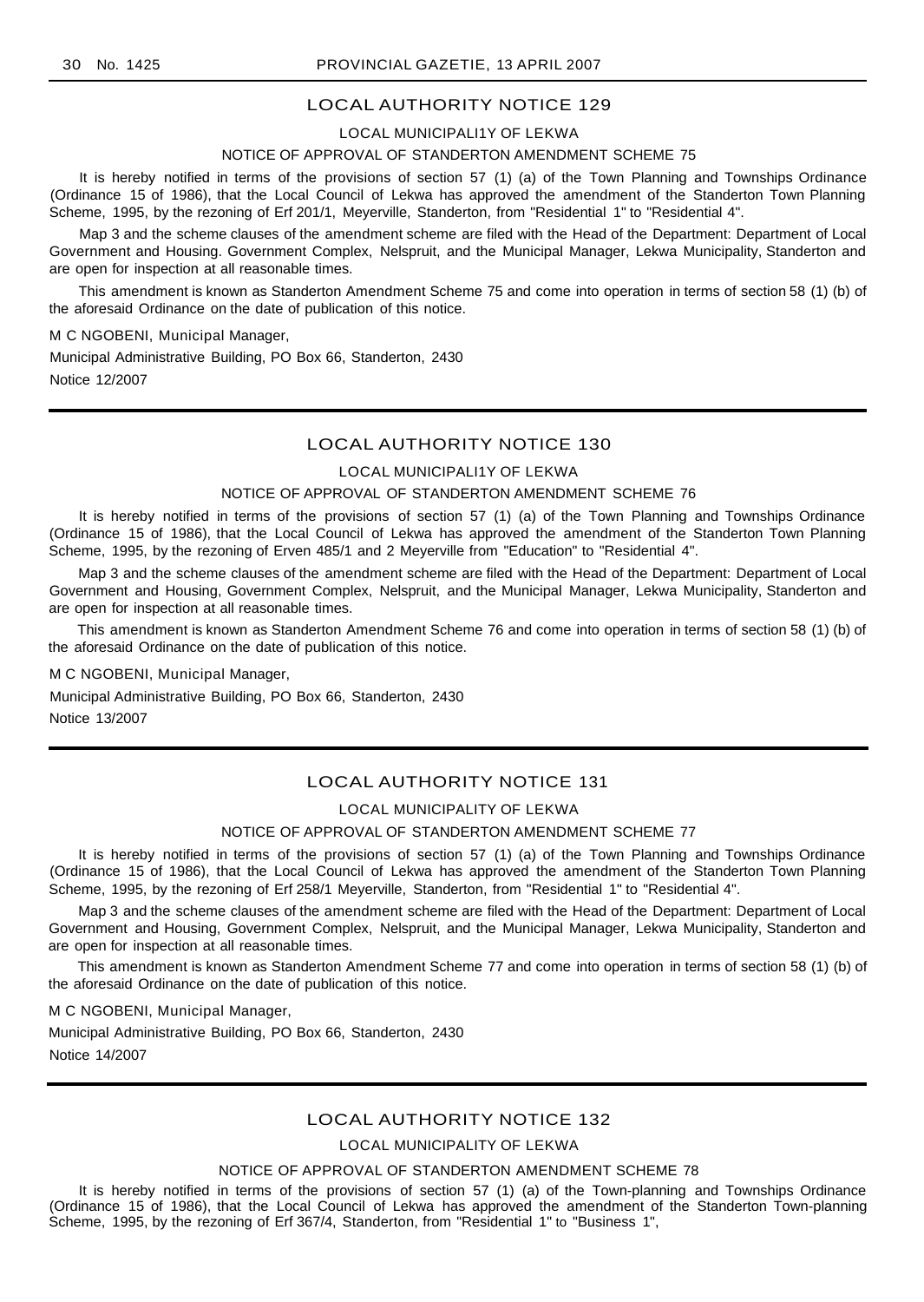Map 3 and the scheme clauses of the amendment scheme are filed with the Head of the Department: Department of Local Government and Housing, Government Complex, Nelspruit, and the Municipal Manager: Lekwa Municipality, Standerton, and are open for inspection at all reasonable times.

This amendment is known as Standerton Amendment Scheme 78 and come into operation in terms of section 58 (1) (b) of the aforesaid Ordinance on the date of publication of this notice.

M. C. NGOBENI, Municipal Manager Municipal Administrative Building, P.O. Box 66, Standerton, 2430 Notice 15/2007

## LOCAL AUTHORITY NOTICE 133

## LOCAL MUNICIPALITY OF LEKWA

#### NOTICE OF APPROVAL OF STANDERTON AMENDMENT SCHEME 79

It is hereby notified in terms of the provisions of section 57 (1) (a) of the Town-planning and Townships Ordinance (Ordinance 15 of 1986), that the Local Council of Lekwa has approved the amendment of the Standerton Town-planning Scheme, 1995, by the rezoning of Erf 388, Meyerville, from "Residential 1"to "Residential 4".

Map 3 and the scheme clauses of the amendment scheme are filed with the Head of the Department: Department of Local Government and Housing, Government Complex, Nelspruit, and the Municipal Manager: Lekwa Municipality, Standerton, and are open for inspection at all reasonable times.

This amendment is known as Standerton Amendment Scheme 79 and come into operation in terms of section 58 (1) (b) of the aforesaid Ordinance on the date of publication of this notice.

#### M. C. NGOBENI, Municipal Manager

Municipal Administrative Building, P.O. Box 66, Standerton, 2430 Notice 16/2007

## LOCAL AUTHORITY NOTICE 134

### NELSPRUrr AMENDMENT SCHEME 1124

It is hereby notified in terms of section 57 (1) of the Town-planning and Townships Ordinance, 1986, that the Mbombela Local Municipality approved the amendment of the Nelspruit Town-planning Scheme, 1989, by the rezoning of Erf 452, Nelspruit Extension 2, from "Residential 1" to "Special", with Annexure conditions.

Copies of the amendment scheme are filed with the Director: Department of Agriculture and Land Administration, Nelspruit, and the office of the Municipal Manager: Civic Centre, Net Street, Nelspruit, and are open for inspection at all reasonable times.

This amendment scheme is known as the Nelspruit Amendment Scheme 1124 and shall come into operation on date of publication hereof.

A copy of this notice will be provided In Afrikaans or Siswati to anyone requesting such in writing within 30 days of this notice.

#### JACOB DLADLA, Municipal Manager

Mbombela Local Municipality, P.O. Box 45, Nelspruit, 1200

# LOCAL AUTHORITY NOTICE 135

### NELSPRurr AMENDMENT SCHEME 1127

It is hereby notified in terms of section 57 (1) of the Town-planning and Townships Ordinance, 1986, that the Mbombela Local Municipality approved the amendment of the Nelspruit Town-planning Scheme, 1989, by the rezoning of a portion of Erf 375, Nelspruit Extension, from "Residential 1" to "Special for Offices, Home Offices and Residential Purposes".

Copies of the amendment scheme are filed with the Director: Department of Agriculture and Land Administration, Nelspruit, and the office of the Municipal Manager: Civic Centre, Nel Street, Nelspruit, and are open for inspection at all reasonable times.

This amendment scheme is known as the Nelspruit Amendment Scheme 1127 and shall come into operation on date of publication hereof.

A copy of this notice will be provided in Afrikaans or Siswati to anyone requesting such in writing within 30 days of this notice.

JACOB DLADLA, Municipal Manager

Mbombela Local Municipality, P.O. Box 45, Nelspruit, 1200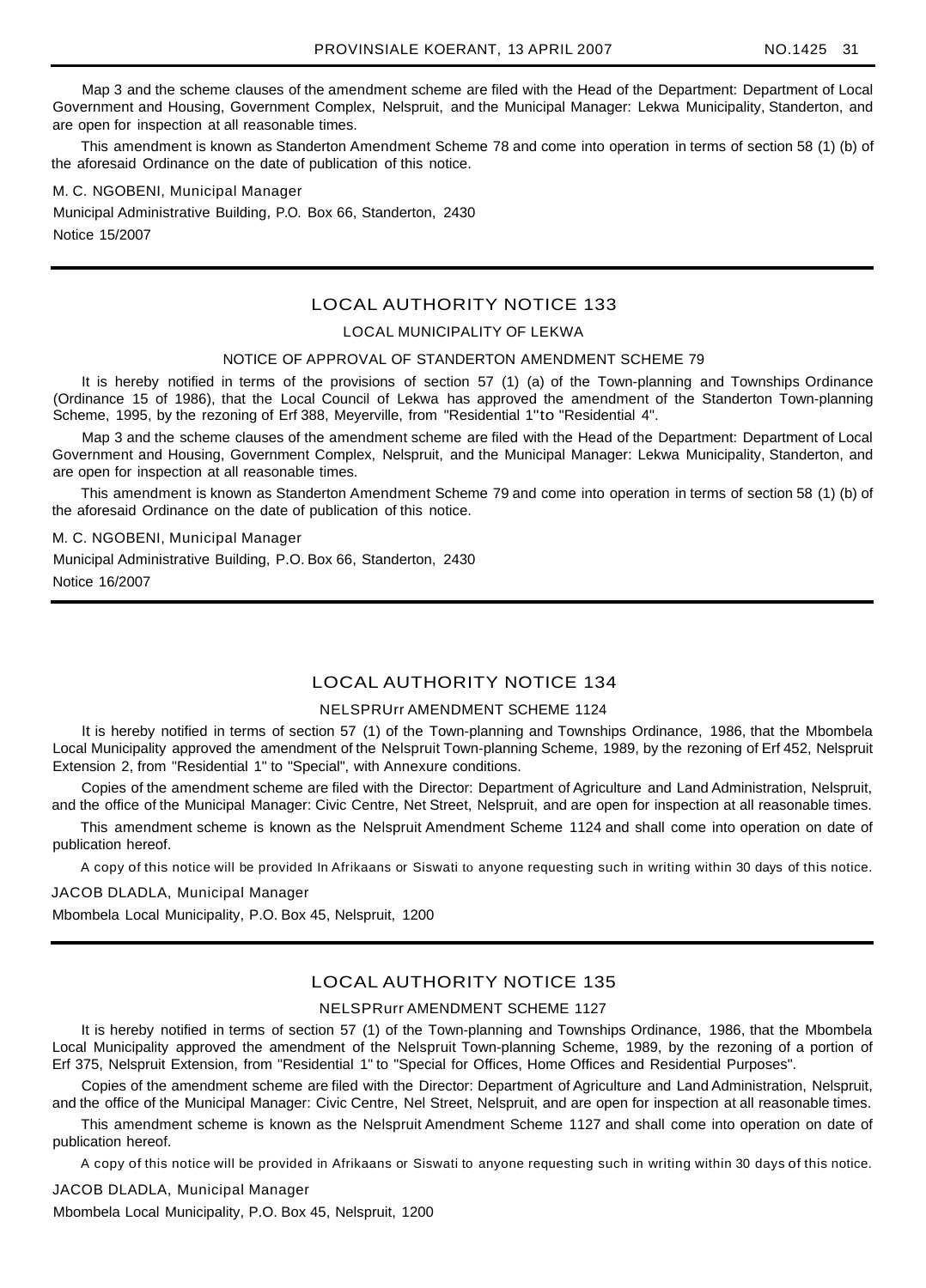## NELSPRUIT AMENDMENT SCHEME 1133

It is hereby notified in terms of section 57 (1) of the Town-planning and Townships Ordinance, 1986, that the Mbombela Local Municipality approved the amendment of the Nelspruit Town-planning Scheme, 1989, by the rezoning of Erven 136, 137, 138 and 129, Stonehenge Extension 1 from "Residential 1" to "Residential 2", with Annexure conditions.

Copies of the amendment scheme are filed with the Director: Department of Agriculture and Land Administration, Nelspruit, and the office of the Municipal Manager: Civic Centre, Nel Street, Nelspruit, and are open for inspection at all reasonable times.

This amendment scheme is known as the Nelspruit Amendment Scheme 1133 and shall come into operation on date of publication hereof.

A copy of this notice will be provided in Afrikaans or Siswati to anyone requesting such in writing within 30 days of this notice.

JACOB DLADLA, Municipal Manager

Mbombela Local Municipality, P.O. Box 45, Nelspruit, 1200

## LOCAL AUTHORITY NOTICE 137

## NELSPRUITAMENDMENT SCHEME 1227

It is hereby notified in terms of section 57 (1) of the Town-planning and Townships Ordinance, 1986, that the Mbombela Local Municipality approved the amendment of the Nelspruit Town-planning Scheme, 1989, by the rezoning of Erf 1225, Nelspruit Extension 6 from "Residential 1" to "Residential 2" with Annexure conditions.

Copies of the amendment scheme are filed with the Director: Department of Agriculture and Land Administration, Nelspruit, and the office of the Municipal Manager: Civic Centre, Nel Street, Nelspruit, and are open for inspection at all reasonable times.

This amendment scheme is known as the Nelspruit Amendment Scheme 1227 and shall come into operation on date of publication hereof.

A copy of this notice will be provided In Afrikaans or Siswati to anyone requesting such in writing within 30 deys of this notice.

JACOB DLADLA, Municipal Manager

Mbombela Local Municipality, P.O. Box 45, Nelspruit, 1200

## LOCAL AUTHORITY NOTICE 138

#### NELSPRUIT AMENDMENT SCHEME 1290

It is hereby notified in terms of section 57 (1) of the Town-planning and Townships Ordinance, 1986, that the Mbombela Local Municipality approved the amendment of the Nelspruit Town-planning Scheme, 1989, by the rezoning of Portion 11 of Erf 1522, West Acres Extension 13 from "Residential 2" to "Residential 3" with Annexure conditions.

Copies of the amendment scheme are filed with the Director: Department of Agriculture and Land Administration, Nelspruit, and the office of the Municipal Manager: Civic Centre, Nel Street, Nelspruit, and are open for inspection at all reasonable times.

This amendment scheme is known as the Nelspruit Amendment Scheme 1290 and shall come into operation on date of publication hereof.

A copy of this notice will be provided in Afrikaans or Siswati to anyone requesting such in writing within 30 days of this notice.

JACOB DLADLA, Municipal Manager

Mbombela Local Municipality, P.O. Box 45, Nelspruit, 1200

# LOCAL AUTHORITY NOTICE 139

#### NELSPRUIT AMENDMENT SCHEME 1293

It is hereby notified in terms of section 57 (1) of the Town-planning and Townships Ordinance, 1986, that the Mbombela Local Municipality approved the amendment of the Nelspruit Town-planning Scheme, 1989, by the rezoning of Erf 2044, Nelspruit Extension 13, from "Residential 1" at a density of 1 dwelling unit per erf to "Residential 1", with a density of 1 dwelling unit per 500 m<sup>2</sup>.

Copies of the amendment scheme are filed with the Director: Department of Agriculture and Land Administration, Nelspruit, and the office of the Municipal Manager: Civic Centre, Nel Street, Nelspruit, and are open for inspection at all reasonable times.

This amendment scheme is known as the Nelspruit Amendment Scheme 1293 and shall come into operation on date of pUblication hereof.

A copy of this notice will be provided in Afrikaans or Siswati to anyone requesting such in writing within 30 days of this notice.

JACOB DLADLA, Municipal Manager Mbombela Local Municipality, P.O. Box 45, Nelspruit, 1200